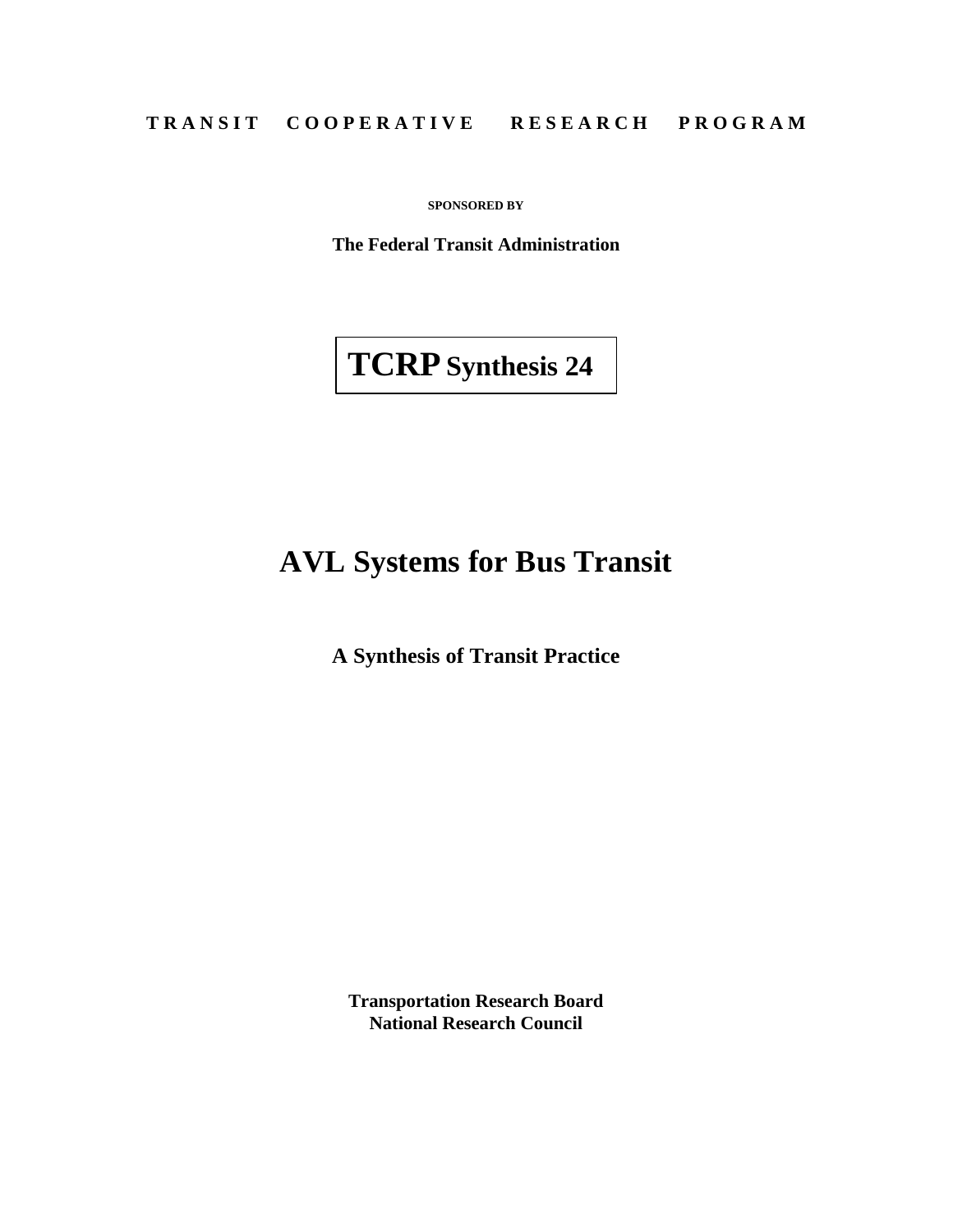#### **TCRP OVERSIGHT AND PROJECT SELECTION COMMITTEE**

**CHAIRMAN** MICHAEL S. TOWNES *Peninsula Transportation District*

 *Commission*

**MEMBERS** SHARON D. BANKS *AC Transit* LEE BARNES *Barwood, Inc* GERALD L. BLAIR *Indiana County Transit Authority* SHIRLEY A. DELIBERO *New Jersey Transit Corporation* ROD J. DIRIDON *International Institute for Surface Transportation Policy Study* SANDRA DRAGGOO *CATA* LOUIS J. GAMBACCINI *SEPTA* DELON HAMPTON *Delon Hampton & Associates* KATHARINE HUNTER-ZAWORSKI *Transportation Research Institute* ALAN F. KIEPPER *Parsons Brinckerhoff Quade & Douglas* PAUL LARROUSSE *Madison Metro Transit System* ROBERT G. LINGWOOD *BC Transit* GORDON J. LINTON *FTA* DON S. MONROE *Pierce Transit* PATRICIA "Tish" S. NETTLESHIP *The Nettleship Group, Inc* ROBERT E. PAASWELL *The City College of New York* JAMES P. REICHERT *Reichert Management Services* LAWRENCE G. REUTER *New York City Transit Authority* PAUL TOLIVER *King County Department of Transportation/Metro* LINDA WATSON *Corpus Christi RTA* EDWARD WYTKIND *AFL-CIO*

**EX OFFICIO MEMBERS** WILLIAM W. MILLAR *APTA* RODNEY E. SLATER *FHWA* FRANCIS B. FRANCOIS *AASHTO* ROBERT E. SKINNER, JR. *TRB*

**TDC EXECUTIVE DIRECTOR** FRANK J. CIHAK *APT*

**SECRETARY** ROBERT J. REILLY *TRB*

#### **TRANSPORTATION RESEARCH BOARD EXECUTIVE COMMITTEE 1997**

#### **OFFICERS**

**Chair**: DAVID N. WORMLEY, *Dean of Engineering, Pennsylvania State University* **Vice Chair:** SHARON D. BANKS, *General Manager, AC Transit* **Executive Director:** ROBERT E. SKINNER, JR., *Transportation Research Board, National Research Council*

#### **MEMBERS**

BRIAN J. L. BERRY, *Lloyd Viel Berkner Regental Professor, Bruton Center for Development Studies, University of Texas at Dallas* LILLIAN C. BORRONE, *Director, Port Department, The Port Authority of New York and New Jersey (Past Chair, 1995)* DAVID BURWELL, *President, Rails-to-Trails Conservancy* E. DEAN CARLSON, *Secretary, Kansas Department of Transportation* JAMES N. DENN, *Commissioner, Minnesota Department of Transportation* JOHN W. FISHER, *Director, ATLSS Engineering Research Center, Lehigh University* DENNIS J. FITZGERALD, *Executive Director, Capital District Transportation Authority* DAVID R. GOODE, *Chairman, President, and CEO, Norfolk Southern Corporation* DELON HAMPTON, *Chairman & CEO, Delon Hampton & Associates* LESTER A. HOEL, *Hamilton Professor, University of Virginia. Department of Civil Engineering* JAMES L. LAMMIE, *President & CEO, Parsons Brinckerhoff, Inc* BRADLEY L. MALLORY, *Secretary of Transportation, Commonwealth of Pennsylvania* ROBERT E. MARTINEZ, *Secretary of Transportation, Commonwealth of Virginia* JEFFREY J. McCAIG, *President & CEO, Trimac Corporation* MARSHALL W. MOORE, *Director, North Dakota Department of Transportation* CRAIG E. PHILIP, *President, Ingram Barge Company* ANDREA RINIKER, *Deputy Executive Director, Port of Seattle* JOHN M. SAMUELS, *Vice President-Operating Assets, Consolidated Rail Corporation* WAYNE SHACKLEFORD, *Commissioner, Georgia Department of Transportation* LESLIE STERMAN, *Executive Director of East-West Gateway Coordinating Council* JOSEPH M. SUSSMAN, *JR East Professor and Professor of Civil and Environmental Engineering, MIT*  JAMES W VAN LOBEN SELS, *Director, California Department of Transportation* MARTIN WACHS, *Director, University of California Transportation Center, Berkeley, California* DAVID L. WINSTEAD, *Secretary, Maryland Department of Transportation*

MIKE ACO'TT, *President, National Asphalt Pavement Association (ex officio)* ROY A. ALLEN, *Vice President, Research and Test Department, Association of American Railroads (ex officio)* JOE N. BALLARD, *Chief of Engineers and Commander, US Army Corps of Engineers (ex officio)* ANDREW H. CARD, JR., *President & CEO, American Automobile Manufacturers Association (ex officio)* THOMAS J. DONOHUE, *President and CEO, American Trucking Associations, Inc (ex officio)* FRANCIS B. FRANCOIS, *Executive Director, American Association of State Highway and Transportation Officials (ex officio)* DAVID GARDINER, *Assistant Administrator, Office of Policy, Planning, and Evaluation, U.S. Environmental Protection Agency (ex officio)* JANE F. GARVEY, *Acting Federal Highway Administrator, U.S. Department of Transportation (ex officio)* ALBERT J. HERBERGER, *Maritime Administrator, U.S. Department of Transportation (ex officio)* T. R. LAKSHMANAN, *Director, Bureau of Transportation Statistics, U.S. Department of Transportation (ex officio)* GORDON J. LINTON, *Federal Transit Administrator, U.S. Department of Transportation (ex officio)* RICARDO MARTINEZ, *Administrator, National Highway Traffic Safety Administration (ex officio)* WILLIAM W. MILLAR, *President. American Public Transit Association (ex officio)* JOLENE M. MOLITORIS, *Federal Railroad Administrator, U.S. Department of Transportation (ex officio)* DHARMENDRA K. (DAVE) SHARMA, *Administrator, Research & Special Programs Administration, U.S. Department of Transportation (ex officio)* BARRY L. VALENTINE, *Acting Federal Aviation Administrator, U.S. Department of Transportation (ex officio)*

### **TRANSIT COOPERATIVE RESEARCH PROGRAM**

*Transportation Research Board Executive Committee Subcommittee for* TCRP

SHARON D. BANKS, AC *Transit* DENNIS J. FITZGERALD, *Capital District Transportation Authority* LESTER A. HOEL, *University of Virginia* GORDON J. LINTON, *U.S. Department of Transportation* ROBERT E. SKINNER, JR., *Transportation Research Board* JAMES W. VAN LOBEN SELS, *California Department of Transportation* DAVID N. WORMLEY, *Pennsylvania State University* (Chair)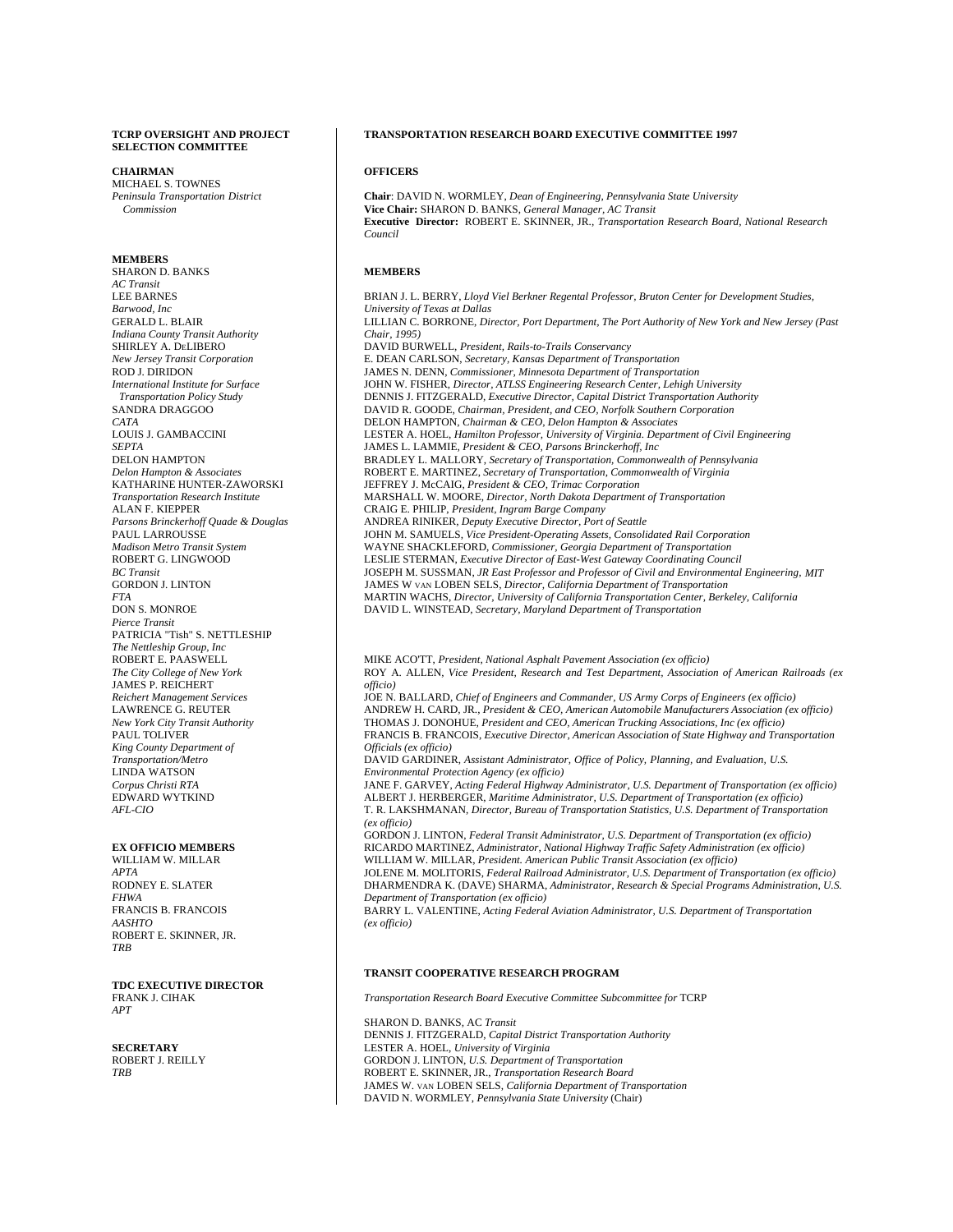# **Synthesis of Transit Practice 24**

# **AVL Systems for Bus Transit**

**PAULA E. OKUNIEFF** Cambridge Systematics, Inc

TOPIC PANEL

BRUCE W. AHERN, *Beaver County Transit Authority* D.W. (BILL) DEARASAUGH, *Transportation Research Board* WILLIAM D. EVANS, *Rochester-Genesee Regional Transportation Authority* HAROLD EWEN, *Millitech Corporation* WILLIAM HILLER, *Ann Arbor Transportation Authority* BILL J. KRONENBERGER, *Metropolitan Transit Authority of Harris County* MAURICE J. MORONEY, *Volpe National Transportation Systems Center* DAVID OLSON, *Kansas City Area Transportation Authority* DENIS J.STYMES, *Federal Transit Administration*

> **Transportation Research Board National Research Council**

Research Sponsored by the Federal Transit Administration in Cooperation with the Transit Development Corporation

> NATIONAL ACADEMY PRESS Washington, D.C. 1997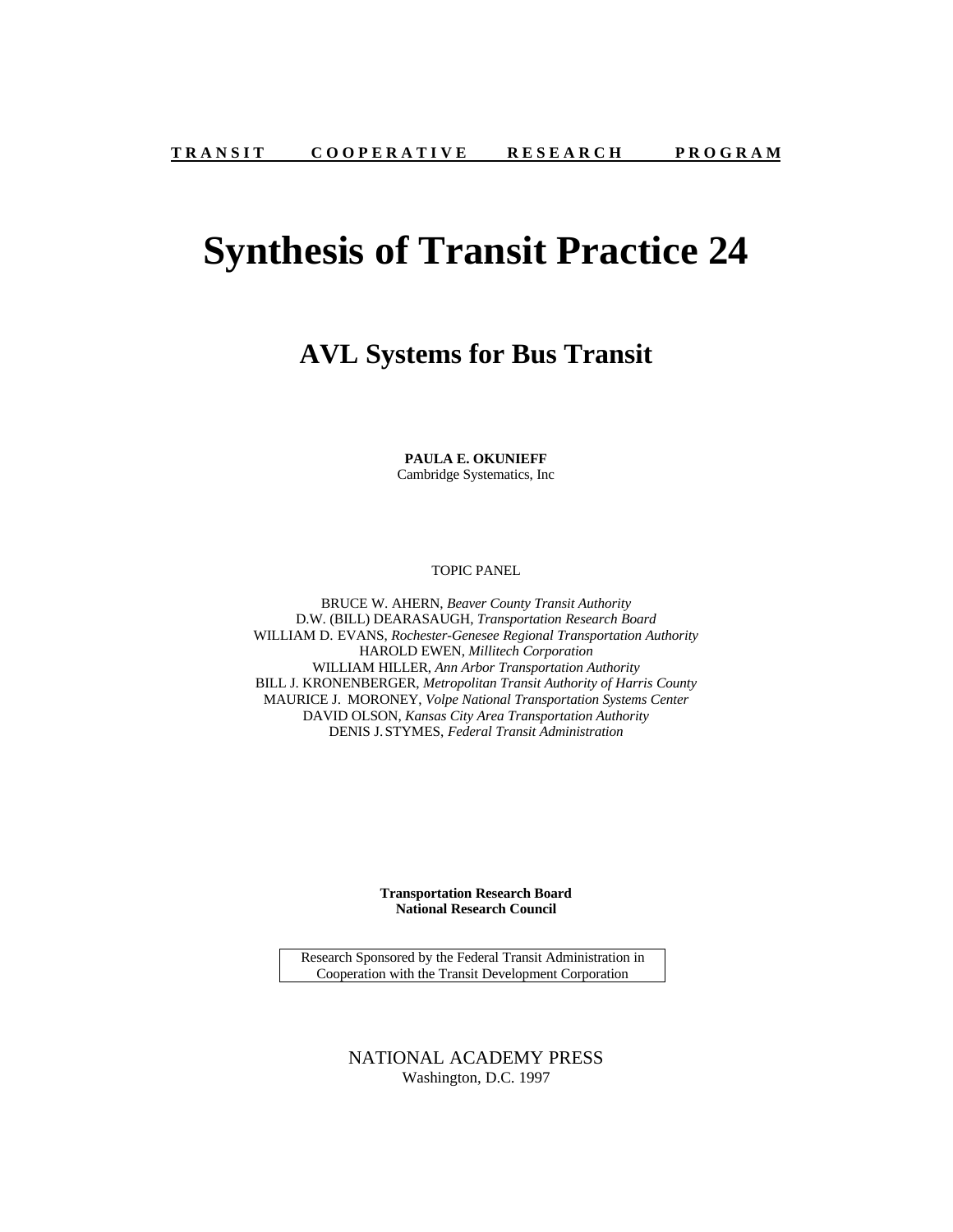#### **TRANSIT COOPERATIVE RESEARCH PROGRAM**

The nation's growth and the need to meet mobility, environmental, and energy objectives place demands on public transit systems. Current systems, some of which are old and in need of upgrading, must expand service area, increase service frequency, and improve efficiency to serve these demands. Research is necessary to solve operating problems, to adapt appropriate new technologies from other industries, and to introduce innovations into the transit industry. The Transit Cooperative Research Program (TCRP) serves as one of the principal means by which the transit industry can develop innovative near-term solutions to meet demands placed on it.

The need for TCRP was originally identified in *TRB Special Report 213--Research for Public Transit. New Directions,* published in 1987 and based on a study sponsored by the Federal Transit Administration (FTA). A report by the American Public Transit Association (APTA), *Transportation 2000,* also recognized the need for local, problem-solving research TCRP, modeled after the longstanding and successful National Cooperative Highway Research Program, undertakes research and other technical activities in response to the needs of transit service providers. The scope of vice configuration, equipment, facilities, operations, human resources, maintenance, policy, and administrative practices.

TCRP was established under FTA sponsorship in July 1992. Proposed by the U.S. Department of Transportation, TCRP was authorized as part of the Intermodal Surface Transportation Efficiency Act of 1991 (ISTEA). On May 13, 1992, a memorandum agreement outlining TCRP operating procedures was executed by the three cooperating organizations: FTA, the National Academy of Sciences, acting through the Transportation Research Board (TRB), and the Transit Development Corporation, Inc. (TDC), a nonprofit educational and research organization established by APTA TDC is responsible for forming the independent governing board, designated as the TCRP Oversight and Project Selection (TOPS) Committee.

Research problem statements for TCRP are solicited periodically but may be submitted to TRB by anyone at anytime. It is the responsibility of the TOPS Committee to formulate the research program by identifying the highest priority projects. As part of the evaluation, the TOPS Committee defines funding levels and expected products.

Once selected, each project is assigned to an expert panel, appointed by the Transportation Research Board The panels prepare project statements (requests for proposals), select contractors, and provide technical guidance and counsel throughout the life of the project. The process for developing research problem statements and selecting research agencies has been used by TRB in managing cooperative research programs since 1962. As in other TRB activities, TCRP project panels serve voluntarily without compensation.

Because research cannot have the desired impact if products fail to reach the intended audience, special emphasis is placed on disseminating TCRP results to the intended end-users of the research: transit agencies, service providers, and suppliers. TRB provides a series of research reports, syntheses of transit practice, and other supporting material developed by TCRP research. APTA will arrange for workshops, training aids, field visits, and other activities to ensure that results are implemented by urban and rural transit industry practitioners The TCRP provides a forum where transit agencies can cooperatively address common operational problems. TCRP results support and complement other ongoing transit research and training programs.

# **TCRP SYNTHESIS 24**

Project J-7, Topic SA-04 ISSN 10734880 ISBN 0-309-060184 Library of Congress Catalog Card No 97-67059 © 1997 Transportation Research Board

#### **Price \$16.00**

#### **NOTICE**

The project that is the subject of this report was a part of the Transit Cooperative Research Program conducted by the Transportation Research Board with the approval of the Governing Board of the National Research Council. Such approval reflects the Governing Board' s judgment that the project concerned is appropriate with respect to both the purposes and resources of the National Research Council.

The members of the technical advisory panel selected to monitor this project and to review this report were chosen for recognized scholarly competence and with due consideration for the balance of disciplines appropriate to the project. The opinions and conclusions expressed or implied are those of the research agency that performed the research, and while they have been accepted as appropriate by the technical panel, they are not necessarily those of the Transportation Research Board, the Transit Development Corporation, the National Research Council, or the Federal Transit Administration of the U S Department of Transportation

Each report is reviewed and accepted for publication by the technical panel according to procedures established and monitored by the Transportation Research Board Executive Committee and the Governing Board of the National Research Council.

#### **Special Notice**

The Transportation Research Board, the Transit Development Corporation, the National Research Council, and the Federal Transit Administration (sponsor of the Transit Cooperative Research Program) do not endorse products or manufacturers. Trade or manufacturers' names appear herein solely because they are considered essential to the clarity and completeness of the project report.

*Published reports of the*

#### **TRANSIT COOPERATIVE RESEARCH PROGRAM**

*are available from*

Transportation Research Board National Research Council 2101 Constitution Avenue, N.W. Washington, D.C. 20418

*and can be ordered through the Internet at:*

http://www.nas.edu/trb/index.html

Printed in the United States of America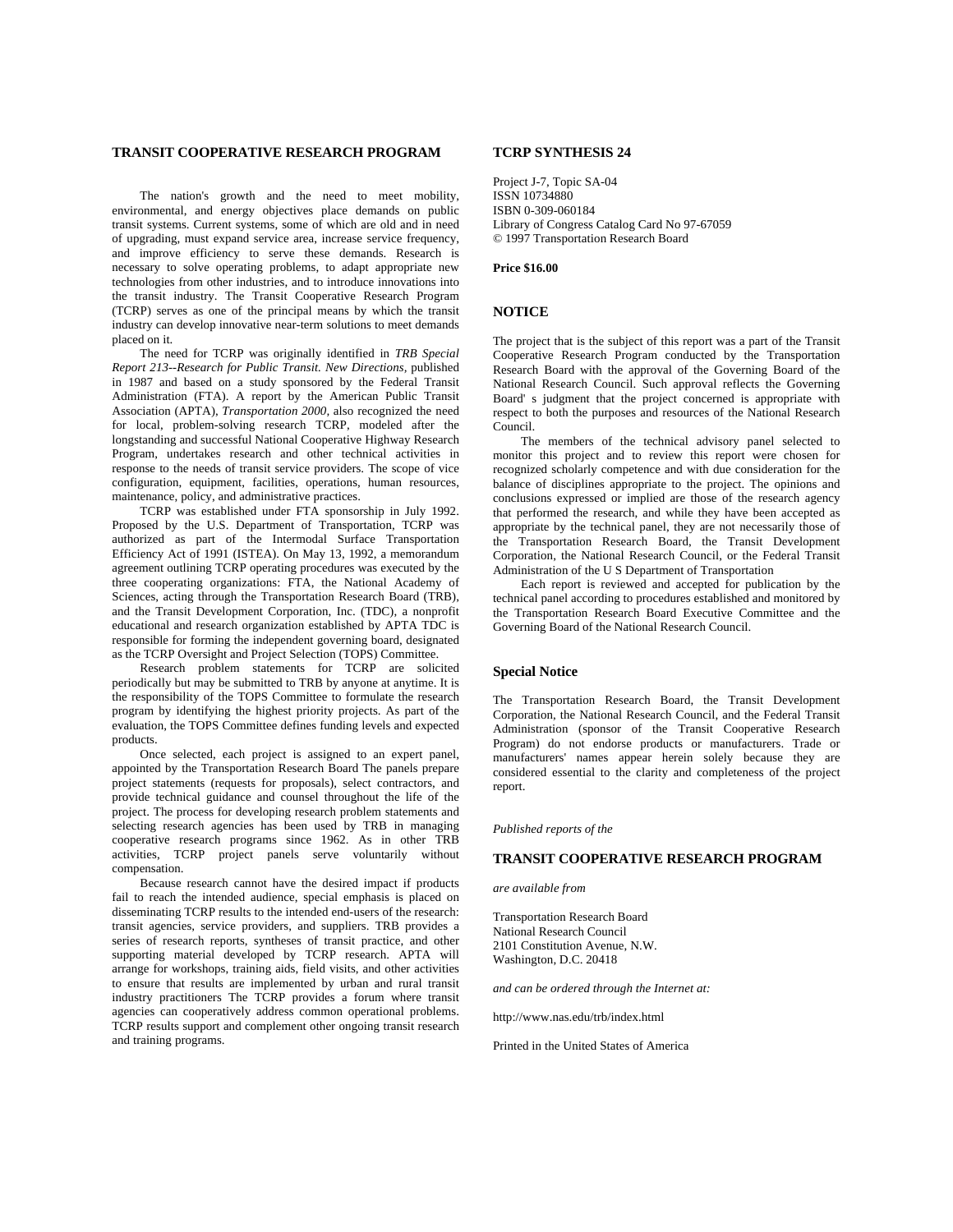A vast storehouse of information exists on many subjects of concern to the transit industry. This information has resulted from research and from the successful application of solutions to problems by individuals or organizations. There is a continuing need to provide a systematic means for compiling this information and making it available to the entire transit community in a usable format. The Transit Cooperative Research Program includes a synthesis series designed to search for and synthesize useful knowledge from all available sources and to prepare documented reports on current practices in subject areas of concern to the transit industry.

This synthesis series reports on various practices, making specific recommendations where appropriate but without the detailed directions usually found in handbooks or design manuals. Nonetheless, these documents can serve similar purposes, for each is a compendium of the best knowledge available on those measures found to be successful in resolving specific problems. The extent to which these reports are useful will be tempered by the user's knowledge and experience in the particular problem area.

### **FOREWORD**

*By Staff Transportation Research Board*

This synthesis will be of interest to transit agency general managers, bus operations, planning, scheduling, safety, and procurement staffs, as well as agency communications and engineering staffs. It addresses various aspects of developing and deploying automated vehicle location (AVL) systems over the last 20 years. Current practice; AVL architecture and technologies; and the institutional context of AVL defined in terms of funding, justification, staffing, and procurement are discussed.

Administrators, practitioners, and researchers are continually faced with issues or problems on which there is much information, either in the form of reports or in terms of undocumented experience and practice. Unfortunately, this information often is scattered or not readily available in the literature, and, as a consequence, in seeking solutions, full information on what has been learned about an issue or problem is not assembled. Costly research findings may go unused, valuable experience may be overlooked, and full consideration may not be given to the available methods of solving or alleviating the issue or problem. In an effort to correct this situation, the Transit Cooperative Research Program (TCRP) Synthesis Project, carried out by the Transportation Research Board as the research agency, has the objective of reporting on common transit issues and problems and synthesizing available information. The synthesis reports from this endeavor constitute a TCRP publication series in which various forms of relevant information are assembled into single, concise documents pertaining to a specific problem or closely related issues.

This report of the Transportation Research Board reports on the different approaches to AVL deployment used at selected transit agencies. It attempts to define the role of AVL for bus transit by examining objectives of implementation and both technological and operational frameworks.

#### **PREFACE**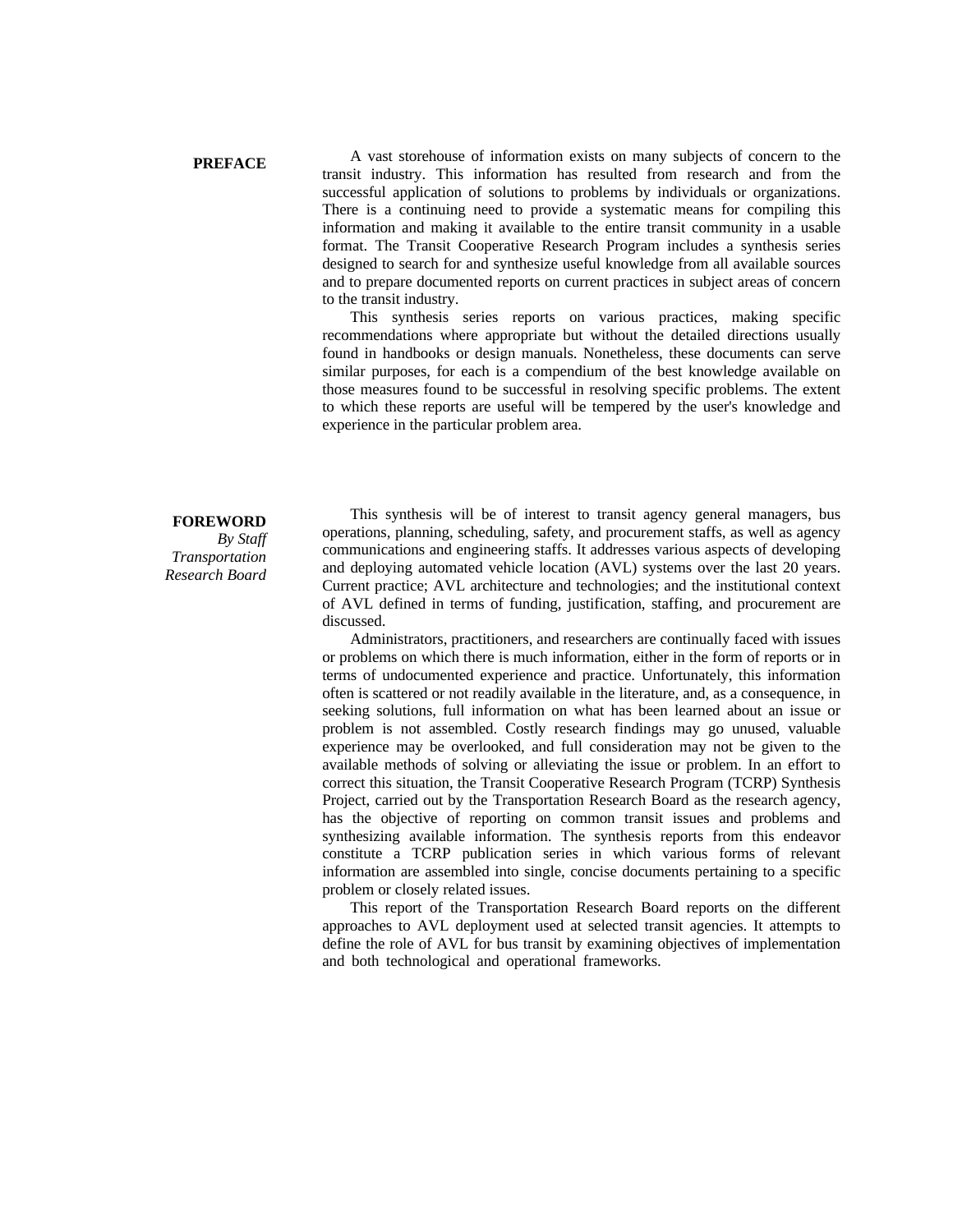To develop this synthesis in a comprehensive manner and to ensure inclusion of significant knowledge, available information was assembled from numerous sources, including a number of public transportation agencies. A topic panel of experts in the subject area was established to guide the researchers in organizing and evaluating the collected data, and to review the final synthesis report.

This synthesis is an immediately useful document that records practices that were acceptable within the limitations of the knowledge available at the time of its preparation. As the processes of advancement continue, new knowledge can be expected to be added to that now at hand.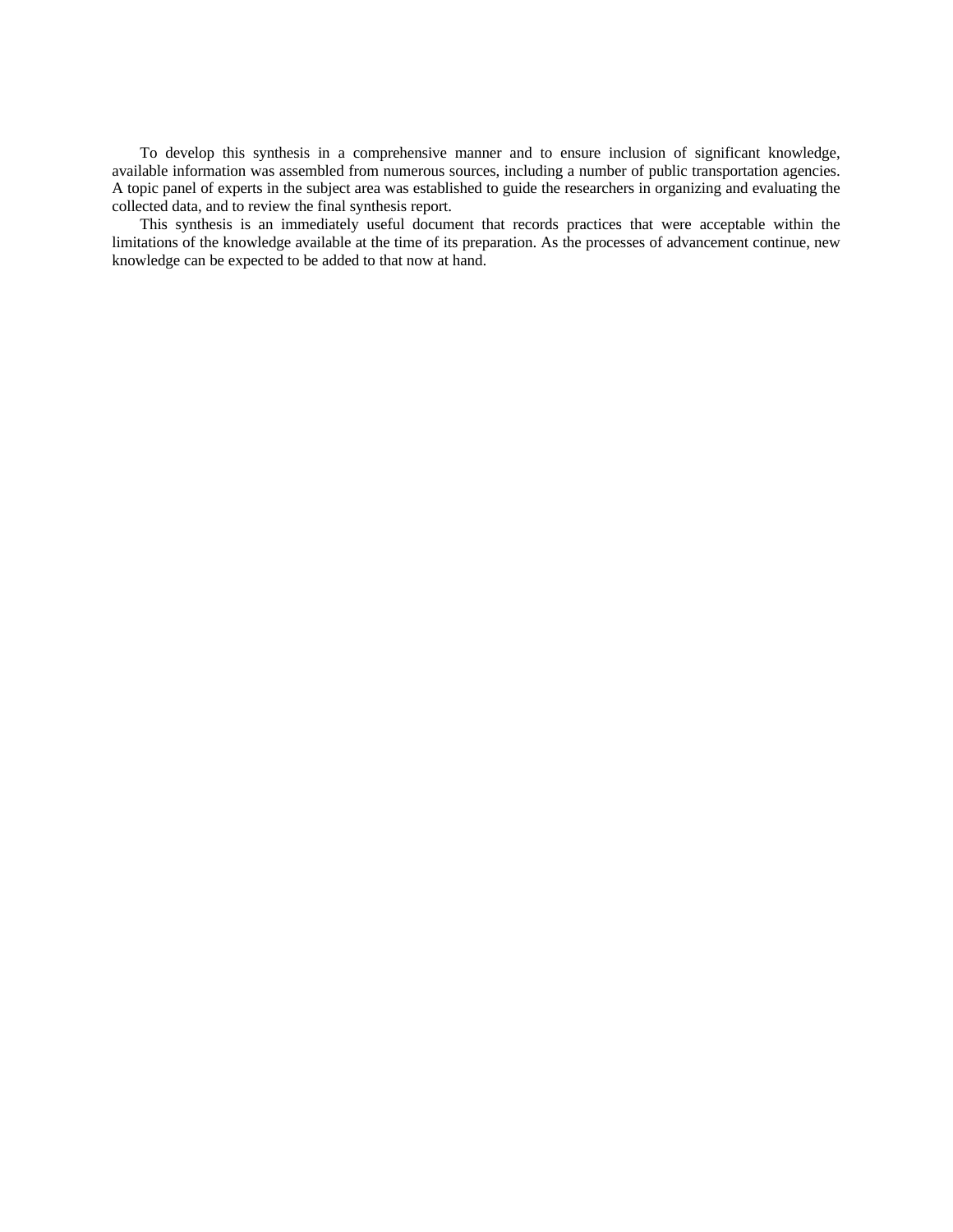# **CONTENTS**

- 1 SUMMARY
- 4 CHAPTER ONE INTRODUCTION Synthesis Objectives, 4 Brief History of Automatic Vehicle Location in the United States, 4 Synthesis Organization, 6
- 7 CHAPTER TWO CURRENT PRACTICE OF AVL FOR BUS TRANSIT Survey Summary, 7
- 9 CHAPTER THREE AVL ARCHITECTURE AND TECHNOLOGIES AVL System Configuration, 9 Location Technology and Navigation System, 10 Communication Technology, 17 Interface Components, 18

23 CHAPTER FOUR INSTITUTIONAL CONTEXT OF AVL Funding Issues (Costs), 23 Justification Issues, 17 Staffing Issues, 25 Procurement Issues, 29

- 30 CHAPTER FIVE ROLE OF AVL FOR BUS TRANSIT Objectives of AVL Implementation, 30 AVL Project Framework, 30 Operational Framework, 33
- 37 CHAPTER SIX CONCLUSIONS
- 40 REFERENCES
- 41 ACRONYMS
- 42 APPENDIX A SURVEY
- 46 APPENDIX B SURVEY RESPONDENTS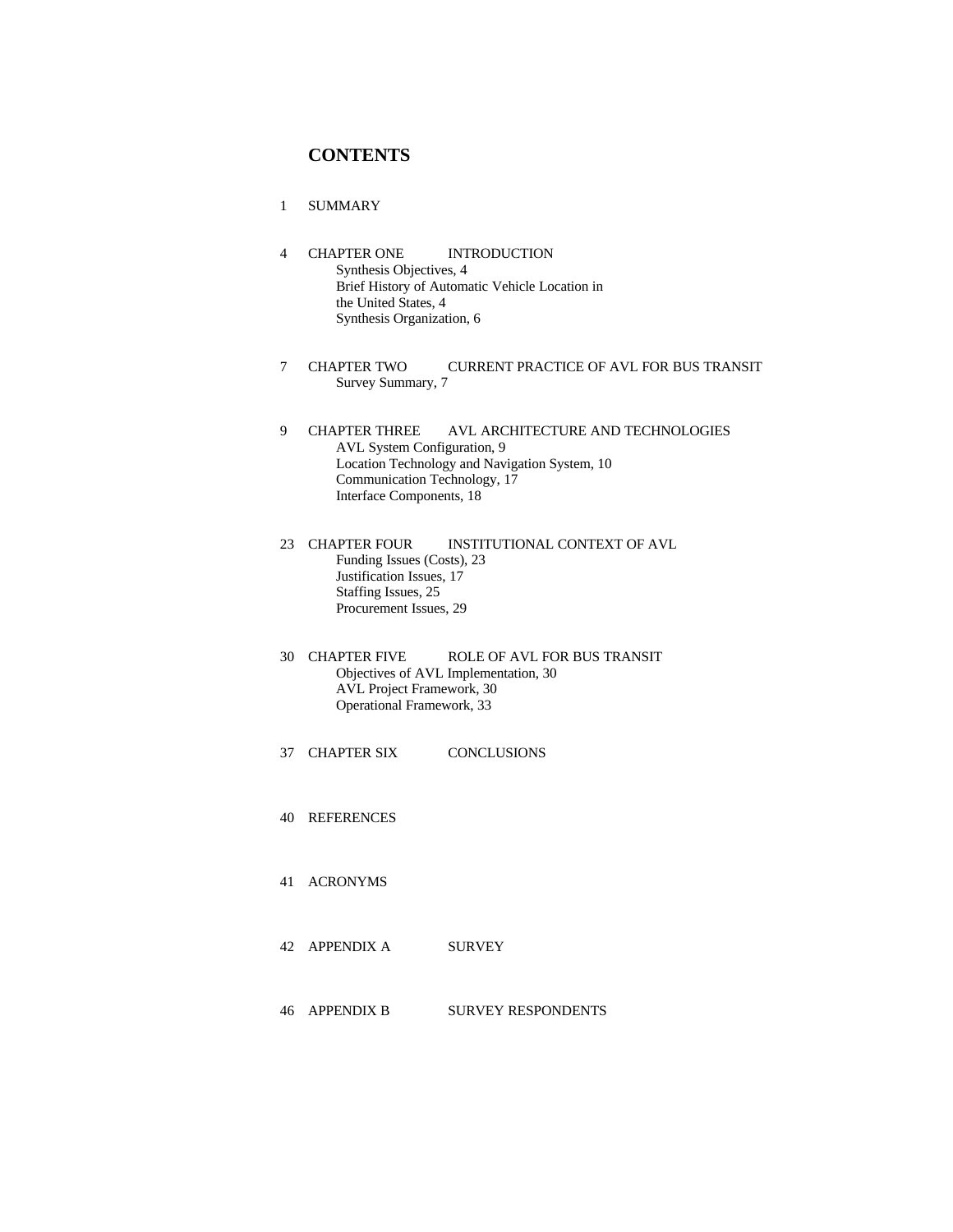#### **TCRP COMMITTEE FOR PROJECT J-7**

**CHAIR** JACK REILLY *Capital District Transportation Authority*

#### **MEMBERS**

GERALD BLAIR *Indiana County Transit Authority* KENNETH J. DUEKER *Center for Urban Studies* L.G. FULLER *Transpo Enterprises, Inc.* ALAN J. GIBBS *National Transit Institute* HENRY HIDE *Brown & Root TGM* FRANK T. MARTIN *Metro-Dade Transit Agency* PATRICIA V. McLAUGHLIN *Los Angeles County Metropolitan Transportation Authority* BEVERLY A. SCOTT *Rhode Island Public Transit Authority* BEVERLY G. WARD *Center for Urban Transportation Research*

# **TRB LIAISON**

ROBERT SPICHER *Transportation Research Board*

# **COOPERATIVE RESEARCH PROGRAMS STAFF**

ROBERT J. REILLY, *Director, Cooperative Research Programs* STEPHEN J. ANDRLE, *Manager, TCRP* GWEN CHISHOLM, *Project Manager, TCRP*

#### **TCRP SYNTHESIS STAFF**

STEPHEN R. GODWIN, *Director for Studies and Information Services* SALLY D. LIFF, *Manager, Synthesis Studies* DONNA L. VLASAK, *Senior Program Officer* LINDA S. MASON, *Associate Editor*

# **ACKNOWLEDGMENTS**

Paula E. Okunieff, Senior Associate, Cambridge Systematics, Inc., Cambridge, Massachusetts, was responsible for collection of the data and preparation of the report.

 Valuable assistance in the preparation of this synthesis was provided by the Topic Panel, consisting of Bruce W. Ahern, General Manager, Beaver County Transit Authority, Rochester, Pennsylvania; D.W. (Bill) Dearasaugh, Engineer of Design, Transportation Research Board; William D.Evans, Director, Evaluation and Development, Rochester-Genesee Regional Transportation Authority, Rochester, New York; Harold Ewen, Ph.D., Vice President, Special Projects, Millitech Corporation, South Deerfield, Massachusetts; William Hiller, Manager, Information Systems, Ann Arbor Transportation Authority; Bill J. Kronenberger, Manager, Advanced Technology Program, Metropolitan Transit Authority of Harris

County, Texas; Maurice J. Moroney, Chief, Center for Navigation, Volpe National Transportation Center; David Olson, Director of Transportation, Kansas City Area Transportation Authority; and Denis J. Stymes, Transportation Management Specialist, Federal Transit Administration.

This study was managed by Donna L. Vlasak, Senior Program Officer, who worked with the consultants, the topic panel, and the J-7 project committee in the development and review of the report. Assistance in topic panel selection and project scope development was provided by Sally D. Liff, Senior Program Officer. Linda S. Mason was responsible for editing and production. Cheryl Keith assisted in meeting logistics and distribution of the questionnaire and draft reports.

Information on current practice was provided by many transit agencies. Their cooperation and assistance were most helpful.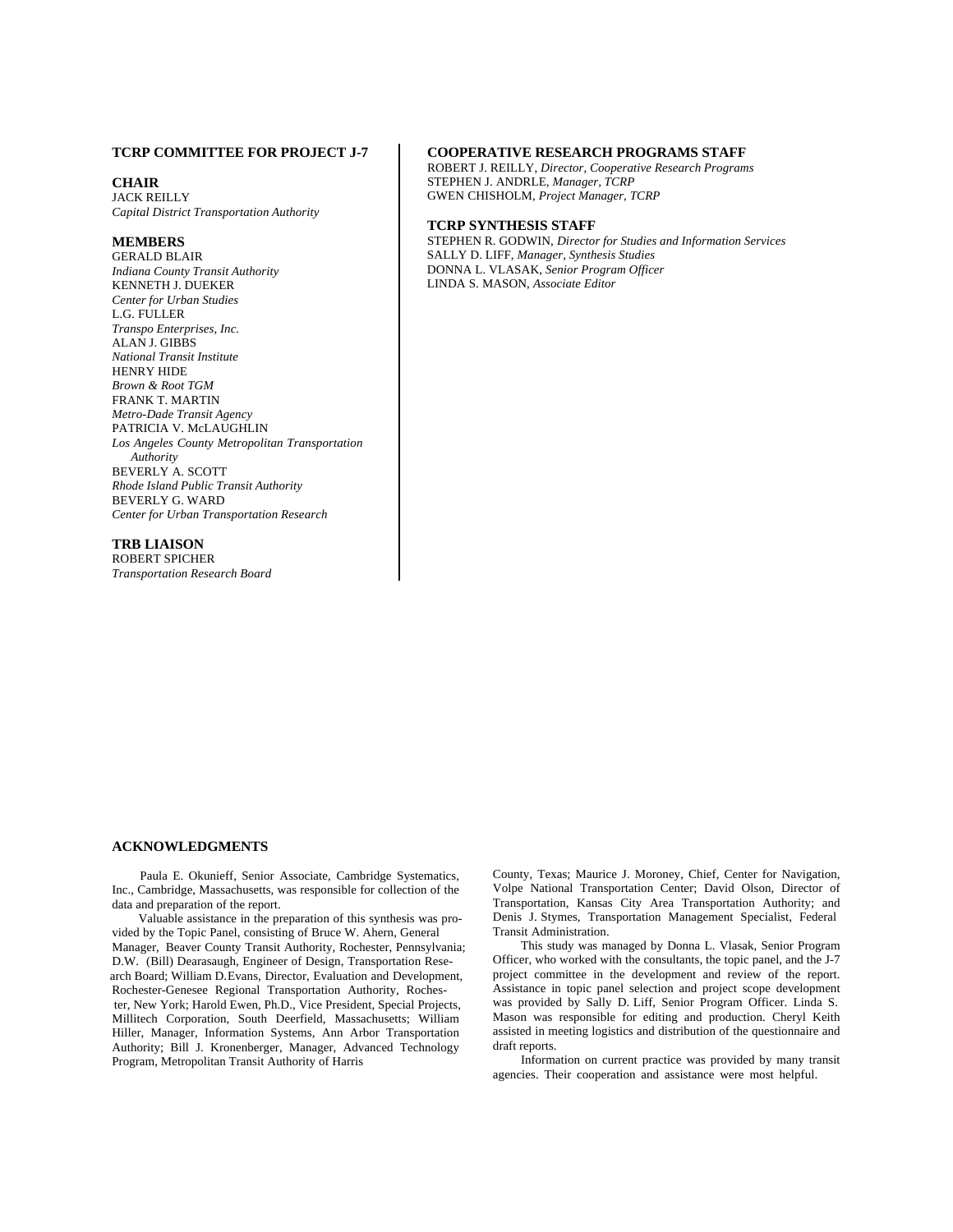# **AVL SYSTEMS FOR BUS TRANSIT**

 **SUMMARY In response to the need to enhance public transportation, transit agencies are turning to advanced technologies to improve the safety, efficiency, and quality of their services. One such technology is an automated vehicle monitoring (AVM) system that tracks transit vehicles against their designated route schedule. The core technology of this system is the automated vehicle location (AVL) system, which is an automated means of tracking vehicle location.**

AVL is contained in broader topics when integrated with systems such as

- Automatic vehicle monitoring/control (AVM/C),
- Emergency location of vehicles,

• Fleet management, including vehicle performance monitoring and service control,

Data collection,

• Customer information activities including compliance with the Americans with Disabilities Act (ADA) and general passenger information,

- Fare collection, and
- Traffic signal priority.

This synthesis focuses on AVL issues related to the workhorse of the transit fleet, the bus, and examines the range of implementations, benefits, and institutional issues associated with planning, designing, implementing, operating, and maintaining AVL systems for fixed-route bus transit.

Since 1969, more than 20 U.S. transit agencies have implemented AVL systems for fixed-route bus transit, and many more agencies are investigating the possibility of bringing in AVL to assist in managing their fleets. Interest in AVL for fixed-route bus transit is not limited by transit agency size or community type, although a majority of respondents to a survey of transit agencies in the United States and Canada conducted for this project operate in an urban environment.

Most of the early deployments used a combination of signpost and dead-reckoning navigational technologies, although many of these early systems were beset with procurement and technology problems. In the 1990s, radio-navigation methods such as Loran-C and global positioning system (GPS) satellites looked promising. As costs for GPS receivers declined, GPS has become the most popular technology for AVL applications. GPS may be augmented with dead-reckoning sensors such as a compass and odometers and/or differential GPS. During the last 2 years, all but three survey respondents procured systems with GPS as part of their on-board navigation sensor suite.

Today, most systems requiring on-board transmission of location data demand specialized interfaces and customized software. Standards mitigate the need for these customized interfaces and software. To this end, many of the most recent requests for proposals require inclusion of industry standards such as the Society of Automotive Engineers standard "Serial Data Communications Between Microcomputer Systems in Heavy-Duty Vehicle Applications" (SAE J1708) and data integration connections (Open Data Base Connectivity).

Data issues emerged as a common, significant obstacle faced by most of the survey respondents. These problems involved most phases of deployment including design,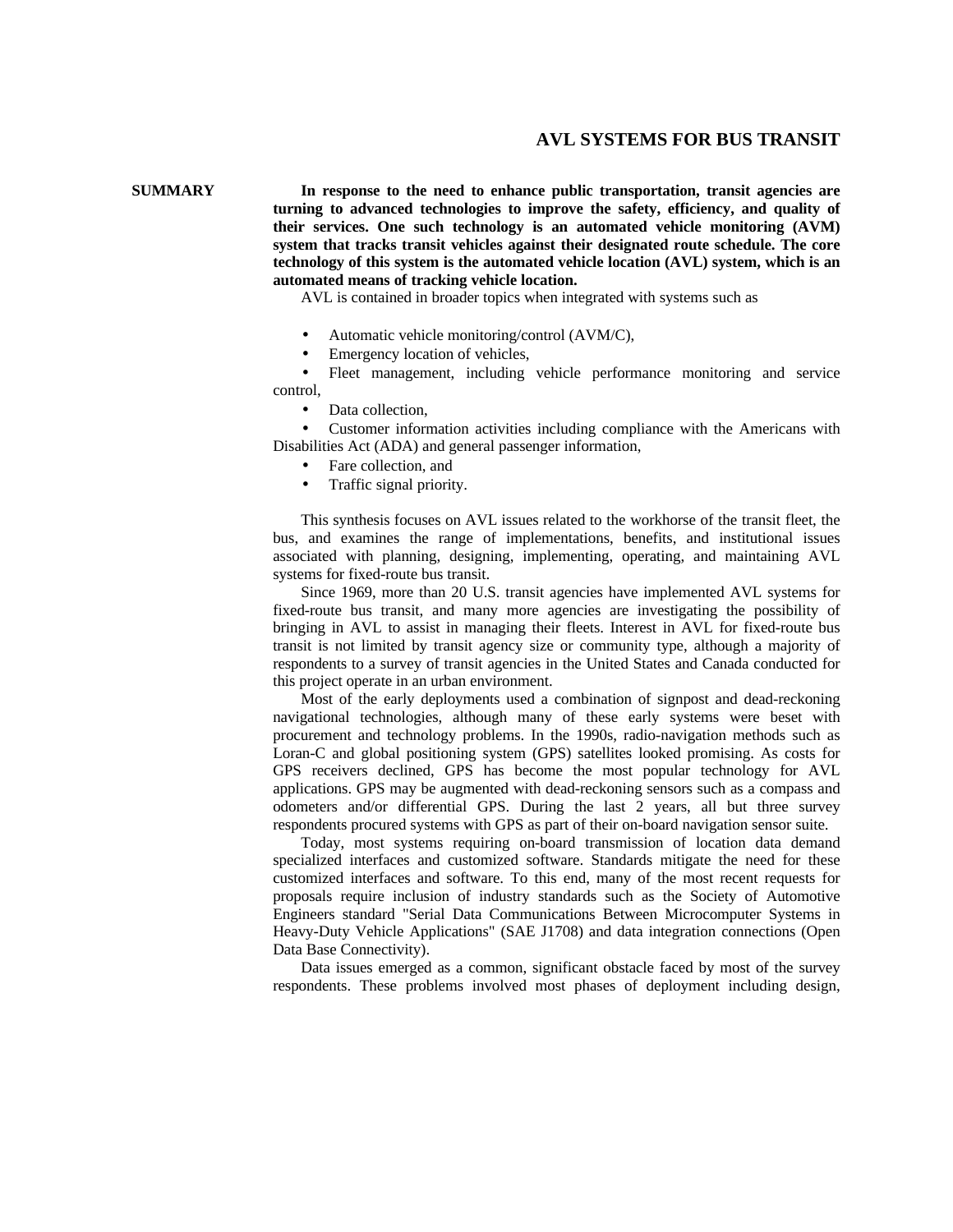implementation, training, and maintenance. Two major issues related to data have been identified. The first includes the periodic update of the AVL control software with schedule data (time points). Metropolitan Council Transit Operations of Minneapolis found that when they changed their scheduling software midway through an operational test, they could no longer input schedule data. An additional three months were added to the schedule to address the interface mismatch. This reflects the dependence of AVL systems on the scheduling software at the time of design and implementation. The Transit Communication Interface Protocol (TCIP) effort just underway as part of a Federal Highway Administration procurement will attempt to build consensus among transit professionals, transit application vendors, and Intelligent Transportation System (ITS) integrators around standard data definitions, interfaces, and communications protocols.

The second data issue includes maintaining the digital map database. Two areas of concern are map data accuracy, and integration of routes, bus stops, and map data. Not every transit organization has a Geographic Information System group that can handle updating of digital map databases. Moreover, these skills are not necessarily acquired by a novice in a few months. In fact, the specialized expertise for collecting, updating, and maintaining AVL data and the private industry demand make it difficult for agencies to find, hire, and keep skilled staff. Some agencies, for example, King County Metro in Seattle, have a well-established GIS and Information Systems staff, others train internal staff, hire consultants who command private sector wages, or contract out these services.

Installation of an AVL system represents a significant investment for a transit agency. Most AVL systems procured and installed prior to 1995 received special funds from demonstration or ITS operational test sources. Many of those sources are no longer available, and transit agencies are applying for grants from traditional sources (e.g., Section 9). Many agencies indicated that the main issue faced during their planning stage was finding a funding source.

Many of the early problems with acquiring new AVL systems may be attributed to the procurement process. Because of the lag between issuing the request for proposals and implementation, many agencies were limited by their initial technical specifications, such as personal computer class (e.g., x 386). Many recent procurements have adopted a two-step process that includes: (Step 1) develop performance specification, and (Step 2) design and build system. In particular, Beaver County Transit Authority hired a consultant to develop a concept plan and performance specifications for their Mobility Manager, the next phase includes hiring contractors to do the design and construction; Houston Metro required a partial design as part of their vendor proposals, the chosen vendor will complete the design and begin implementation.

Training is critical to efficient operation and it requires a significant amount of time and interest, particularly when training non-technical staff to use technical equipment. The most widely cited training issue is the delay between training and on-line operations.

Many systems have not yet accumulated enough years experience to quantify the costs related to annual maintenance. A majority of respondents to the survey for this project report that they include warranty periods and attach multiple-year maintenance contracts to their procurements. In some cases, agencies contract out the periodic updates (run/schedule changes) to their control software and require 24-hour replacement/repair from their software vendor.

Respondents indicated that the primary objective for procuring AVL was to improve customer service. Through increased service reliability, improved safety and security, and use of bus status information, agencies are using AVL to attract new riders, disseminate real-time information to their customers, improve their operations, and maximize use of performance data throughout their organizations. To achieve these goals, and to ensure continued cooperation from departments that affect or rely on the AVL, most agencies indicated that they attempted to involve the major departments in AVL procurement or development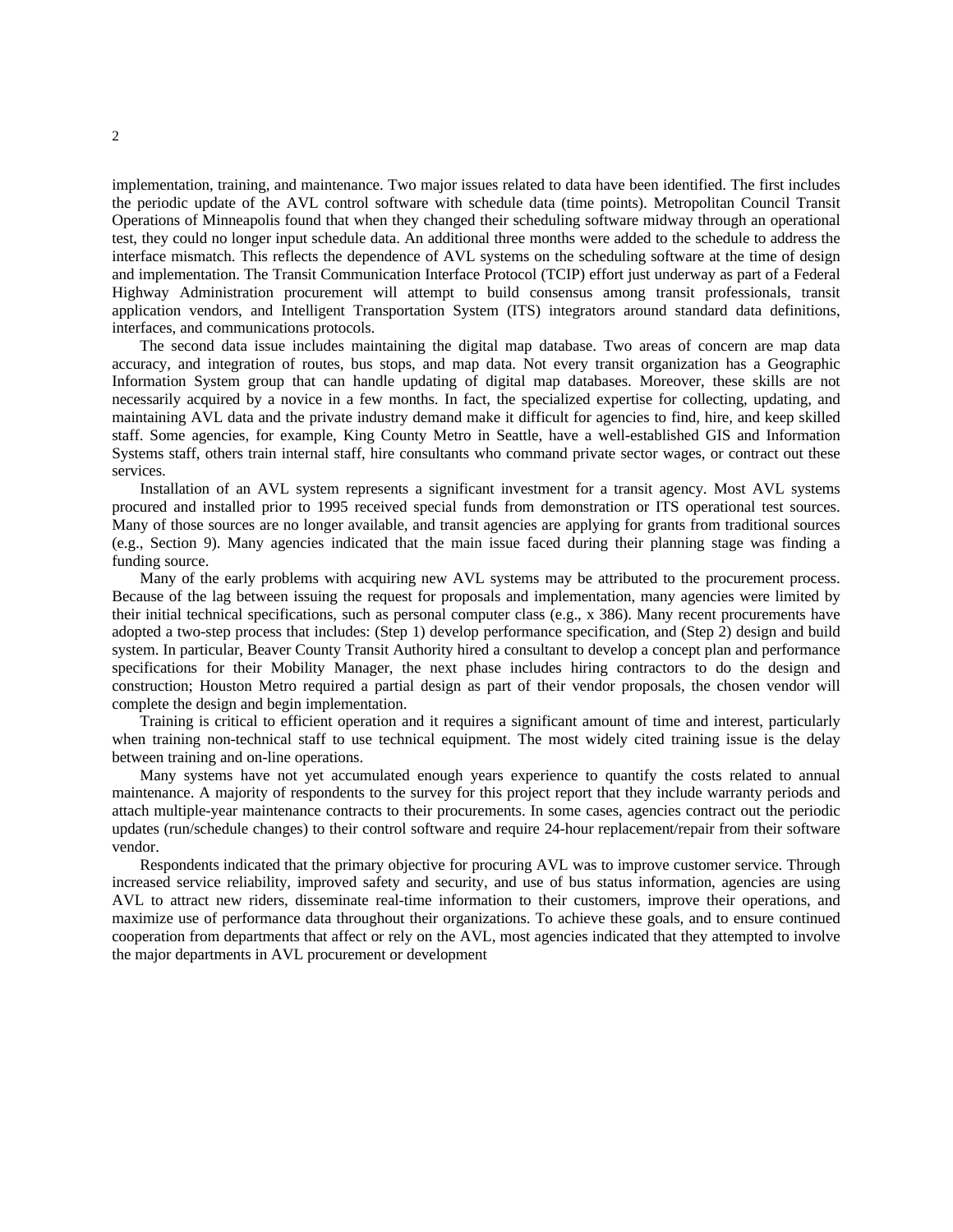phases. The groups most often included in development are operations, maintenance, dispatchers, service planners, and administration.

Implementing an AVL system takes more than a few years from initial planning stages to final operation. With this degree of commitment, the benefits should be clearly distinguishable. Yet, only a few agencies performed an evaluation to measure benefits. Even agencies with systems in operation for more than 3 years have not quantified their efficiencies. Nevertheless, the survey responses indicate profound changes in transit operational strategies and highlight the interdependency of their data needs.

The major obstacles to performing benefits studies for AVL installations are (1) the lack of comparable cost information and (2) the lack of empirical evidence. First, in most cases, AVL systems cannot be readily compared. Although surveys included cost information, itemized data were not always available; various systems, even those installed by the same contractor, were costed differently. Second, empirical evidence can be derived from a variety of measures of effectiveness (MOE). Yet, a research and literature search produced no generic set of MOEs for AVL implementations. Because AVL systems have the ability to improve productivity throughout an organization, traditional categories to measure safety, security, customer satisfaction, or improved quality may not be sufficient for AVL.

Nevertheless, respondents described many anecdotal benefits of AVL. The most significant improvements result from having a more "complete picture." In particular among the operational benefits, respondents cited increased flexibility of assignments, faster response to emergency situations, improved efficiency in tracking ontime performance, and increased capability in handling grievances.

Many transit professionals, also proponents of integrating advanced technologies into transit operations, have cautioned against installing technologies in search of applications. The opportunities and efficiencies provided by AVL systems are not automatic. As noted by W. Jones in *ITS Technologies in Public Transit. Deployment & Benefits.* (ITS America, February 27, 1995) "The agency must effectively utilize this new tool to realize the efficiencies inherent in the technology." Although some AVL systems have been in operation for more than 10 years, transit agencies are still challenged by collecting and using AVL data, and by integrating this technology with other systems such as passenger counters, traffic signal systems, and customer information systems.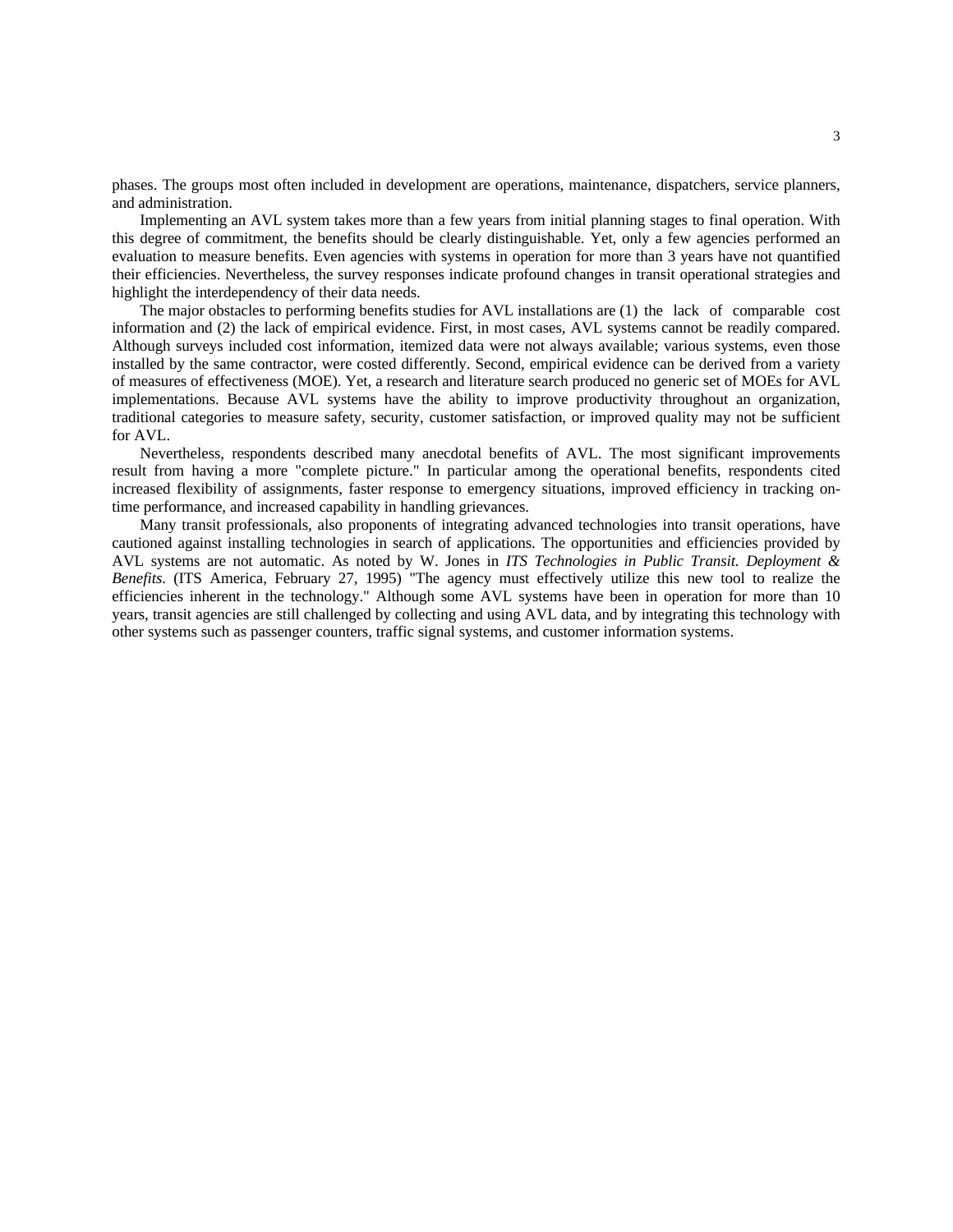#### CHAPTER ONE

# **INTRODUCTION**

The AVL component complements systems that: (1) measure system performance, ridership, and schedule adherence; (2) provide estimated time of arrival; (3) announce next stop information; and (4) display vehicles on an electronic map. As an automated technology, AVL collects, processes, and communicates location information to other applications that need accurate and timely location data. By associating time and location attributes, AVL technology enables the collection of disaggregated data by other on-board systems without the expense of assigning a person to the task.

The AVL component is integrated with or contributes to systems such as

Emergency location of vehicles,

Fleet management including vehicle performance monitoring and service control,

Data collection,

• Customer information activities including Americans with Disabilities Act (ADA) compliance and general passenger information,

- Fare collection, and
- Traffic signal priority.

This synthesis examines the range of implementations, benefits, and institutional issues associated with operating AVL systems for fixed-route bus transit. AVL as an enabling technology and its effect on operational and supervisory procedures are also discussed. Although initial implementation of AVL for bus transit began in 1969, transit agencies still struggle with implementing the system and using the data for areas other than performance monitoring.

Agencies are gradually taking advantage of these technologies to automate systems in other areas of their organizations. This synthesis chronicles the critical success factors, key strategic issues, and lessons learned by many of the agencies that have deployed systems, are implementing systems, or that are in the planning stage of implementation.

#### **SYNTHESIS OBJECTIVES**

The area of AVL is contained in broader topics such as automated vehicle monitoring (AVM), computer-aided dispatch (CAD), and fleet management for commercial, emergency, paratransit, bus, and rail. This project focuses on issues related to the work horse of the transit fleet, the bus in fixed-route service.

The AVL system is a complement of technologies that track vehicle locations in an accurate and timely manner. It may be narrowly defined as the navigation suite: sensors and tracking software. The broader description includes the communication

link, data channel controller, and central control system. Although industry justifications for AVL systems are combined with the need to purchase new communication systems, and real-time performance monitoring requires the coupling of the two systems, the narrower definition of AVL is applied here.

However, many technologies are required to enable vehicle monitoring: digital maps, analysis software, and communication linkages. Other technologies are required to expand the use of AVL to data collection and real-time traveler information services. This report identifies these technologies relative to their support and extension of AVL.

Within the past year, more than 20 agencies have received funds to procure AVL for fixed-route bus transit; and more agencies are investigating the possibility of bringing in AVL to help manage their fleets. Moreover, as more systems come online, the benefits--no matter how anecdotal--are emerging.

The synthesis identifies applications and practices associated with planning, design, implementation, and AVL interfaces with other AVM components. Additionally, this synthesis identifies field practice and experience in each of these areas.

#### **BRIEF HISTORY OF AUTOMATIC VEHICLE LOCATION IN THE UNITED STATES**

Since 1969, with the advent of the first demonstration projects, transit professionals, consultants, and operators have lauded the benefits of AVL, while remonstrating the expensive infrastructure costs. In a TCRP synthesis on bus communications systems, the author commented

More sophisticated functions such as automatic vehicle location (AVL) will remain relatively expensive because of the laborintensive cost of installing and maintaining signposts. Larger transit systems will install AVL systems to improve schedule performance and will gradually install passenger counter systems over the next 10 years. *(1)*

Indeed, 10 years have past since this statement, and most large transit agencies still do not operate AVL systems. Systems are still expensive, but not because of the cost of installing and maintaining signposts, since only a few of the newer systems rely on proximity technologies. Yet, in the last few years many transit agencies have invested in the system concept. More than 70 agencies in North America are implementing or have procured funding to deploy or operate AVL for their bus fleet, and many more are planning to acquire the financing to invest in this technology.

The use of AVL in public transit has been slower in the United States than in Canada and Europe. AVL systems were proposed in both Europe and the United States in the 1960s. The U.S. Department of Housing and Urban Development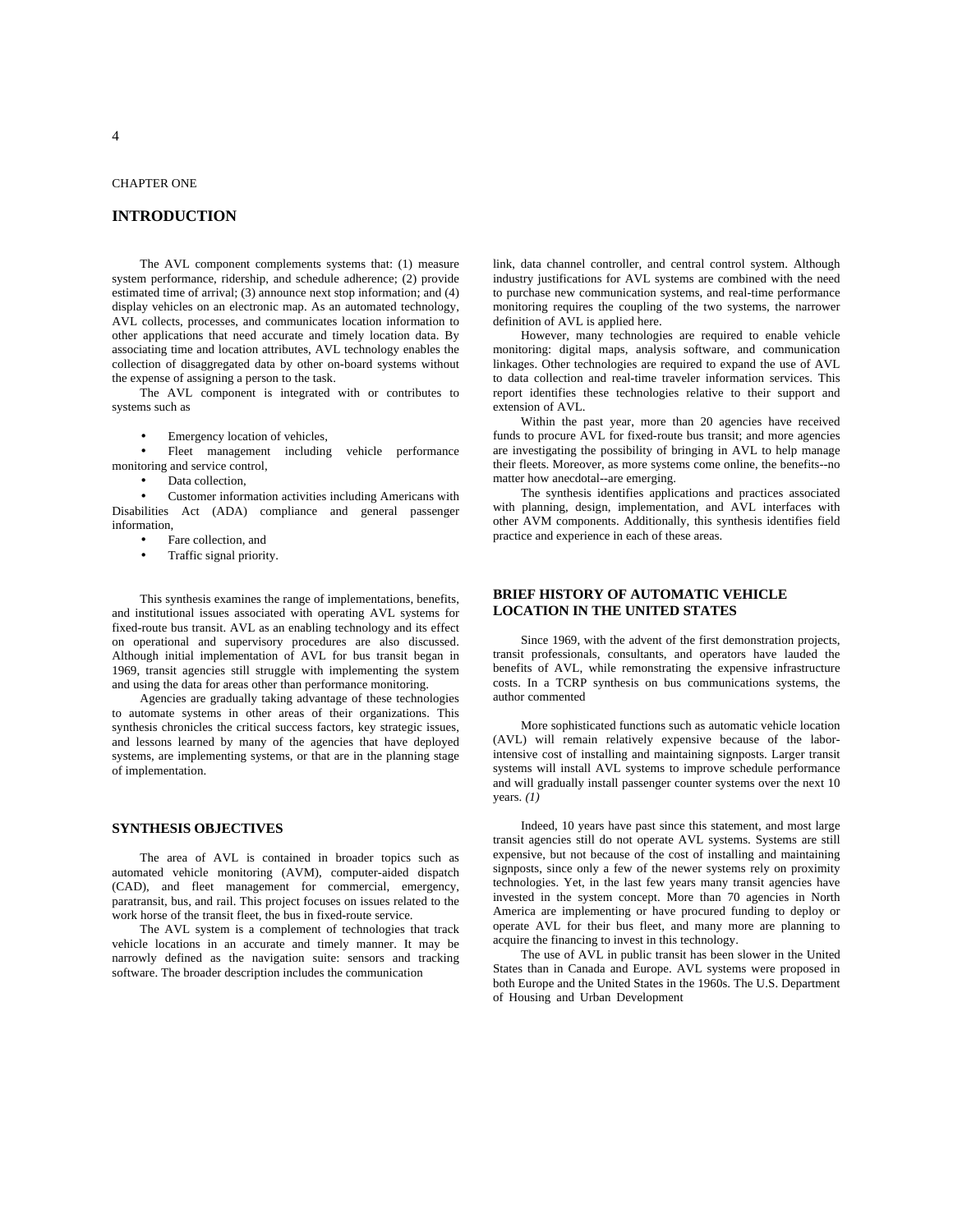(HUD) first proposed AVL use in its 1968 Report to Congress, *Tomorrow's Transportation.* The first demonstration of AVL in Europe was in Hamburg, Germany in 1964. The first major development in the United States occurred in 1968, when HUD initiated a program with the Chicago Transit Authority (CTA) to improve public transportation. During that same period, the Public Urban Locator Service (PULSE) held a conference in October to discuss AVM applications and technologies. These activities encouraged widespread interest in this area. Chicago became the site of the first AVM deployment in the United States using a signpost location technology developed by Motorola. The demonstration began with 500 buses on the night runs of the CTA service area, and operated for the next 5 years (2).

The next major effort was not until 1974, when the Urban Mass Transportation Administration (now the Federal Transit Administration) initiated a program "to refine, demonstrate, and evaluate" AVM in an urban environment. The first demonstration field tested four distinct location technologies in Philadelphia between 1975 and 1977. The second phase demonstrated and evaluated a complete AVM for "fixed- and random-route operations" in Los Angeles (2). Two hundred buses on four routes tested realtime schedule adherence, passenger information, and passenger counters.

Since these demonstrations, many other agencies have developed and deployed AVM systems. During this early deployment period, the second major test was developed by the Urban Transportation Laboratory (UTL) of General Motors which demonstrated a Transit Information System (TIS) in

Cincinnati, Ohio. The TIS provided current information on passenger loads, run times, and systemwide schedule adherence. The TIS consisted of wayside bus locators, on-board passenger counting devices, and a central computer. Though widely praised for its data collection capabilities, the General Motors demonstration did not seek to increase operational productivity. Other demonstrations were spun off from this test in Columbus, Ohio; Jacksonville, Florida; and Kalamazoo, Michigan without the AVL technologies. Table 1 summarizes AVL use by transit agencies in North America.

Experimentation with AVM systems and components marked the period prior to major budget cuts at UMTA in the early 1980s. In 1977, the Southern California Rapid Transit District (SCRTD) was selected by UMTA as a demonstration site to highlight AVM benefits. This was to be accomplished by measuring the benefits of deploying Automatic Vehicle Monitoring/Control (AVM/C) equipped routes. In 1979, the New York City Transit Authority, using wayside bus locators by Motorola, was the first system to transmit mechanical sensor information related to fare boxes and drive train performance. The test was set up so that digital messages reduced the need for audio communications.

These early tests used proximity or signpost technologies developed during World War II. Yet, with a sufficiently dense infrastructure, many transit agencies still operate AVL equipped buses. In fact, the Ministry of Transportation/Ontario, as early as 1991, assessed AVL requirements and technologies for small and medium-sized transit agencies recommending hybrid solutions; chief among them was a signpost-based system integrated with

# TABLE 1 BRIEF HISTORY OF AVL FOR BUS TRANSIT IN NORTH AMERICA *(2,3,4)*

| City/Agency                       | Year Initiated | No. of Vehicles | Primary Sensor                            | <b>Status</b>                                                |
|-----------------------------------|----------------|-----------------|-------------------------------------------|--------------------------------------------------------------|
| Chicago/CTA                       | 1969           | 500             | Signpost                                  | Used for emergency response.                                 |
|                                   |                |                 |                                           | (Replacement in progress 1996)                               |
| <b>Toronto Transit Commission</b> | 1972           | full fleet      | Signpost (microwave)                      | Operational                                                  |
| (TTC)                             |                |                 |                                           | First Trial (100 Buses 1976--1981)                           |
|                                   |                |                 |                                           | Second (262 Buses)                                           |
| Cincinnati (QCM)                  | 1975           | 30              | Signpost                                  | Prototype completed (6/77-3/78)                              |
| <b>LA/SCRTD</b>                   | 1977           | 200             | Signpost                                  | Premature Termination after 2 years of<br>operation $(9/81)$ |
| NY/MTA                            | 1979           | 241             | Signpost                                  | Prototype (Non-Operational)                                  |
| White Plains, NY/Bee-Line         | 1983           | 332             | Signpost                                  | Operational                                                  |
| Hull, Quebec (STO)                | 1984           | 183             | Signpost                                  | Operational                                                  |
| San Francisco/Muni                | 1985           | 1000            | Signpost                                  | <b>Operational (Used For Emergency</b><br>Response)          |
| Halifax. Nova Scotia/MTD          | 1987           | 168             | Signpost                                  | Operational (replacement in progress)                        |
| San Antonio/VIA                   | 1987           | 531             | Signpost                                  | Operational                                                  |
| Baltimore/MTA                     | 1989-1995      | 900             | $Loran-C$                                 | Operational (changing to GPS, 1996)                          |
| Kansas City/KCATA                 | 1990           |                 | Signpost                                  | Non-Operational (replacement in<br>progress)                 |
| Hamilton, Ont/HSR                 | 1991           | 240             | Dead Reckoning                            | Operational                                                  |
| Rochester, PA/BCTA                | 1991           | 13              | $Loran-C$                                 | Operational                                                  |
| Sheboygen, WI/STS                 | 1991           | 20              | $Loran-C$                                 | Operational                                                  |
| Norfolk, VA/TRT                   | 1991           | 151             | Signpost                                  | Operational                                                  |
| Santa Monica/SMMBL                | 1992           | 135             | Simulcast Paging<br>(radio triangulation) | Operational                                                  |
| Tampa/Hartline                    | 1993           | 175             | Signpost                                  | Operational                                                  |
| Seattle/KC Metro                  | 1993 (1980)    | 1250            | Signpost                                  | Operational                                                  |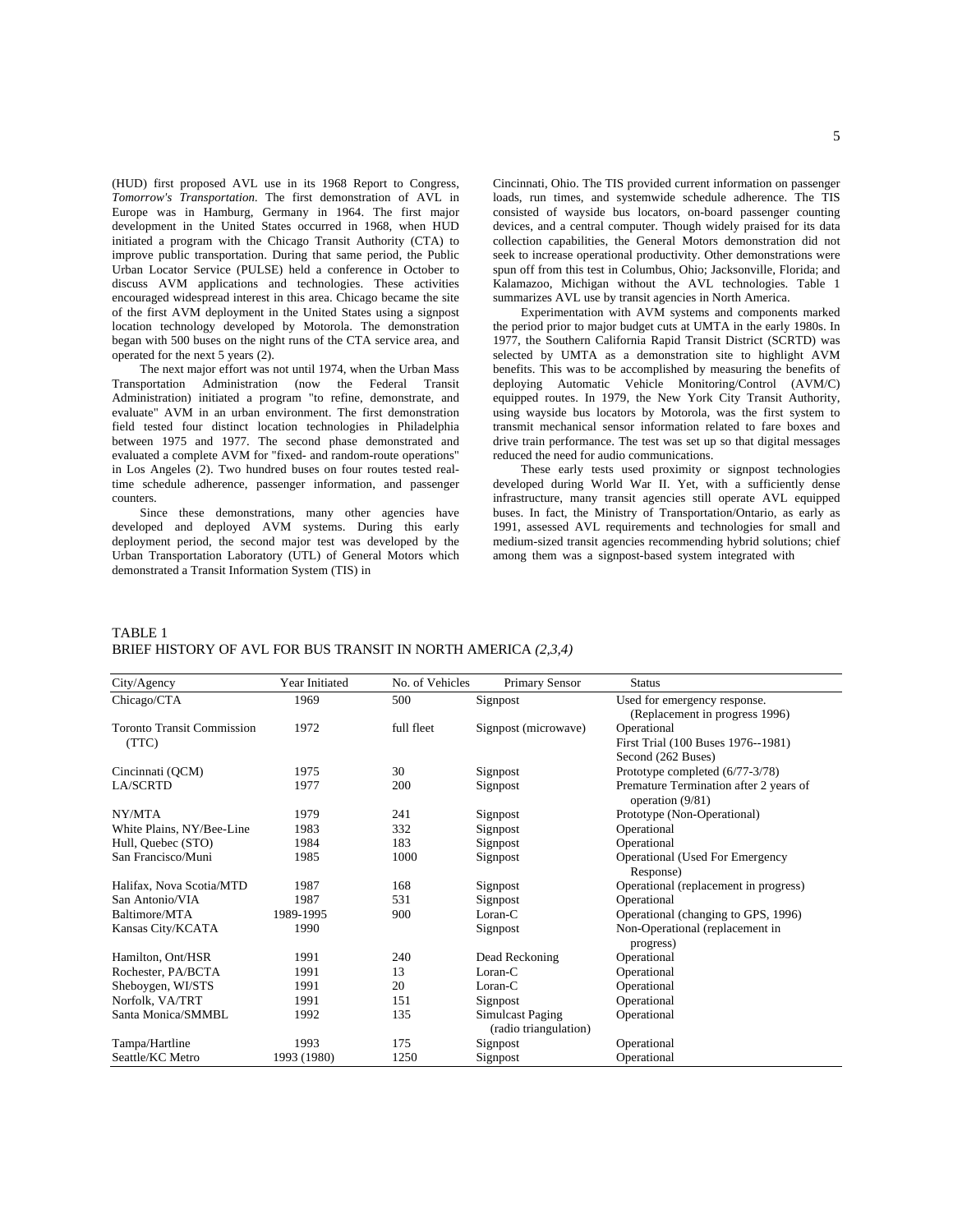odometer/door-opening sensors (5). To this day, most Canadian transit agencies operate signpost-based AVL systems. Showing their maturity, MTD and KCATA are installing their second generation signpost systems.

In the 1990s, radio-navigation methods such as Loran-C and GPS looked promising, and as costs declined, the technologies became more attractive. In the early 1990s, a few transit agencies deployed Loran-C aided with dead-reckoning sensors. Loran-C was not quite accurate enough and was soon abandoned as an alternative to proximity sensors. As the 24-satellite constellation became operational and Global Positioning System (GPS) receivers were miniaturized and decreased in price, it became the sensor of choice. Today, most new systems use differential GPS technology.

### **SYNTHESIS ORGANIZATION**

This synthesis addresses various aspects of developing and deploying AVL systems during the last 20 years. Chapter 2 discusses the results of a survey of selected transit agencies, summarizing AVL operational characteristics. Chapter 3 reports on AVL technological capabilities and effectiveness in the context of field practices and experiences. The technologies and services provided by AVL can affect traditional institutional and operational paradigms. Institutional issues such as funding, justification, staffing, procurement, and successful strategies to approach them are discussed in chapter 4. Chapter 5 identifies issues related to AVL development stages and operation. Chapter 6 summarizes key success factors and discusses future trends in the industry.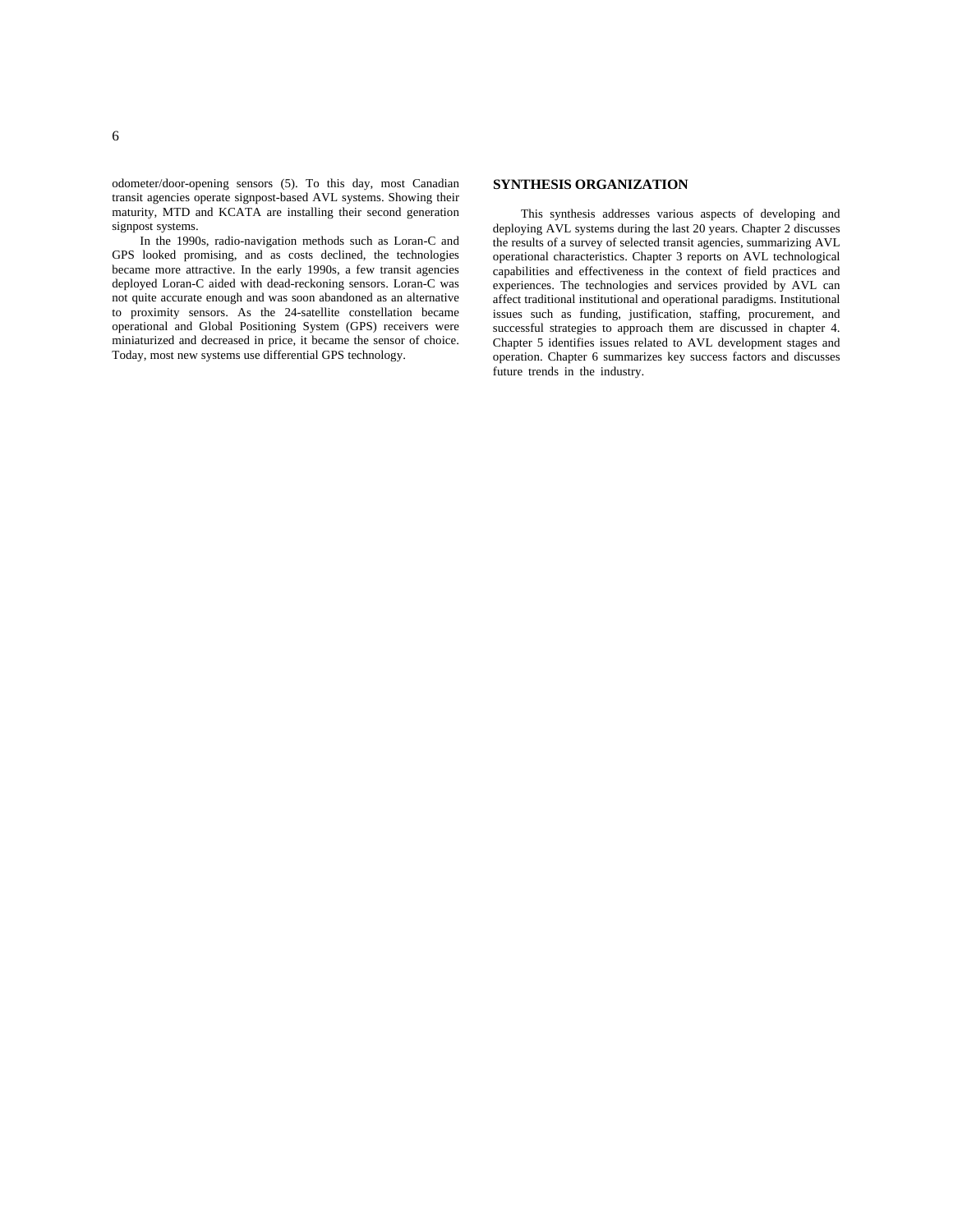# **CURRENT PRACTICE OF AVL FOR BUS TRANSIT**

Several methods were used to gather information on AVL systems for bus transit. The primary data collection tool was a survey mailed to transit agencies actively planning, designing, implementing, or operating AVL for fixed-route bus transit in the United States and Canada. The survey queried users on their existing services, equipment, operational practices, interfaces, benefits, milestones, procurement practices, and changes related to this new technology. Respondents were contacted to provide additional data or clarify answers. Visits to transit agencies provided additional insights into the procurement and operation of their AVL systems.

Published materials including articles, studies on technology solutions, issues, and "lessons learned" provided supplementary information. In particular, the FTA through the Volpe National Transportation Systems Center collects and publishes in the *APTS State of the Art (4)* and the *APTS Deployment in the U.S. (6)* data related to planned and implemented AVL systems, including information such as status, location technologies, communication polling method, and vendor.

A third source of information was vendors and system integrators who work in this area. They provided information on critical factors related to deploying and pricing AVL systems.

#### **SURVEY SUMMARY**

Survey instruments were mailed to transit agencies in the United States and Canada that had operating systems or had secured federal funds to procure AVL. The 29 agencies that responded (see listing in Appendix B) are in different stages of the procurement/operational process. The survey results are presented in chapters 3, 4 and 5; this chapter summarizes general service characteristics, total cost, status, location technologies, and communication methods employed in AVL implementations in North America in Table 2. Where available, information was supplemented by other sources.

Interest in AVL for fixed-route bus transit is not limited by transit size or community type. Small, medium, and large transit agencies are integrating AVL into their fixed-route operations. Small agencies can deploy a system within a few months: for example, COLTS installed their system (32 vehicles, 500 runs, and 29 routes) in 9 months. Many of the larger systems integrate AVL in stages; MTA-Baltimore, CTA, NYCT, and others plan to test the system on selected runs or routes prior to complete installation. The staged approach may be reflected in Tables 2 and 3 by the number of buses; the

| TABLE <sub>2</sub>                                                                                  |
|-----------------------------------------------------------------------------------------------------|
| SUMMARY OF SERVICE I EVELS PROVIDED BY RESPONDENTS OPERATING, IMPLEMENTING, OR PLANNING AVL SYSTEMS |

| Short Name                       | Size<br>(sq miles) | Community<br>Type | Number of<br><b>Buses</b> | Number of<br><b>Buses Peak</b><br>Period (PP) | Average<br>Headway PP<br>(min) | Closest<br>Headways<br>(min) | Annual Ridership        | Number<br>of Runs          | Number of<br>Routes    |
|----------------------------------|--------------------|-------------------|---------------------------|-----------------------------------------------|--------------------------------|------------------------------|-------------------------|----------------------------|------------------------|
| <b>AATA</b><br><b>AC</b> Transit | 75                 | $\mathbf{U}$<br>U | 76<br>717                 | 64                                            | 30                             | 15                           | 4.000.000<br>57,000,000 | 80                         | 26                     |
| <b>BCTA</b>                      | 468                | U, S, R           | 36                        | 12                                            | 30                             | 30                           | 598,000                 | 13                         | 5                      |
| <b>CDTA</b>                      |                    | U, S, R           | 250                       | 190                                           | 15                             | 10                           | 10.000.000              | 2500                       | 60                     |
| <b>COLTS</b>                     | 164                | U                 | 32                        | 26                                            | 30                             | 20                           | 1,899,690               | $500+$                     | 29                     |
| <b>CTA</b>                       | 260                | $\mathbf{U}$      | 2064                      | 1631                                          | 5                              | 14                           | 331,500,000             | 2511/971/<br>3482          | 138                    |
| <b>KC</b> Metro                  | 2100               | U, S, R           | 1148                      | 900                                           | 249                            | 56                           | 77,366,682              | 1580                       | 240                    |
| <b>KCATA</b>                     | 762                | U, S              | 245                       | 199                                           | 0                              | 9                            | 14,573,000              | 215                        | 36                     |
| Laketran                         | 232                | S.                |                           | 55                                            | 15                             | 15                           | 520,000                 | 79                         | $\overline{7}$         |
| <b>LTC</b>                       |                    |                   | 160                       | 126                                           | 20                             | 10                           | 12,800,000              | 196                        | 30                     |
| MCTO                             | 2500               | U, S              | 971                       | 797                                           | 10                             | $\mathbf 2$                  | 65,400,000              | 766                        | 130                    |
| MCTS                             | 250                | U                 | 541                       | 425                                           | 12                             | 4                            | 48.000.000              | 847                        | 63                     |
| <b>MDTA</b>                      | 200                | U                 | 614                       | 479                                           | 20                             | 75                           | 63.800.000              | 827                        | 72                     |
| MTA-Baltimore                    | 1800               | U, S              | 844                       | 642                                           |                                |                              | 105.598.341             | 6054                       | 74                     |
| Muni                             | 49                 | U                 | 950                       | 700                                           | 35                             | 15                           | 190,000,000             |                            | 79                     |
| <b>NFTA</b>                      | 1500               | U, S, R           | 322                       | 275                                           |                                | 10                           | 21,400,000              |                            | 62                     |
| NJ Transit                       | 5325               | U, S, R           | 1990                      | 1800                                          | 5                              | 1                            | 166,000,000             | 8000                       | 152                    |
| <b>NYCT</b>                      | 321.8              | U, S              | 3751                      | 3554                                          | 5                              | 1                            | 1.500,000               | 4975                       | 231                    |
| PACE                             | 3500               | s                 | 550                       | 504                                           | 15                             | 8                            | 38,000,000              | 664                        | 235                    |
| <b>RTA</b>                       | 72                 | U                 | 476                       | 373                                           | 10                             | 3                            | 54.467.481              | 485                        | 60                     |
| RTD-Denver                       | 2300               | $\mathbf{U}$      | 905                       | 675                                           | 5                              | 5                            | 68,000,000              | 1475 blocks/<br>7500 trips | 155                    |
| Sioux City                       | 56                 | U                 | 28                        | 21                                            |                                |                              | 1.400.000               | 21                         | 11                     |
| SMART                            | 2000               | s                 | 400                       | 346                                           | 30                             | 20                           | 8.600,000               |                            | 59 fixed,<br>connector |
| <b>SMMBL</b>                     | 514                | Ŭ                 | 135                       | 98                                            | 10                             | 10                           | 17,900,000              | 77 coach/<br>62 tripper    | 12                     |
| STO                              | 583 km             | U, S              | 186                       | 152                                           | 30                             | 6                            | 10,772,536              | 350                        | 49                     |
| Sun Tran                         | 155                | U, S              | 200                       | 150                                           | 8                              | 5                            | 16.000,000              |                            | 35                     |
| Sun Van                          | 165                | U                 | 120                       | 106                                           | 20                             | 15                           | 5,700,000               |                            |                        |
| The Vine                         |                    | U, R              | 18                        | 13                                            | 30                             | 30                           | 720,000                 | 210                        | 6                      |
| Tri-Met                          | 592                | U                 | 630                       | 513                                           | 16                             | 7                            | 56,154,535              | 807                        | 91                     |

 $U =$ urban; S = suburban; R = rural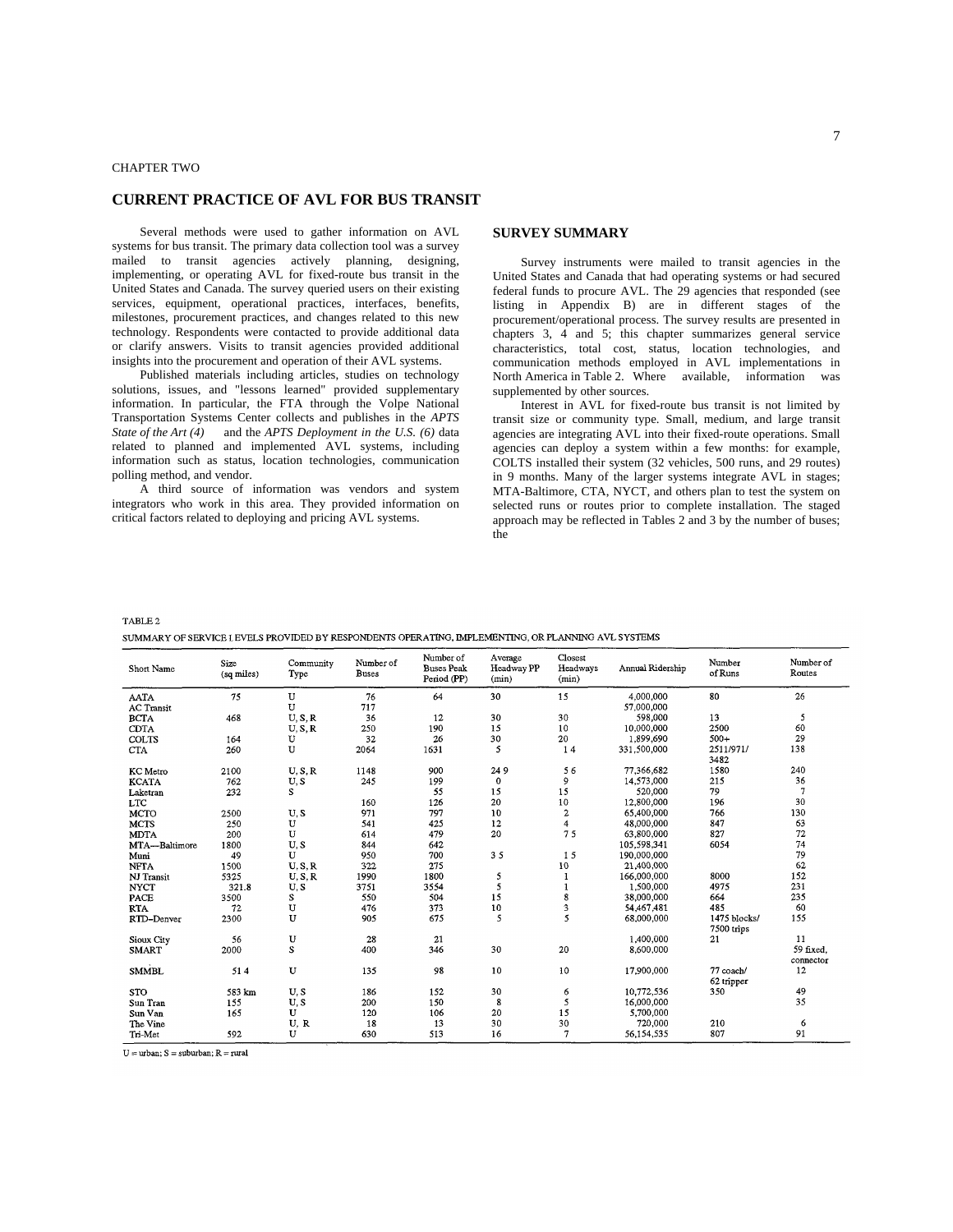| Name                 | Primary Technology | Number of Buses | <b>Status</b>           | Years of Operation |
|----------------------|--------------------|-----------------|-------------------------|--------------------|
| RTA (New Orleans)    | <b>GPS</b>         | 500             | Feasibility             |                    |
| <b>CAT</b>           | <b>GPS</b>         | 40              | Planning                |                    |
| Sun Van              | NA                 | 120             | Planning                |                    |
| <b>NYCT</b>          | <b>GPS</b>         | 170             | Planning                |                    |
| <b>PACE</b>          | <b>GPS</b>         | 600             | Procurement             |                    |
| <b>AATA</b>          | <b>GPS</b>         | 76              | Procurement             |                    |
| Laketran             | <b>GPS</b>         | 15              | Procurement             |                    |
| <b>CTA</b>           | <b>GPS</b>         | 2064            | Design                  |                    |
| <b>AC</b> Transit    | <b>GPS</b>         | 717             | Design                  |                    |
| <b>LTC</b>           | Signpost           | 160             | Design                  |                    |
| <b>FTA</b>           | <b>GPS</b>         | 322             | Design                  |                    |
| Sun Tran             | <b>GPS</b>         | 200             | Design                  |                    |
| <b>SMART</b>         | <b>GPS</b>         | 250             | Implementation          |                    |
| Tri-Met              | <b>GPS</b>         | 630             | Implementation          |                    |
| <b>MDTA</b>          | <b>GPS</b>         | 614             | Implementation          |                    |
| MTA--Baltimore       | <b>GPS</b>         | 844             | Implementation          | 2[#]               |
| NJ Transit           | Signpost           | 800             | Implementation          |                    |
| <b>BCTA</b>          | $Loran-C$          | 13              | Operational             | 2                  |
| <b>STO</b>           | Signpost           | 186             | Operational             | 10                 |
| <b>RTD</b>           | <b>GPS</b>         | 900             | Operational             | 1                  |
| Muni                 | Signpost           | 950             | Operational             | 10                 |
| <b>COLTS</b>         | <b>GPS</b>         | 32              | Operational             | 1                  |
| <b>MTD</b>           | Signpost           | 170             | Operational             | 10                 |
| <b>CDTA</b>          | Signpost           | 232             | Operational             | $\boldsymbol{0}$   |
| <b>MCTO</b>          | <b>GPS</b>         | 80              | <b>Operational Test</b> | 1                  |
| KCATA <sup>[*]</sup> | Signpost           | 245             | Operational             | 4                  |
| <b>KC</b> Metro      | Signpost           | 1148            | Operational             | $\overline{c}$     |
| <b>SMMBL</b>         | Simulcast          | 135             | Operational             | 5                  |
| <b>MCTS</b>          | <b>GPS</b>         | 541             | Operational             | $\mathbf{1}$       |
| The Vine             | <b>GPS</b>         | 18              | Operational             | $\mathbf{0}$       |

TABLE 3 STATUS OF AVL DEVELOPMENTS

[\*] Off-line until November *1996*

[#] MTA operated a Loran-C-based AVL before this recent procurement.

number in the column entitled "Number of Buses" signifies the number of buses under consideration for AVL installation.

The majority of respondents operate in an urban environment- almost 90 percent of the responses came from systems operating in an urban environment with 46 percent operating only in an urban environment. Suburban-only operators accounted for 11 percent of the respondents, and no response came from an operator in a ruralonly community. Thirty-nine percent of the responses came from suburban/urban operators, 18 percent came from suburban/urban operators, 18 percent came from suburban/urban/rural operators, and less than 4 percent from a rural/urban operator.

The survey included a question on average and closest headways to investigate the use of AVL for managing bus bunching (for close headways) and monitoring service reliability (for long headways). As expected, longer headways are typically associated with agencies operating fewer buses (with one exception: SMART), and closer headways are associated with large and urban operators.

Forty-eight percent of the respondants operate or have operated an AVL system for fixed-route operation. The remainder are in various stages of implementation. Agencies with more than one year experience operate systems that do not use GPS

sensor technology. Also, since the collection of these data, many of the systems undergoing implementation are now operational.

The current, clear choice for sensor technology is GPS. Only agencies who procured their system in the 1980s or early 1990s or who are upgrading their existing signpost system are choosing signpost technology. The majority of new projects are GPS- or differential GPS (DGPS)-based, as demonstrated by 88 percent of respondents who are in the feasibility, planning, design, or implementation stages.

Although experience with signpost technology covers more than 10 years, few operators relate more than anecdotal institutional and operational practices and benefits. The next three chapters describe those experiences in more detail. Because the majority of operational systems (50 percent) use signpost technologies, much of the discussion on practices in the field reflect a signpost architecture (though the functionality of AVL systems is similar). Much of the discussion on planning, design, and implementation is from respondents implementing GPS-based systems. Generally, responses reflected similar concerns related to the institutional context and role of AVL regardless of AVL architecture and technology.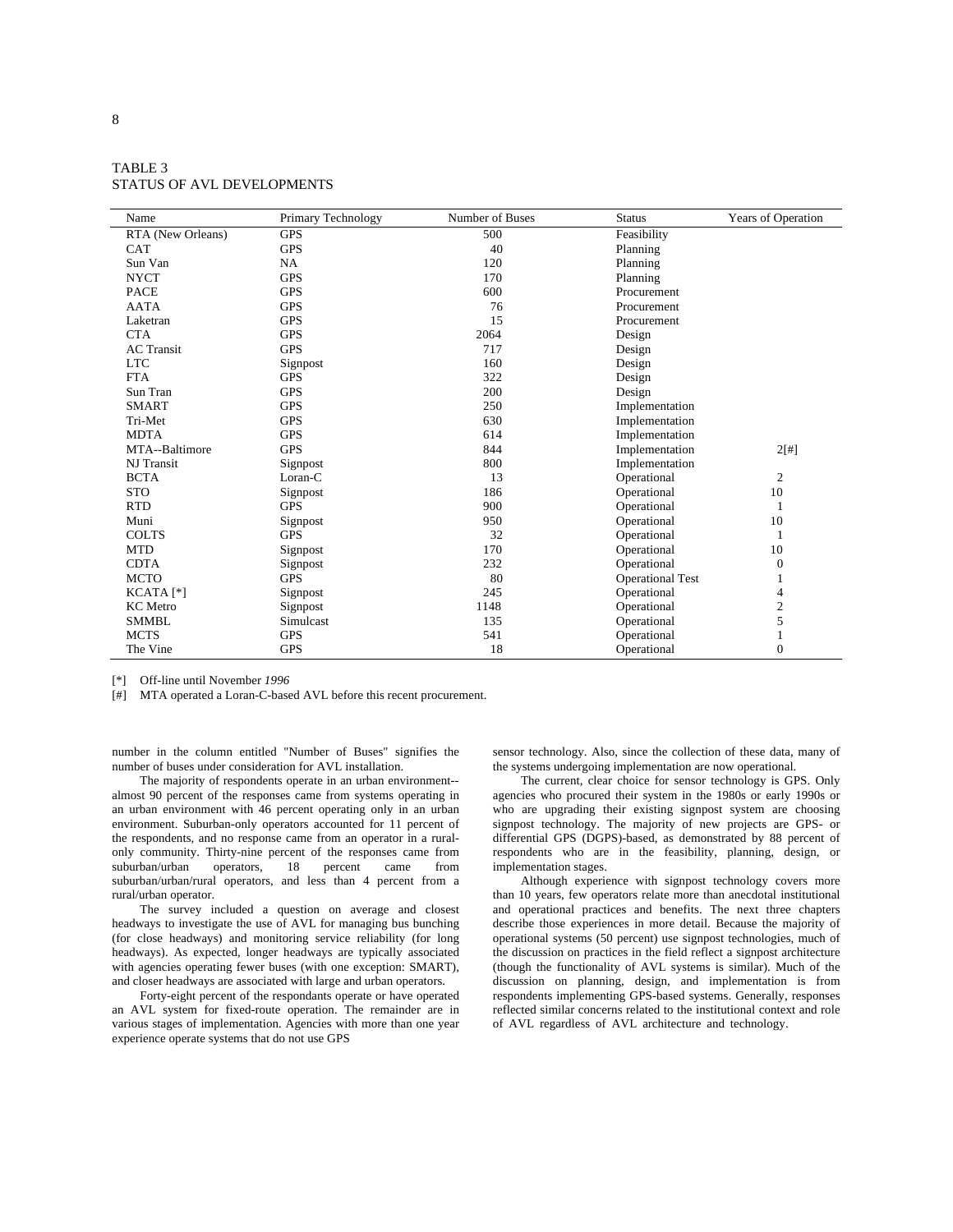# **AVL ARCHITECTURE AND TECHNOLOGIES**

AVL is an enabling technology for many operational tasks but only a few benefits can be derived from AVL alone. Additional software, hardware, and communications components need to be in place to measure performance, quality of service, and effectiveness of schedules and routes, to ensure safety of operators and passengers, and to provide current service status information to travelers. Different benefits may require different technologies, interface devices, software functionality, and may affect the cost of the system.

This section describes the various technologies and devices that compose the AVL system. It addresses performance issues, operational strategies, and anecdotal experiences related to these technologies.

Many vendors break down AVL systems into their functional subsystems: on-board, communications, and central control system, but this division, although it makes sense conceptually and is easier to cost, hides the differences between AVL and AVM, and obscures some key engineering and data integration issues. Another way to structure AVL systems, used in this synthesis, is to divide AVL into three functional units: navigation, communications, and interface integration.

The navigation and communication systems are composed of both on-board and infrastructure devices. Most navigation systems use radio frequency (RF) to communicate. These units, located onboard a vehicle, receive and send signals from/to infrastructure devices such as roadway beacons, radio towers, and satellites. In turn, communications devices transmit signals from on-board equipment via relay stations to radio tower(s).

Navigation and communication systems performance and technical requirements are driven by the integration of AVL with AVM and other related automated systems. The central control system software is an AVM component that monitors real-time schedule adherence, silent alarms, and other data required by the agency. Accuracy, update frequency, update timeliness, and other critical factors determine the need for specialized interfaces and consequently, the amount of engineering required to integrate the multiple devices. AVM may have additional systems that interface with AVL technology. These are:

• Control software (e.g., data channel controller, computeraided dispatch terminal, vehicle display software), and

• On-board external interfaces (e.g., control head, automated passenger counters (APC), annunciators, in-vehicle signage).

Other systems or centers may use the data produced by the AVL system A traffic control center can use real-time travel times as probe data, while other transit centers may use the information for connection protection or to disseminate

schedule status information to its customers. (The interfaces are discussed in the section on Interface Components later in this chapter.)

#### **AVL SYSTEM CONFIGURATION**

The number of specialized interfaces and the customized software required to integrate the components of an AVL system define the degree of coupling. In explaining "coupling," the ITS community uses the example of stereo equipment. Industry standard physical and signal interfaces permit the consumer to mix and match controllers, CD players, turntables, and cassette decks. This interface configuration defines a low degree of coupling and a high degree of modularity. The AVL system configuration is affected by the interconnection among its various subsystems. For example, a high degree of coupling occurs when vehicle location data are derived in and transmitted by the vehicle logic unit using proprietary protocols (see Figure 1). Each interface is customized, data must be filtered, transformed, and repackaged. Today, most systems requiring onboard transmission of location data demand a high degree of coupling between the navigation and communication units.



FIGURE 1 AVL configuration with a high degree of coupling. *Source:* Beaver County Transit Authority *Mobility Manager Concept of Operations*

Standards mitigate the need for customized interfaces and software. Although the navigation unit still sends data through the on-board communications unit, each component receives and sends information in standard formats. The SAE J1708 family of standards *(7--10)* provide for decoupling the AVL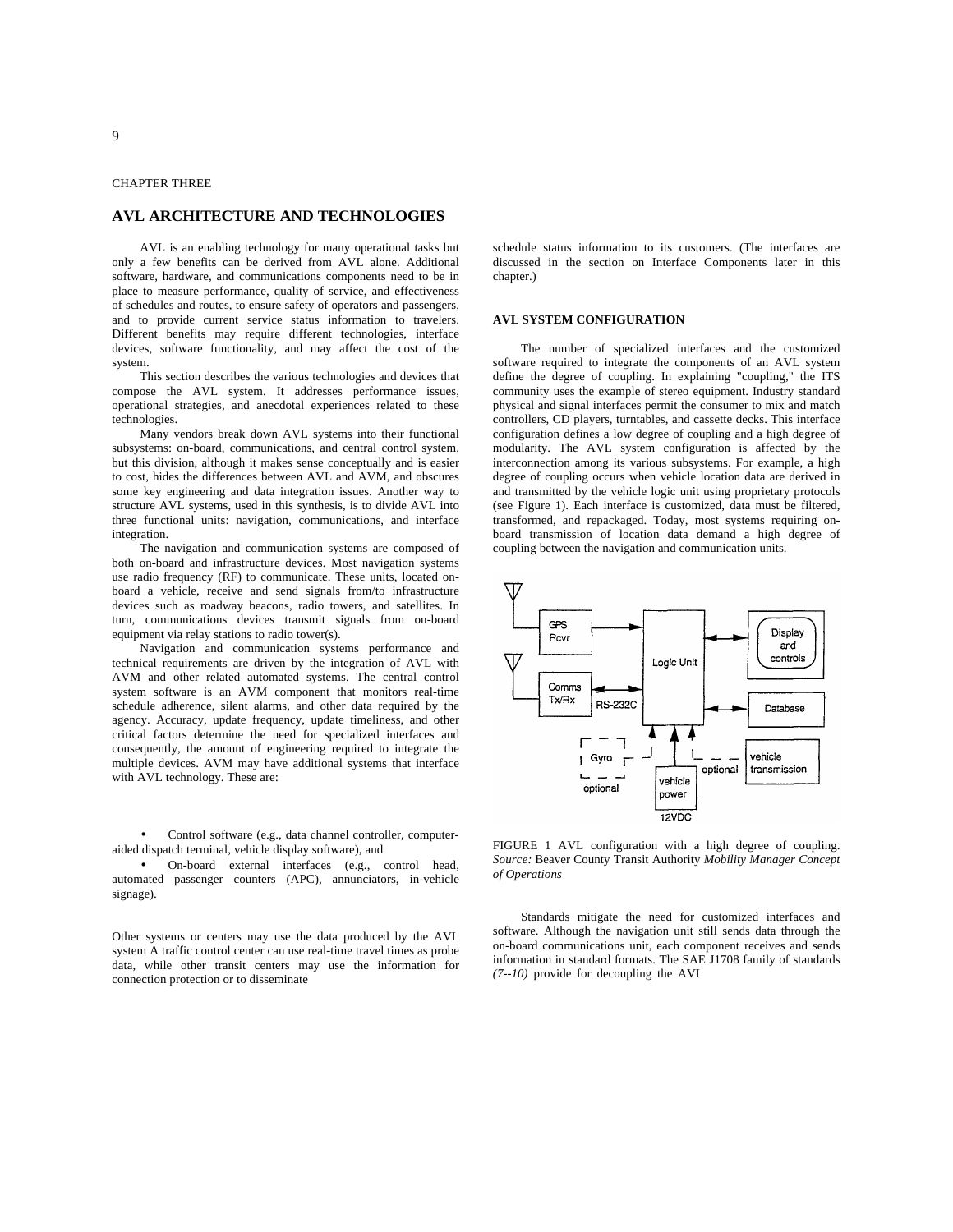

FIGURE 2 AVL configuration with a low degree of coupling. *Source:* Houston Metro

system by implementing standard protocols for exchanging information (see Figure 2). Also, position determination--for the wayside automatic vehicle identification (AVI)/reverse signpost in use at Ottawa-Carleton Regional Transit Commission and simulcast paging/radio triangulation in use at Santa Monica Municipal Bus Lines (SMMBL)--is performed external to the transit vehicle. In these two cases, the system cost related to the coupling is borne by the service provider or by wireline standards that already exist between the location and communications units.

The degree of coupling puts the costs in different parts of the AVL system. The more highly coupled the on-board components, the greater the engineering costs associated with their development and deployment. Comparing costs of a recently installed differential GPS (DGPS) system at Tri-Met with SMMBL's simulcast paging system (based on data derived from Table 13), the approximate cost of the DGPS-based system per bus is \$10,500. while SMMBL's simulcast paging cost about \$1,000 per vehicle. The sophistication and goals of the two systems are very different and are described below in more detail.

#### **LOCATION TECHNOLOGY AND NAVIGATION SYSTEM**

The navigation system consists of the equipment and software that identify the location of the vehicle. Navigation technologies may be divided into three general categories: radio navigation, dead reckoning, and other tracking technologies, which include magnetic, optical, and acoustic sensors used to track vehicles. No agencies reported using these technologies,

but conceptual application of optical and acoustic sensors will be discussed in the sections on signpost technology.

Radio navigation systems are defined as any location technology that relies on a radio signal to determine position. In most cases these systems require certification of spectrum. Among the technologies in this category are GPS, satellite and radio triangulation, signposts, and wayside transponders.

Dead-reckoning sensors use direction/bearing and distance/speed to determine relative location from a fixed point. Compasses, odometers, and inertial platforms (gyroscopes and accelerometers) are all dead-reckoning sensors.

Dead-reckoning sensors only require on-board equipment. The sensor is calibrated at fixed locations to correct drift. These calibration issues will be discussed in the section below. The frequency of location updates is typically high (as often as every 20 milliseconds).

By comparison, all radio navigation systems require onboard and infrastructure devices, *and* a wireless communications link to connect them. With a beacon system, the receiver/transmitter location is known, so when the vehicle traverses within its signal coverage the vehicle is made aware of its own location. Signposts and wayside transponders are types of beacon systems. The frequency of location updates depends on the placement of the beacons and how often a vehicle is within beacon range. In a triangulation system, at least three receivers/transmitters of known location and synchronized time are required to solve for a global position (x, y and time). The time component is needed to determine the delay in the signal transmission. These systems include Loran-C, GPS, DGPS, radio triangulation services, and low earth-orbit satellite system services.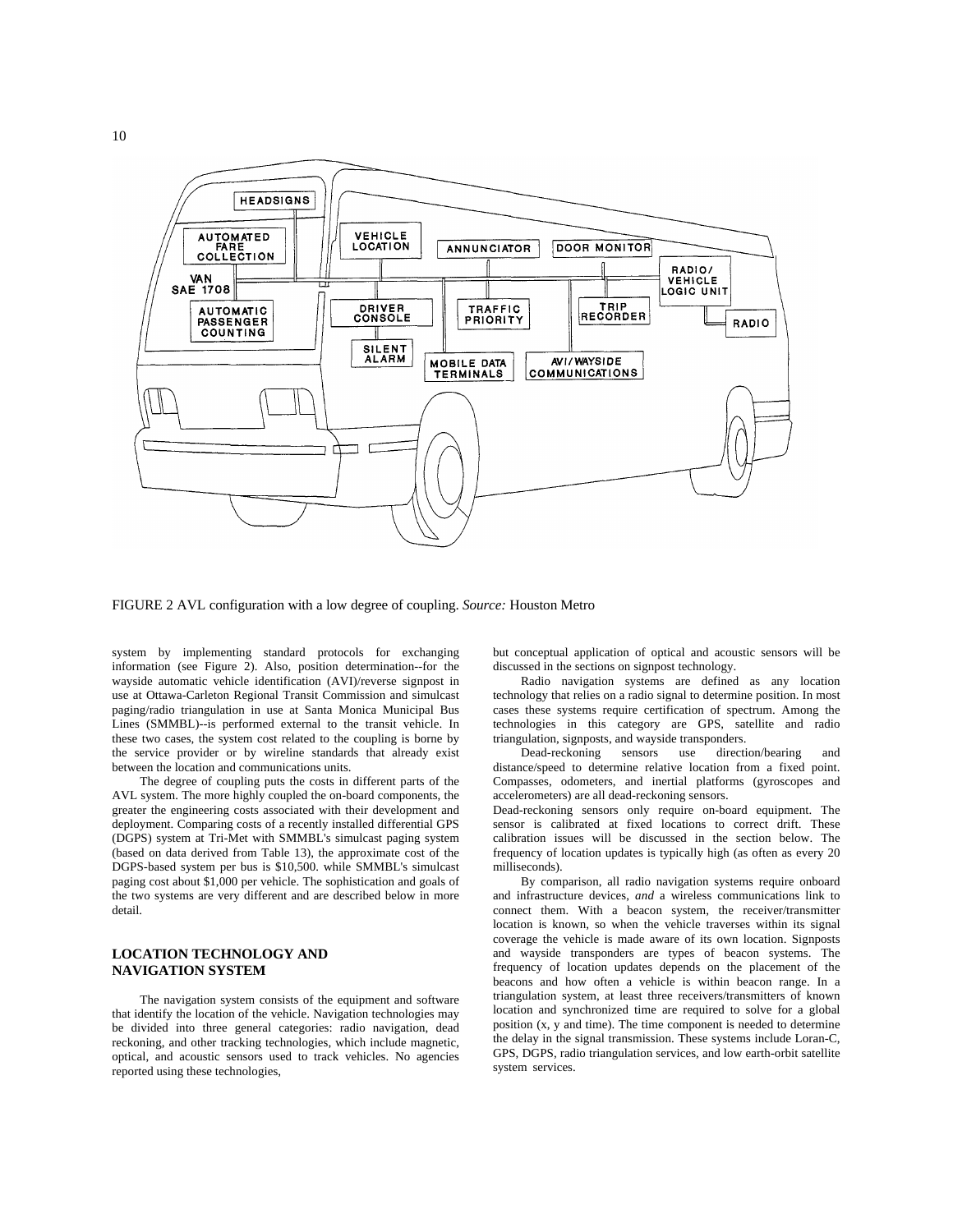According to the 1994 Federal Radio Navigation Plan (FRP) *(11),* jointly sponsored by the U. S. Department of Defense and U. S. Department of Transportation, a number of technical factors should be considered in evaluating radio navigation systems. Among these are significant factors related to AVL for transit, including:

Received signal strength--This defines the radio coverage of the broadcasting devices. This measure will determine the coverage of the navigation technology and is particularly important for differential GPS.

• Signal accuracy--Signal accuracy comprises statistical measures of uncertainty in the position. Accuracy may be measured as predictable, repeatable, and relative. Predictable accuracy is the position solution based on the closeness to a geodetic datum. Repeatable accuracy is a measure of how close a series of solutions taken at the same location are to each other. Relative accuracy is the closeness of position solutions taken at the same location by different sets of equipment of the same type.

• Availability--Availability is the percentage of the time or areas in which services are usable. Equipment may be down for servicing or signals may be unavailable in or near obstructing structures or tunnels.

Signal coverage--A number of factors contribute to evaluating signal coverage, including infrastructure geometry, signal power, receiver sensitivity, atmospheric noise conditions, and signal availability. Some of these will be determined by topography and urban landscape.

• Noise effects--Noise effects may arise from various sources, e.g., equipment, electromagnetic interference, and the atmosphere. The majority of noise comes from atmospheric conditions, particularly during bad weather (e.g., fog, rain, snow). Because these effects are small (centimeter errors), they influence survey quality GPS measurement only. Electromagnetic interference, in particular lightening, can degrade the performance of Loran and DGPS broadcast substantially.

Signal integrity--Signal integrity refers to the ability of system to provide timely warnings to users when the system should not be used for navigation. These warnings may be needed when signals are degraded or when substation, relay station, tower, or satellite signals are not suitable for use as a navigation aid.

Multipath effects--A multipath effect occurs when reflected signals interfere with incoming signals or are processed out of order. This is frequently a problem in urban areas with dense concentrations of tall buildings. Frequencies in the microwave band are less likely to be reflected.

#### **Signpost**

Most early AVL deployment projects used signpost technology as the location sensor. Signal density and placement are some of the factors that determine system effectiveness. A signpost system may be composed of an on-board short-range communication device and an infrastructure mounted beacon. Existing signpost systems work in two modes:

*Mode 1:* A vehicle with a transponder continuously sending a signal; within range, the signpost responds with its identification code.

*Mode 2:* The signpost continually broadcasts its identification number.

Since the location of each signpost and its signal coverage are known, the positional accuracy can be determined.

Signal coverage is determined by a number of factors, including the type of signpost and its signal strength. A signpost may emit a "broad" signal that covers an entire intersection, or it may emit a "sharp" signal *(12)* which is focused in a narrow signal band. (Figure 3 illustrates the different signal coverages and technologies of these two techniques.) The broad signpost technology uses only one signpost to cover an intersection, whereas, the sharp signpost technology may require a signpost for every road or lane.



FIGURE 3 Comparison of sharp and broad signpost technologies.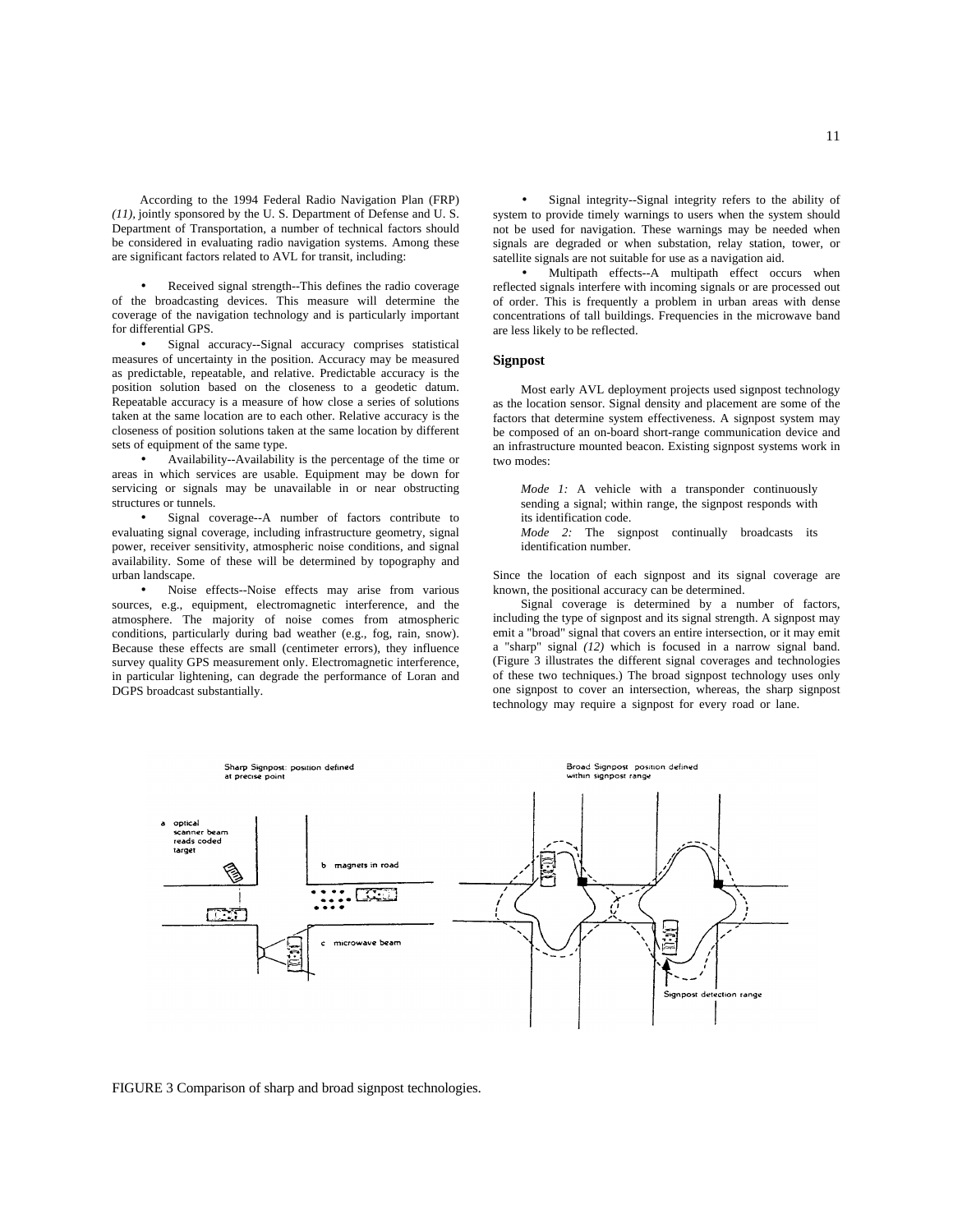#### *Vehicle Component*

The in-vehicle component, which has decreased in size since the early deployments and now may be as small as a credit card, is composed of the antenna and transponder. The antenna is mounted on the vehicle so that it has a clear view of the infrastructure device (i.e., signpost). The vehicle transponder interprets the signal and passes the information to the vehicle logic unit (VLU). The VLU, which directs information to the radio, manages the communications between the vehicle and central dispatch.

Costs vary for the signposts and tranponders depending on the frequency and number of units purchased. Most agencies buy units as a package with other devices and software, which makes it difficult to determine the per unit cost.

#### *Infrastructure*

The signpost generally is placed on a pole or structure above the height of the bus, since it requires line-of-sight exposure to the receiving antennae. Different manufacturers package the signposts differently. The core technology is a small integrated circuit board and a battery. LACMTA mounts a plastic tube on 20-ft high poles. MTD packages their beacons in aluminum boxes.

The source that powers the signpost is critical for long-term maintenance costs. In the past, MTD mounted units on utility poles from which they derived their power. However, some early batterybased systems were beset with failures 6 to 12 months after the installation. The cost of the batteries, which require changeout every few years, may be significant depending on the number of signposts installed. In the case of one agency with a signpost system with battery lives of 6 months, two staff are employed full time to maintain the system. Newer signposts consume less power and today's more efficient batteries last from 3 to 5 years. KCATA, one of the most recently procured signpost systems, uses batteries that cost about \$430.

Placement of signposts is critical to monitoring the fleet in a cost-effective manner. The distance between sensors may be determined by cost, limitation of the secondary sensor, or other factors. Most agencies surveyed responded that the signposts were usually placed at intersections traversed by multiple bus routes. MTD recommends that "city centers require higher densities, while fewer signposts are needed towards the periphery." This statement assumes a higher density of bus stops and time points on the urban roads. King Country Metro uses a software program based on the layout of routes on a map database to optimize signpost placement. Signposts are fairly inexpensive; KCATA purchased their signposts for \$275 each, signpost housing for about \$85, and on-board receivers for \$235 each. The installation fee for each unit (approximately 130) beacons and 254 buses) was \$65. Their total cost per sign, including the \$430 battery, was \$1,025.

The Ministry of Transportation of Ontario, Canada (MT/O) published a report recommending AVL for small and medium-sized transit agencies *(5).* The hybrid signpost/dead reckoning was

among their recommendations, and consequently, most Canadian properties implemented signpost location systems. Certainly for agencies with a small service area, most, if not all, the roads can be instrumented with beacons. San Francisco, with a service area of 49 square miles and 79 bus routes requires only 120 signposts to achieve full coverage. NJ Transit covering Essex county (150 sq. mi) and 35 bus routes installed 118 signposts. The advantages and disadvantages of signpost technology are summarized in Table 4.

#### TABLE 4

ADVANTAGES AND DISADVANTAGES OF SIGNPOST TECHNOLOGY FOR AVL

| • Low in-vehicle cost<br>• Requires well-equipped<br>infrastructure<br>• No blind spots 01<br>interference<br>• No data outside of deployed<br>infrastructure (can be used<br>• Repeatable accuracy (good<br>for measuring time points<br>reliably only for fixed routes)<br>against performance)<br>• Frequency of updates depends<br>on density of signposts | Advantages | Disadvantages |
|----------------------------------------------------------------------------------------------------------------------------------------------------------------------------------------------------------------------------------------------------------------------------------------------------------------------------------------------------------------|------------|---------------|
|                                                                                                                                                                                                                                                                                                                                                                |            |               |

Source: (5) and survey respondents

Low cost refers to equipment and installation costs under \$1,000.

# **Wayside AVI**

Wayside automated vehicle identification (AVI) was once known as "reverse signpost." For wayside AVI, the infrastructure handles communications to central dispatch through a microwave link or landline. Adopted by the Electronic Toll and Traffic Management (ETTM) market, the technology has seen a rapid improvement in performance, reduction in price, and movement toward standards. Some manufacturers sell the vehicle "tags" for as little as \$35 *(13).* Even agencies not installing AVL may install AVI technologies at their maintenance facilities to monitor traffic. For example, Metropolitan Council Transit Operations (MCTO) of Minneapolis/St. Paul, Minnesota has AVI deployed at their garage entrance to aid in electronic check-in and downloading daily maintenance records. Other agencies are working with local, regional, and state transportation agencies to share infrastructure costs by standardizing on a single technology. For example, the four Massachusetts state transportation agencies (i.e., Massachusetts Bay Transit Authority, Massachusetts Turnpike, Massachusetts Port Authority and Massachusetts Highway Department) signed a memorandum of understanding to adhere to a standard interface specification and purchase the same AVI technology.

#### *Vehicle Component*

Both the transponder and antenna are packaged into a credit card-sized tag which is mounted on either the inside or outside of the vehicle. The card-sized transponder transmits the vehicle identification to the infrastructure component.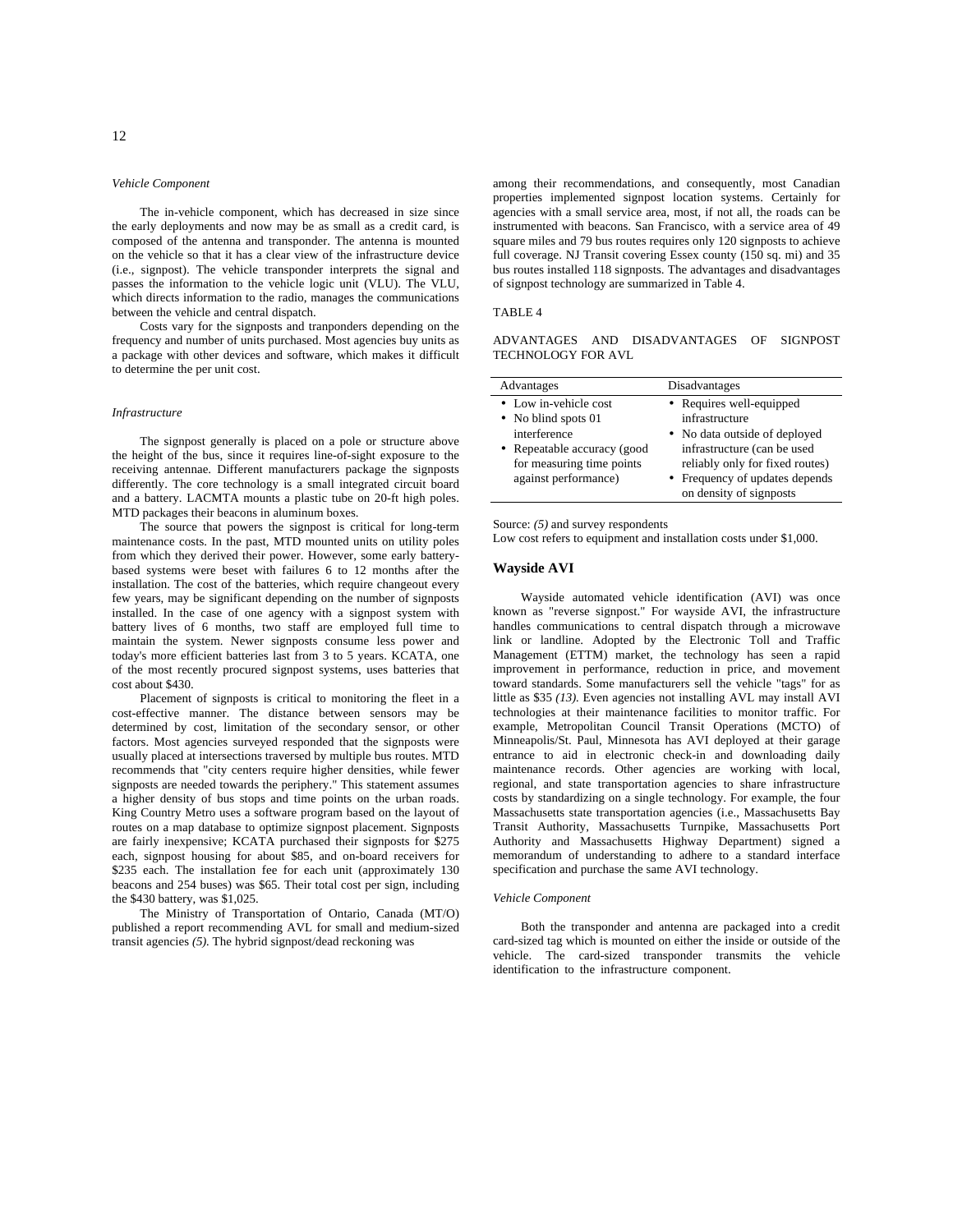#### *Infrastructure*

The infrastructure component must be connected to a communication backbone. Some agencies or states share fiber optic or twisted-pair transmission lines along major rights-of-way, others set up wayside detectors on poles with telephone line access or install microwave link capabilities. These alternatives are very expensive if used solely for monitoring the bus fleet. For example, one leased line (in a city in the northeast) cost about \$6 per month, and each wayside device requires a single line.

Because interoperability on the national highway infrastructure is a U.S. DOT priority, states are working together to define a standard or standards for the industry. ITS America released an ETTM standard *(14)* that reflects the requirements of many state highway and toll facility agencies. The American Society of Testing and Materials (ASTM) *(15)* and Caltrans also have efforts underway to establish standards. Table 5 shows advantages and disadvantages of wayside AVI technology.

TABLE 5

#### ADVANTAGES AND DISADVANTAGES OF WAYSIDE AVI TECHNOLOGY FOR AVL

| Advantages                    | Disadvantages                  |
|-------------------------------|--------------------------------|
| • Low in-vehicle cost         | • Requires well-equipped       |
| • No blind spots or           | infrastructure                 |
| interference                  | • No data outside of deployed  |
| • Repeatable accuracy (good   | infrastructure                 |
| for measuring time points     | • Frequency of updates depends |
| against performance)          | on density of signposts        |
| • Shared infrastructure costs | May incur high communications  |
| with State Transportation     | costs                          |
| agencies                      |                                |

Source: Discussions with industry specialists

High communications costs refer to costs that may exceed \$1,000 per month.

#### **Ground-Based Radio Positioning (GBRP)**

GBRP is based on measuring the time difference of signal reception, calibrated against a known position of remote stationary transmitters or receivers. Also known as *radio triangulation,* location is derived by obtaining the bearing of the moving object with reference to two or more fixed radio stations which are a known distance apart; this measurement provides the values of one side and all angles of a triangle from which a position may be computed. (Sometimes people refer to trilateration, which is based on deriving the distances between the moving object and fixed stations, producing the three legs of the triangle. The term trilateration is used primarily in the context of surveying.) Major GBRP systems include Loran-C, a long-range aid to navigation, and simulcast paging services, generally local service providers.

Loran-C, deployed and maintained by the U.S. Coast Guard, now covers the entire United States. The signal emits low-frequency radio waves which provide signal coverage on land and sea up to 1500 km (independent of line of sight). It

provides predictable accuracy of better than 150 ft (2 distance root mean squared [drms] or 2 sigma) *(11,* p.A--6).

The signals are transmitted by three to six stations; one acts as the master, the others as secondaries. The secondary sites are synchronized to the master to transmit their signal at specified intervals. The Loran-C receiver knows the sequence and estimates the time difference of arrival of each signal to estimate its own position. Three transit systems have used Loran-C: MTA-Baltimore, who is transitioning to GPS, Rochester, Pa. and Sheboygen, Wis. Most navigation users are migrating to the more accurate GPS satellite-based system. As a consequence, Loran-C will be decommissioned by the year 2000 *(11).* No new Loran-C based AVL systems are anticipated in the future.

Simulcast paging services function similarly to Loran-C and commercial paging services. Paging towers are erected to cover a service area. A signal is sent by the tower requesting the attention of a paging device, the paging device responds with its ID. Each tower, synchronized with GPS clocks, determines the arrival time of the message to a central control unit, which performs a triangulation algorithm to determine the location of the vehicle. The location of the vehicle (using latitude and longitude) is usually transmitted through a modem to the requesting party.

The number of simulcast paging service providers is growing each year. Because the startup costs are low, consumers use them as anti-theft deterrents, and commercial fleets, particularly emergency service fleets, use them for vehicle tracking. For example, the original (1989) cost of SMMBL's turnkey AVL system was \$131,779 which included three terminals and modems, software, on-board equipment and installation for 145 vehicles, and training. Today's systems provide remote silent alarm, messaging data terminals for two-way paging, and door sensors that trigger location queries.

Billings are based on a charge for each request for location. A fixed number of requests are supplied for each unit, each month. SMMBL pays about \$24,000 annually for 145 vehicles. Each vehicle is allotted 200 peak and 200 off-peak requests. For excess use, peak requests cost \$0.03 and off-peak requests cost \$0.02.

Like GPS, many of these systems use spread spectrum modulation techniques for better signal clarity. Engineering costs are much lower than other systems because the unit is independent of the mobile radio units (MRU) and bus communication system, eliminating those integration costs. Moreover, the infrastructure costs are born by the service provider, which reduces the maintenance costs of the system.

#### *Vehicle Component*

The simulcast paging system is composed of an antenna and a vehicle locator unit inside the vehicle. The vehicle unit is a communications device that contains an identification number and responds to a call from central control; it embodies no other intelligence. The advantages and disadvantages of this technology are summarized in Table 6.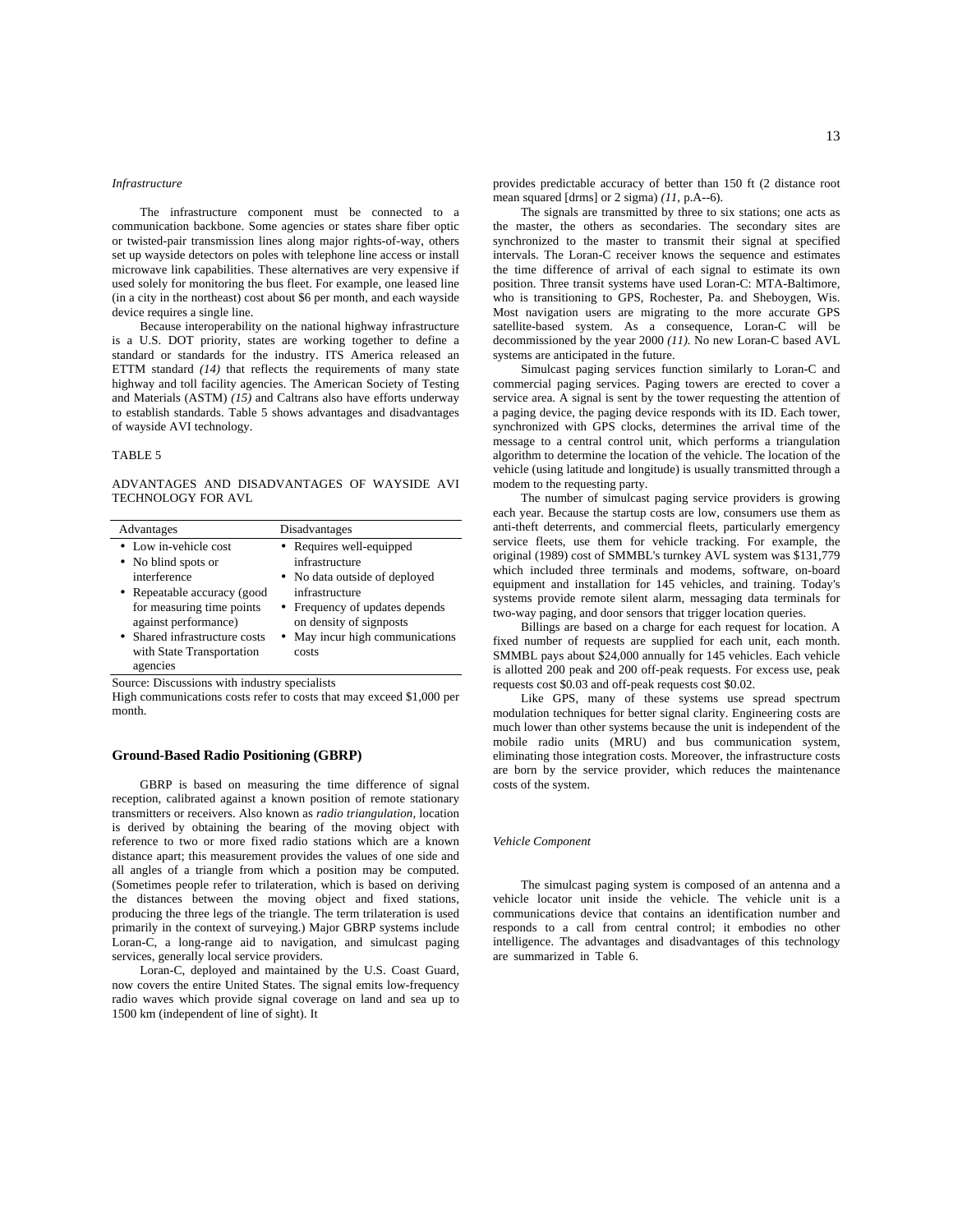TABLE 6

ADVANTAGES AND DISADVANTAGES OF SIMULCAST PAGING SERVICE FOR AVL

| Advantages                                                          |           | Disadvantages                                                                                                                                               |
|---------------------------------------------------------------------|-----------|-------------------------------------------------------------------------------------------------------------------------------------------------------------|
| Low capital cost<br>Moderate accuracy<br>٠<br>Low maintenance costs | $\bullet$ | Monthly service fees (relatively<br>high depending on use)<br>Signal attenuation by foliage<br>and tunnels (inside buildings);<br>blocked by tall buildings |

#### Source: H Humes (Teletrac, Inc ) and SMMBL

Low capital costs refer to system procurement costs under \$1,000 per bus across all procurement costs except the bus communications system Moderate accuracy refers to relative accuracy better than 100 ft but not worse than 150 ft. Low maintenance costs refers to total system cost better than \$300 per bus averaged across all deployed buses.

#### **Satellite-Based Radio Positioning**

There are two types of SBRP systems:

• *Circular* orbiting satellites (e.g., GPS and low earth orbit [LEO]) which orbit in a predetermined path, at a set inclination and period around the earth, and

• *Geostationary* satellites (e.g., QUALCOMM and INMARSAT) which circle the earth in the same direction with the same period as the earth's rotation, thus providing continuous coverage to the same area on the earth's surface. Geostationary orbiting satellites are a specialized subset of circular orbiting satellites.

#### *Geostationary Satellites*

Geostationary satellites provide coverage in a single region. The technology is similar to land-based triangulation except that it has a more limited communications bandwidth and the land-based infrastructure is replaced by one or more satellites.

#### *Circular Orbiting Satellites*

*Low Earth Orbiting Satellites--within* a few years, consortiums of private corporations will be launching low earth orbiting satellites that will provide universal coverage for digital communications (and could track users). These satellite services will function similarly to geostationary satellite and simulcast paging service providers.

#### *GPS*

NAVSTAR Joint Program Office of the Department of Defense **(DOD)** established a program called the Global Positioning System (GPS) in the early 1970s to provide accurate location information (better than 25 meters) for military operations (particularly Trident submarines). As of 1995, the full constellation of 24 satellites was deemed fully operational.

The program is divided into space and control components; the user community may be considered a third component.

The space component consists of 24 operational satellites that orbit in a constellation and ensure constant visibility of five to eight satellites from any place on the earth. The satellite or space vehicle (SV) transmits its estimated position and current time every second.

The control component consists of five tracking stations located around the earth. The stations monitor signals from the satellites to model each SV's precise orbital and clock parameters. These parameters, or ephemeris, are uploaded into the satellites for broadcast to GPS receivers.

The user community consists of users of GPS receivers, which convert signals broadcast by SVs into position (pseudorange), velocity (delta-range) and time estimates. Four satellites are required to compute the signals into X, Y, Z (based on the center of a fixed earth or earth centered-earth fixed (ECEF)) and time (weeks and seconds from 24:00:00, January 5, 1980) units. If one or more of the positions or time elements is known, fewer SVs are needed to compute the location solution.

Receivers compute a standard output to the pseudo- and deltaranges. Location is converted to the World Geodetic Survey datum (WGS-84) and time to Universal Coordinated Time (UTC). Many GPS receivers convert the datum and time to more commonly used parameters such as the North American Datum 1983 (NAD-83) and local time. These reference points can be converted to local position coordinates by maps.

The SV broadcasts position signals worldwide making the information available to anyone, anywhere in the world who possesses a GPS receiver to demodulate the signal. Two bands of signals are broadcast: the L1 frequency (1575.42 Mhz) and the L2 frequency (1227.60 Mhz). Similar navigation data are sent on both frequencies. The L1 frequency is modulated using a spread spectrum technique, which mitigates noise and interference from the atmosphere and other radio frequencies. The L1 frequency carries the navigation messages and Standard Positioning System (SPS) signals; the L2 frequency carries similar information so the receiver may measure the difference between the two signals to detect transmission errors and ionospheric delay. The bundled L1 and L2 modulation signal can be used to calculate more precise positions and is used to determine the Precise Positioning System (PPS) signals. Only DOD authorized and specially equipped GPS units contain the cryptographic keys to decode the PPS information.

The U.S. DOD intentionally degrades the SPS signal to limit the accuracy for non-U.S. military and government users. The random noise that is added reduces the accuracy of the GPS solution to about 100 meters. According to the FRP: "[a]ny planned disruption of the SPS in peacetime will be subject to a minimum of 48-hour advance notice provided by the DOD to the USCG [U.S. Coast Guard] GPSIC [GPS Information Center] and the FAA Notice to Airman (NOTAM) system" *(11).* These notices typically are posted on the USCG GPSIC World Wide Web home page *(16).*

GPS receivers acquire a solution by fixing a line-of-sight on at least four satellites. (When approximating altitude, only three satellites are required.) The relationship of the four satellites determines the optimal geometry for a good solution.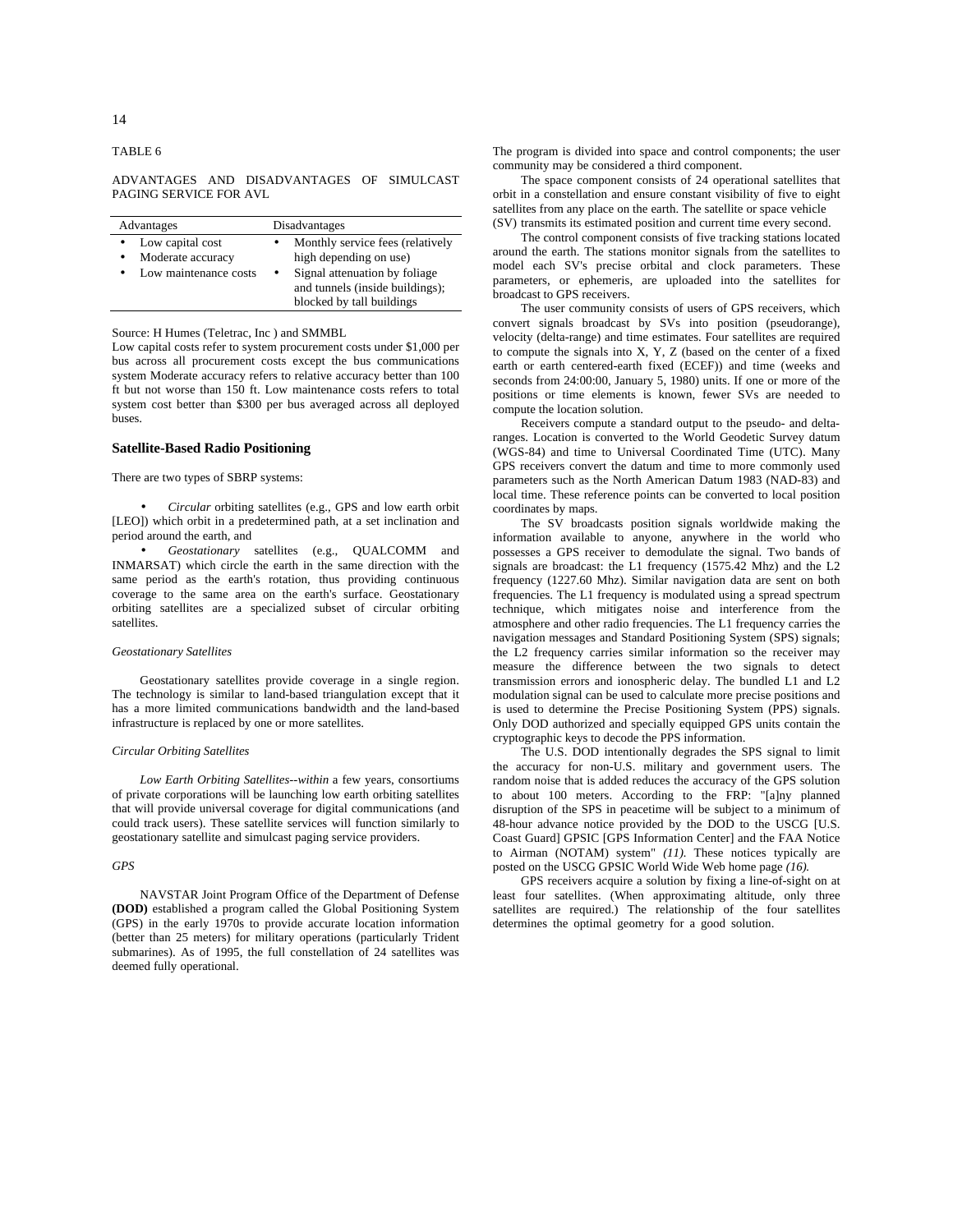This calculation produces a unitless measurement called the Geometric Dilution of Precision (GDOP). The acceptable range for a GDOP is 6 or less. The measurement can be decomposed into a Position (3 dimensions [3D]), Horizontal (2D), Vertical (height) or Time DOP. The GPS receiver calculates the GDOP of all potential groups of four satellites and chooses the best constellation. Also, most GPS receivers output the GDOP measurement. See Table 7.

#### TABLE 7

#### ADVANTAGES AND DISADVANTAGES OF GPS

| Advantages |                           | Disadvantages |                                 |
|------------|---------------------------|---------------|---------------------------------|
| ٠          | Moderately accurate       | $\bullet$     | Signal attenuation by foliage   |
|            | Global coverage           |               | and tunnels (inside buildings); |
| $\bullet$  | Moderate cost per vehicle |               | blocked by tall buildings       |
|            |                           | ٠             | Subject to multipath errors     |

Source: (13), 1994 Federal Radio-navigation Plan and survey responses Moderately accurate refers to relative accuracies better than 100 ft, but not worse than 150 ft Moderate cost per vehicle refers to equipment purchase and installation under \$2,000

#### *Vehicle Component*

The vehicle component consists of a GPS receiver and antenna. The price of these units has fallen from over \$1,000 just a few years ago to under \$300 today. The cost of a unit for an AVL application may vary depending on quantity and functionality.

#### *Infrastructure*

The infrastructure consists of 24 satellites maintained and supported by the federal government.

#### **Differential GPS (DGPS)**

The majority of errors contributing to an inaccurate GPS solution arise from bias errors. If known, these errors may be taken out. The theory behind finding the error is that if a receiver knows its position, it can calculate the bias contributed by each SV signal. A differential GPS reference receiver observes the bias of each satellite in view based on knowing its own location. Corrections based on the differences between observed signals and predicted signals are transmitted to any remote GPS receiver with a communications link within coverage.

The accuracy of the differential correction depends on a number of factors, including expeditious transmission of differential correction, radio coverage, visibility of the same satellites, and receiver implementation. For the corrections to remove signal biases effectively, differential corrections should be applied to the signal at the remote receiver at an update rate "that is less than the correlation time of SA [selective availability]." *(17)*

Many GPS receivers are "RTCM" ready. That means that they have ports (RS 232) to receive corrections in a standard format specified by the Radio Technical Commission Marine (RTCM) and supported by the U.S. Coast Guard (USCG) *(18).* The USCG is currently installing a network of base stations that transmit differential corrections by radio beacons for the entire U.S. coastline. Many airports are investigating whether to establish differential monitoring stations to cover approach and landing requirements of their air traffic. The USCG differential signals will provide accuracies better than 10 meters; prototype sites are achieving accuracies on the order of 1 meter at 95 percent (2 sigma) predictable accuracies *(19).*

The FAA launched a program for a Wide Area Augmentation System (WAAS). This system will provide differential corrections and monitor the integrity of GPS signals. Initial operational capability is expected by 1998, at which time most land-based navigation applications will be capable of navigating with the system. Selective availability will continue to degrade signals, even though the U.S. Government expressed its desire to eliminate selective availability within the next 10 years. Currently, accuracies of 100 ft can be achieved without differential corrections.

Also, some locations have service providers who transmit differential corrections via a paging device using Radio Data Broadcast System (RDBS); the paging device costs about \$400 and the service runs between \$10 and \$30/month depending on the level of accuracy required.

#### *Vehicle Component*

The vehicle component consists of a GPS receiver and antenna. The differential unit may also require a radio link that receives corrections from a differential reference station. A real-time radio link will increase the cost of the AVL system considerably.

#### *Infrastructure*

Most agencies using DGPS install and support their own differential station. Installation of a differential station requires a site for communication transmission and an all-in-view line of sight to the orbiting satellites on a surveyed location. The communications link may transmit the corrections to the GPS receiver installed in a bus or to the central control software, which computes vehicle location at the central site. Most DGPS base station vendors suggest a maximum coverage of about 200 mi from the reference base station. In cities with diverse terrain, the location of the differential reference tower may be critical for coverage. AATA purchased their differential reference GPS receiver for approximately \$70,000 and installed it on an existing radio tower atop a single-story garage. The receiver is connected by landline to their central control facilities. Advantages and disadvantages of DGPS for transit are listed in Table 8.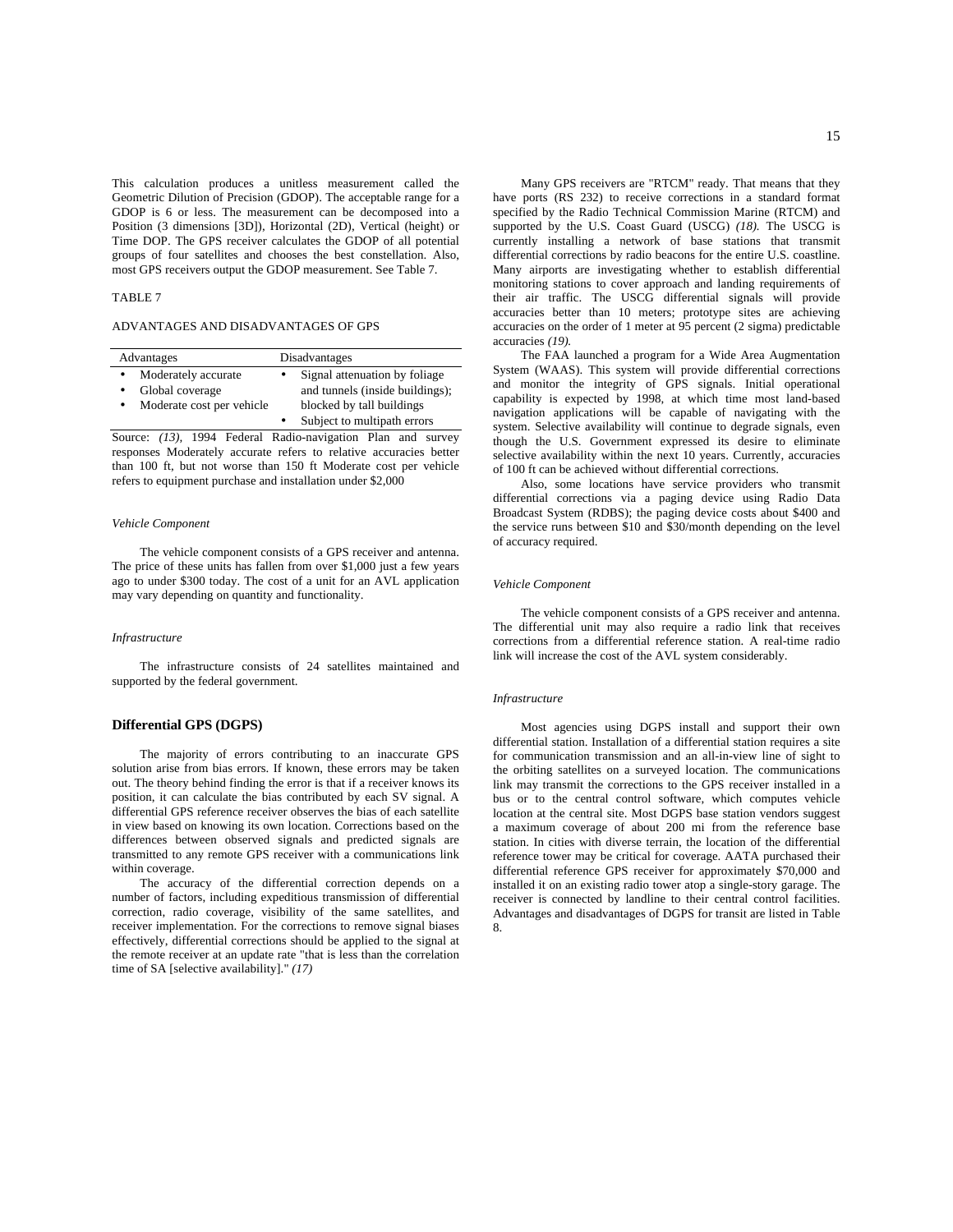TABLE 8

#### ADVANTAGES AND DISADVANTAGES OF DGPS

| Advantages                                 | Disadvantages                                                                                                                                                                                                                                                                  |  |
|--------------------------------------------|--------------------------------------------------------------------------------------------------------------------------------------------------------------------------------------------------------------------------------------------------------------------------------|--|
| Very accurate<br>Moderate cost per vehicle | Signal attenuation by foliage<br>and tunnels (inside buildings);<br>blocked by tall buildings<br>Subject to multipath errors<br>٠<br>Must be within range of<br>differential signal<br>Differential correction must be<br>updated frequently (adds to<br>infrastructure costs) |  |

Source:  $(13,19)$  and survey responses

Very accurate indicates relative and predictable accuracies better than 10 ft. Moderate cost per vehicle refers to GPS receiver costs between \$1,000 and \$1,200

#### **Dead Reckoning**

Dead-reckoning sensors, among the oldest navigation technologies, measure distance and direction from a fixed point. From the earliest test and deployment of AVL for bus transit, the wheel odometer or compass provided the backbone or backup system of every navigation suite. These sensors are still found on many fleets as a secondary sensor. Also, unlike other sensor technologies, the dead-reckoning sensor is self-contained within the vehicle, requiring no infrastructure for its operation.

Dead-reckoning sensors are widely used to track and navigate different vehicle types. For example, both commercial and military aircraft still rely on dead-reckoning sensors such as gyros (measures attitude and heading) and accelerometers (measures acceleration) as their primary navigation sensors, and GPS as an "aiding" sensor. Automobile manufacturers use accelerometers to trigger airbags and differential odometers to drive anti-lock braking systems and for intelligent cruise control.

Most AVL systems use a wheel odometer as a backup to GPS or between signposts. The algorithm that interprets the distance does so by counting the number of wheel revolutions between two known points, e.g., signpost to signpost, bus stop to bus stop, or along a surveyed course. These techniques, known as calibration, are accomplished in different ways depending on the primary sensor used. For example, Halifax/MTD counts the number of "clicks" between bus stops, (a click is defined as eight wheel revolutions of the front left wheel). MTD drove a bus along each of its routes and recorded the number of clicks between successive stops along its 40 routes. This information, stored in its fleet management database provides the information to monitor the vehicle position between signposts. In their new system, MTD will count a click after only four revolutions, increasing the accuracy of the system from 250 to 200 ft.

Calibration is needed on a continuous basis because the tire dimensions change over time due to road conditions (e.g., uneven roads, pot holes, hills), tire wear, and tire pressure. The distance measured along a route may not correspond exactly to the path driven on any particular trip, as a consequence, the position will vary depending on distance driven.

Generally, agencies that use signposts calibrate odometers in different ways: NJ Transit, CTA, and LTC drive the bus over a measured course and count the number of wheel rotations per unit distance. Muni, KCATA, and STO apply a general correction factor based on average tire dimensions and wear. KCATA monitors distance traveled as part of their daily maintenance check. If the distance exceeds 5 percent of the expected limit, the odometer is checked and recalibrated. King County Metro estimates a calibration factor for each bus continuously through a trip:

The calibration process generates a correction factor which is applied to the collected wheel revolutions representing the actual distance traveled between the last two signpost encounters. A major portion of the factor is weighted for all previous encounters by that vehicle, with the remainder representing the most recent encounter. In this way, the effects of tire wear are steadily calculated out of the actual distance traveled by the vehicle.

Another method of calibrating wheel odometers is by matching the distance, or distance and heading to a representation of the route or an actual geometric schematic of the roadway. The "strip chart" method, used in Toronto and Halifax/MTD charts the route as a straight line proportional to the route distance. The distances between bus stops and signposts are measured, so when the vehicle door opens or encounters a signpost, the distance is recalibrated.

The map matching method requires a digital base map that reflects actual distances and geometry of the road network. The heading measurement provides the system with information to determine turns on the network. Since the map matching algorithm knows or interprets the path taken, it recalibrates the position. Direction may be derived from an odometer on both front wheels (called a differential odometer) that detects the difference in wheel revolutions, or compass or gyro which detect heading. Though only a few agencies use map matching, the majority of these use differential odometers to determine direction.

Satellite-based radio positioning systems, due to their global tracking capability, can dynamically calibrate odometer sensors, as is the case with RTD and Tri-Met. (None of the surveyed ground-based radio positioning systems rely on a secondary dead-reckoning system.) Table 9 shows advantages and disadvantages of deadreckoning sensors.

#### **Hybrid Navigation Systems**

Hybrid systems are combinations of multiple location technologies. In some cases, one location technology is used as a backup to another technology (independent hybrid systems); in other configurations, a primary sensor is "aided" by other sensors. The *1994 Federal Radionavigation Plan* provides an example of a hybrid system combining a system having high accuracy and a low fix rate with a system of lower accuracy and higher fix rate producing a system that "demonstrates characteristics of a system with both high accuracy and a high fix rate." *(11,* p*.* 3--41)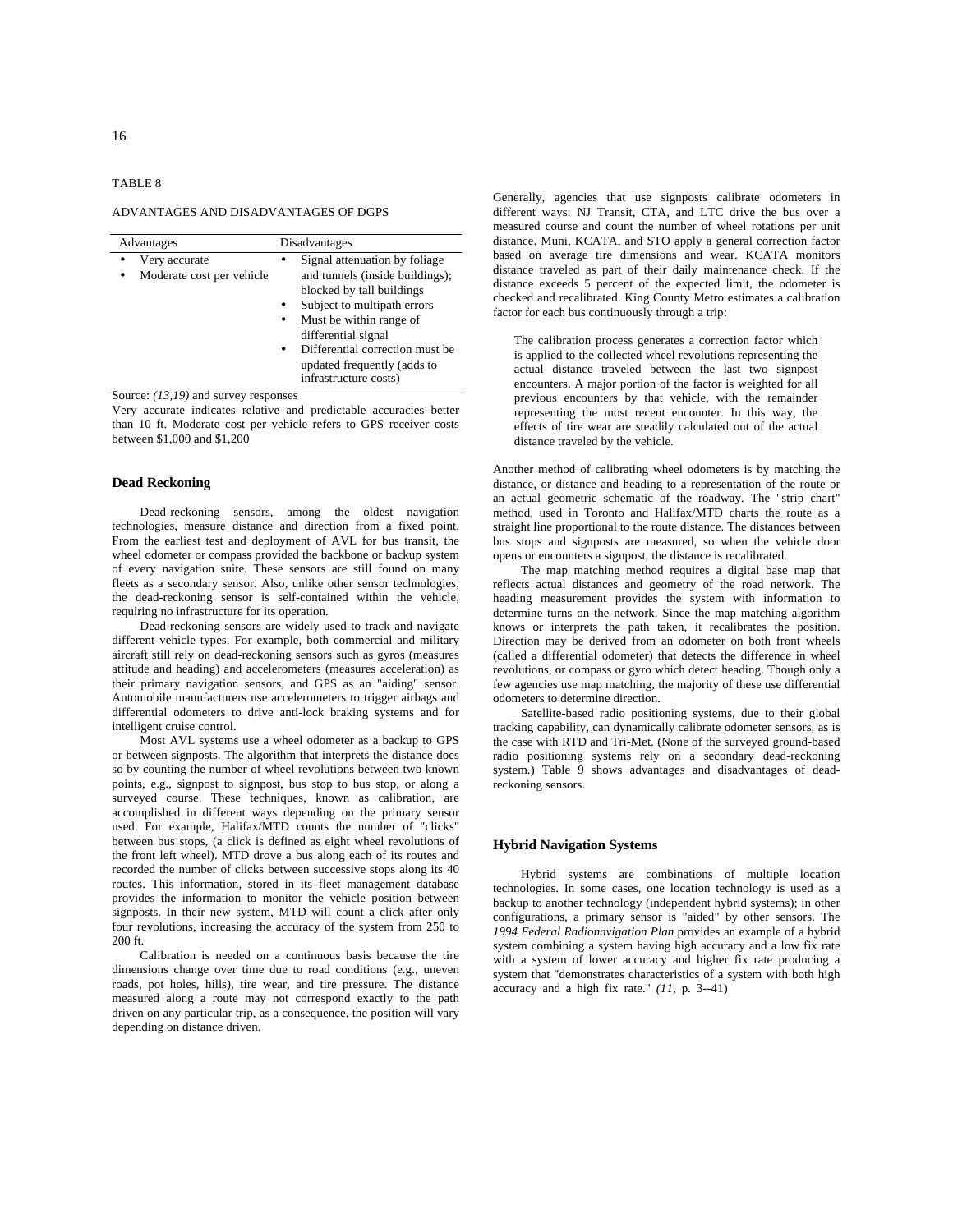#### TABLE 9

ADVANTAGES AND DISADVANTAGES OF DEAD-RECKONING SENSORS

| Advantages                                                                                                                            | Disadvantages                                                                                                                                                                                                                                                           |
|---------------------------------------------------------------------------------------------------------------------------------------|-------------------------------------------------------------------------------------------------------------------------------------------------------------------------------------------------------------------------------------------------------------------------|
| Relatively inexpensive<br>Self-contained on vehicle (no<br>٠<br>infrastructure costs)<br>Only odometer needed (if<br>assume on-route) | • Accuracy degrades with<br>distance traveled (errors can<br>accumulate between known<br>locations)<br>• Requires direction indicator<br>and maybe map matching<br>for off-route use<br>• Corrupted by uneven road<br>surfaces, steep hills or<br>magnetic interference |
| Source: (14,11, p 3-41)                                                                                                               |                                                                                                                                                                                                                                                                         |

#### *Independent*

Most current systems deploy backup sensors to take over when the primary sensor's measurements are degraded, out of range, not within view, or unhealthy. In most cases, the **GPS** or signpost technology are considered the primary sensors and dead reckoning the backup sensors. In such cases, the accuracy of the navigation suite is determined by the active sensor. As soon as there is a loss of signal for the DGPS estimate, the accuracy of the backup sensor takes over. In a study done by Sandia National Laboratories in conjunction with the Volpe Center and Denver RTD, researchers measured the positional accuracy of the differential and standard GPS position estimates *(13).* The tests collected data at 22 locations over a 3-day period on three separate occasions within RTD service area. They chose locations they thought were prone to satellite blockage, multipath, or communications interference or coverage problems (for worst case scenarios). The significant aspect of these tests were the sudden differences in positional accuracy when either the communication link was disrupted or one or more satellites were obscured (see Table 10). Sample data results for Point 107 show the sudden jump in positional accuracy that occurs when a satellite drops out of the line of sight or when there is a loss of the communication link to the differential base station. No smoothing occurs as part of the navigation solution.

#### TABLE 10

#### DATA RESULTS FROM POSITION ERROR RESULTS FOR THE DENVER RTD TESTS FOR POINT 107 (at 16th and Curtis/Mall)

| Time     | Radial Error (ft) | Solution Type |
|----------|-------------------|---------------|
| 10:36:18 | 65.58             | DGPS 2D       |
| 10:37:45 | 7.98              | DGPS 3D       |
| 10:38:18 | 10.49             | DGPS 3D       |
| 10:39:58 | 27.11             | DGPS 3D       |
| 10:40:23 | 194.16            | GPS 3D        |
| 10:40:48 | 23.1              | DGPS 3D       |
| 10:41:02 | 3.92              | DGPS 3D       |

Source: *(14)*

#### *Aiding*

Aiding systems optimize the strengths of the multiple sensors in a tracking filter by weighting the accuracy of the individual sensor estimates. In aiding systems, the dead reckoning sensor is often the primary sensor and the GPS or signpost is the aiding sensor. A filter estimates and removes the random errors produced by each sensor. KC Metro uses an aiding configuration to continually calibrate the vehicle odometer based on signpost locations. In GPS and odometer systems, a tracking filter estimates the drift and adjusts the measurements produced by the odometer using GPS positional data. Since odometer sensors estimate speed accurately for short periods of time, when the GPS is obscured, the optimization filter continues to estimate the drift based on the last known GPS position. The filter then ensures a slow degradation of the positional accuracy, not a sudden jump as demonstrated in Figure 4. Caskey suggests this solution in his presentation by saying: "there are advantages to using GPS as the back-up, especially in urban areas" where there are disruptions in satellite visibility and communications linkage. No studies have been done to demonstrate the utility of this technique for bus transit, though many studies performed for the DOD demonstrate the advantage of using optimization filters for locating military vehicles *(13).*





FIGURE 4 Data results of point 107.

# **COMMUNICATION TECHNOLOGY**

Thirty percent of responding transit agencies used the procurement of a new communication system as a justification for purchasing AVL for their bus fleets. Most systems require a link to relay vehicle position to central control. In those systems (e.g., GPS, signpost, dead reckoning), the communication systems cost between 30 and 60 percent of the procurement. The communication system consists of mobile radio units (MRU), base stations, and relay stations. Larger systems include data communications processing capabilities to manage incoming voice and data traffic. These communication systems vary depending on size of transit agency, number of vehicles with MRUs, topography of region (e.g., mountainous or flat), and licensed/unlicensed frequency. With almost equivalent fleet size, Muni maintains nine base stations for complete coverage of 49 sq mi, while MCTO covers 2,500 sq mi with only one base station. According to both SMART and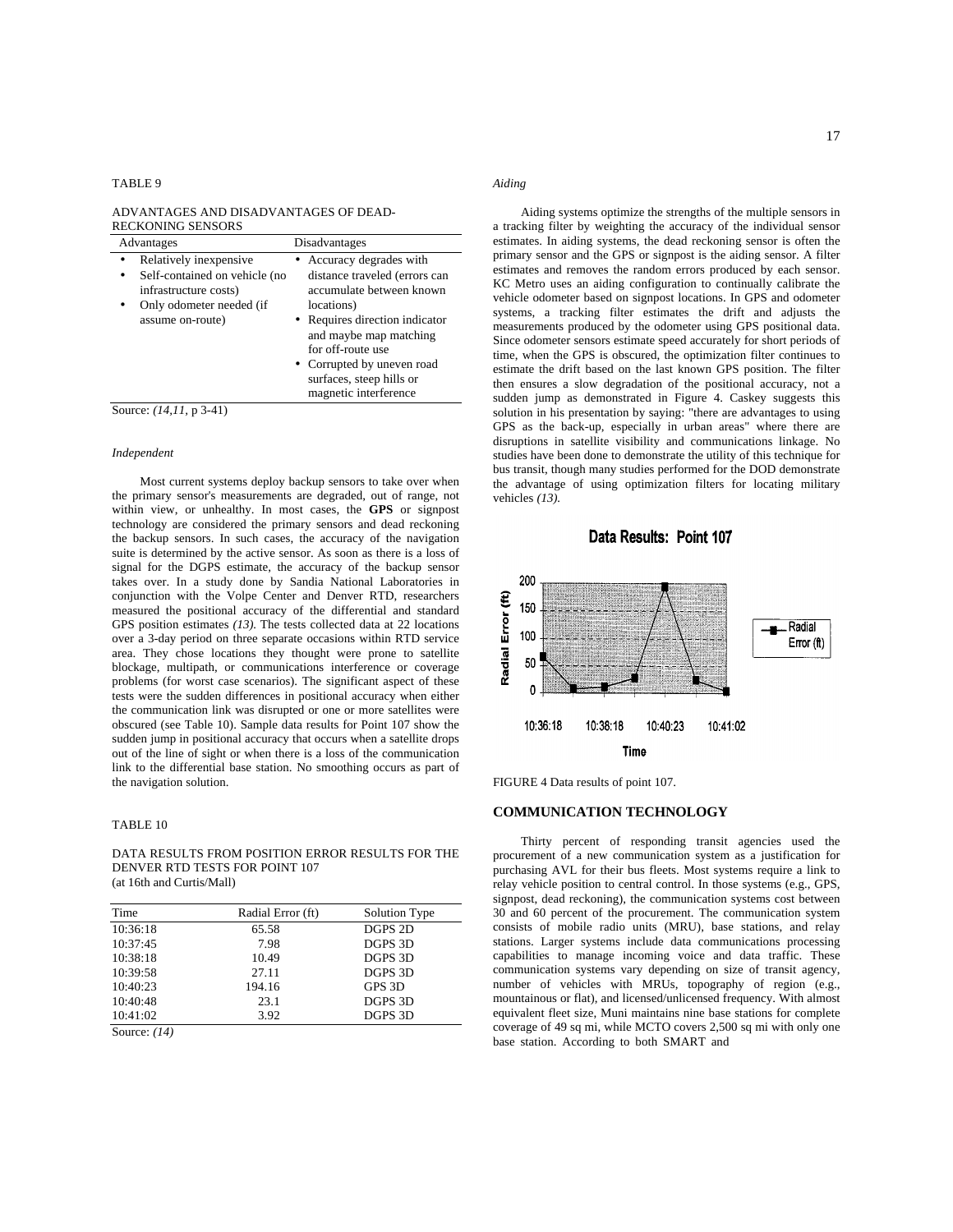MTD, a base station costs about \$100,000 each to install on their property. Using 18 base stations to cover most of the state increased the proportion of NJ Transit's communications system to almost 67 percent of its AVL procurement.

Agencies whose existing communication systems can accomodate one or more data channels may save significant funds in procuring their system. KCATA's new procurement required replacement of only their signposts and vehicle transponders. The system specifications required that the new on-board location devices package the data according to existing protocols.

AVL systems have been integrated with both analog and digital, conventional and trunked, communication systems. Conventional radio allows for assigning "short slots" for the MRU to transmit location and identification data. A trunked radio system assigns an incoming voice channel to a dedicated pair or group of users. Large system integration of AVL with trunked radio systems requires additional processing to monitor channels for the transmission of short bursts of data, typical of AVL data. Because the data transmission requirements are significant, most AVL systems dedicate a separate channel for data transmission.

Switching systems or data control systems are required to manage incoming data. Many agencies monitor the location of their fleet every 1.5 to 2 minutes; some as frequently as every half minute, and some at 5 minute intervals. Emergency status information may require update rates as frequently as every 10 seconds, according to Denis Symes of FTA's APTS program. Generally, each vehicle is assigned a certain time slot for reporting its data. The data control system decodes, organizes, and transmits the data to the control center processing units.

Some transit agencies expressed frustration at identifying problems between the data control and radio communications. Denver RTD went so far as recommending the purchase of a turnkey system because of difficulties encountered by engaging a vendor for AVL and another for the communication system *(20).* King County Metro installed a LAN analyzer to capture the movement and timing in order to prevent data loss between subsystems. MTD/Halifax, acting as their own system integrator, required its contractors to build diagnostic tools at all the external interfaces to monitor data movement and timing.

#### **INTERFACE COMPONENTS**

An AVL system interfaces to other components of an AVM system that collect and disseminate information to groups both at and external to the transit agency. The data typically are transferred by a direct link to the navigation unit or processor, or the control center software, or via a communications bus, such as a local- or wide-area network (LAN or WAN). Until recently, a standard did not exist to tie in devices through a network configuration, particularly on the vehicle. Now with the promulgation of the SAE J1708 Smart Bus family of standards, most of the recent AVL procurements specify its inclusion. Moreover, with the industry moving toward the Open Data Base Connectivity (ODBC) and Data Communications

Environment (DCE) standards, sharing information among multiple platforms in a distributed system is increasingly seamless.

Because of the lengthy development period for a new device, few operating systems have deployed the J1708 "vehicle area network." Most vendors specify a J1708 interface as part of their vehicle logic units (VLUs). The navigation unit and radio interface is typically contained within the VLU. Of the currently operating systems, The Vine, Milwaukee, and MCTO have VLUs with J1708 interfaces. Tri-Met is wiring their buses with a J1708 multiplex communications bus which will enable use of the J1708 interface. The APTS VAN Working Group is compiling a list of vendors who sell devices that are J1708 ready. Undoubtedly, this list will grow as more transit agencies begin wiring their buses with a VAN that is J1708 compliant.

#### **On-Board External Interfaces**

The typical interaction between the interface component and on-board AVL system requires the coupling of the device data and the AVL location (and time) stamp. For example, vehicle ID and current location are attached to an emergency alarm message. The list of potential on-board devices was compiled from the module identification descriptions in the draft MID/PID Utilization Guide *(21),* vendor system capability descriptions and performance and functional specifications developed by transit agencies. These interfaces are contained in Table 11 and Table 12 shows the frequency of on-board interface specifications in AVL procurements.

The devices most frequently procured or interfaced with the AVL system are listed in Table 12 and include the VLU, control head, silent alarm, and drive train sensor links. (Most of the early deployments disconnected the drive train sensors after dealing with too many false alarms.) Some agencies are including an interface to a covert microphone and video camera (e.g., Baltimore MTA), bus traffic signal priority communications device (e.g., CTA), automated passenger counter (e.g., KC Metro, CTA, and Milwaukee), and annunciator (e.g., COLTS).

#### **Interfaces to Central Control Software (also called Computer-Aided Dispatch)**

Most existing operational systems use a central processor to monitor their fleet in their dispatch centers. The processing and display capabilities vary. One of the simplest systems is a fleet management software package that enables SMMBL to query the location of a vehicle at a specified time and record its position (latitude and longitude, or nearest intersection). On the other hand, LACTA (in 1987) was one of the first transit agencies to develop a functional and performance specification for their control software. The software includes interfaces to the radio, telephone (automatic dial), and on-board devices, and databases with route/line descriptions, runs and time points, maintenance histories of each bus, operator information, digital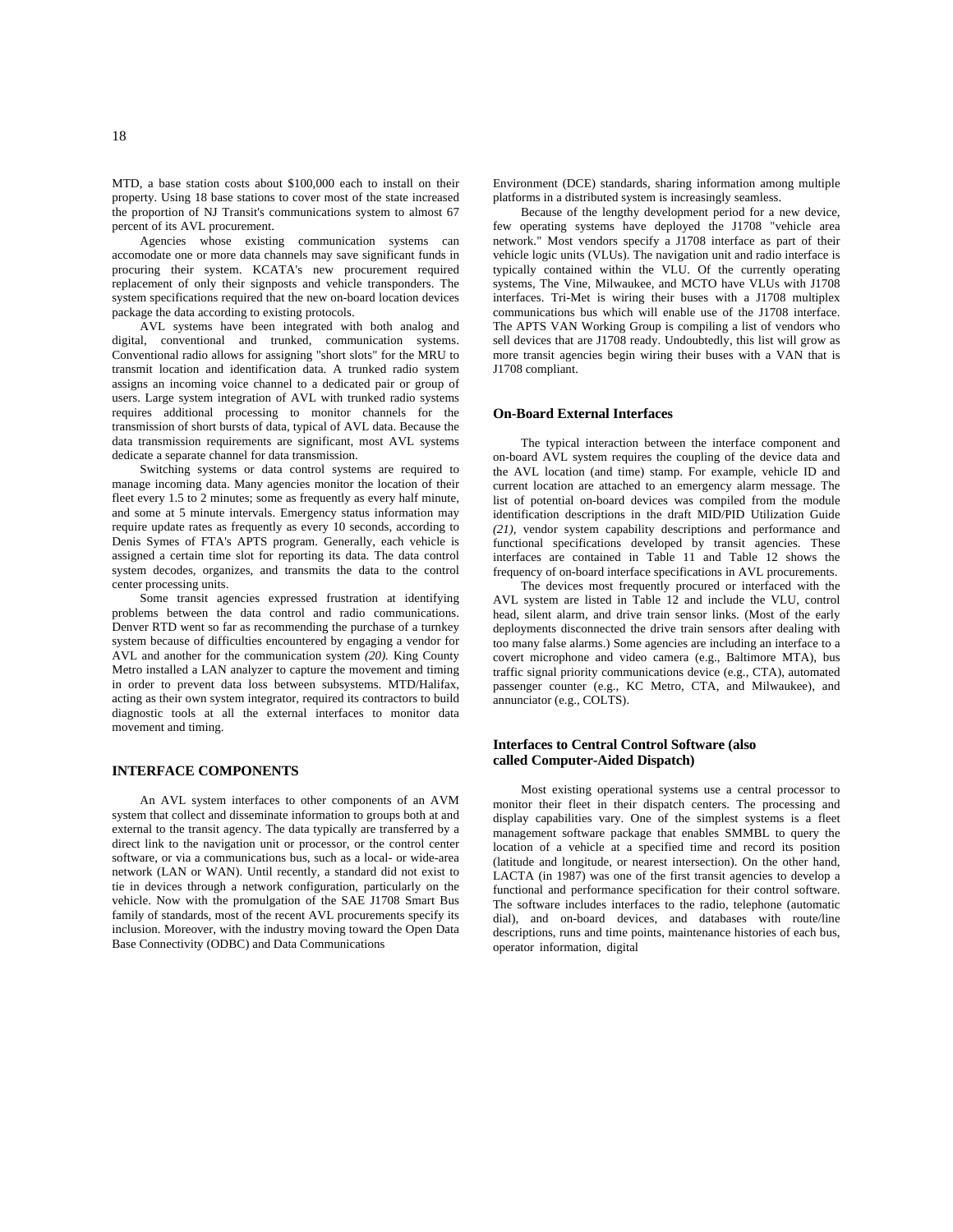TABLE 11

# ON-BOARD EXTERNAL INTERFACES DEFINITIONS

| Trip Recorder                                               | To provide access to current or historical data obtained from the device's constant<br>monitoring of the drive train and other devices through sensors/device monitoring. This<br>includes accessing information from the electronic transmission (i.e., travel speed), door<br>sensors, and wheel chair lifts.                                                                                                               |
|-------------------------------------------------------------|-------------------------------------------------------------------------------------------------------------------------------------------------------------------------------------------------------------------------------------------------------------------------------------------------------------------------------------------------------------------------------------------------------------------------------|
| Control Head                                                | Driver display and keypad (or touch screen).                                                                                                                                                                                                                                                                                                                                                                                  |
| Vehicle Logic Unit                                          | Primary on-vehicle controller, interface to the vehicle radio and power source for all<br>J-1708 units.                                                                                                                                                                                                                                                                                                                       |
| <b>Vehicle Destination Signs</b>                            | To provide for the control and display of destination and other signage on the vehicle.                                                                                                                                                                                                                                                                                                                                       |
| Annunciator (directly driven, pointer driven,               | To provide audible and visual announcements of next stop, stop requested and other                                                                                                                                                                                                                                                                                                                                            |
| wayside driven)                                             | information, both on and off the vehicle from ASCII messages, from points to texts and<br>announcements, or from pointers received from wayside detection devices.                                                                                                                                                                                                                                                            |
| Fare Collection                                             | Point-of-sale interface with bus patrons, driver's fare collection interface, and the source<br>of stop level fare collection detail.                                                                                                                                                                                                                                                                                         |
| Passenger Counter (post stop and real-time)                 | Determine the current number of passengers on the bus after pullout from a stop or report<br>the boarding and alighting of passengers as they occur.                                                                                                                                                                                                                                                                          |
| Schedule Adherence Unit                                     | Calculate and report the vehicle's failure to maintain the planned schedule. (Some<br>agencies may perform schedule adherence at their Control Center.)                                                                                                                                                                                                                                                                       |
| Maintenance Printer                                         | Provide any device on the J1708 bus with access to an on-vehicle printing device.                                                                                                                                                                                                                                                                                                                                             |
| <b>Vehicle Turntable Position</b>                           | Report the current turntable angle of an articulated vehicle                                                                                                                                                                                                                                                                                                                                                                  |
| <b>Bus Chassis Identification Unit</b>                      | On demand, report the unique identity of a vehicle assigned by the local authority.                                                                                                                                                                                                                                                                                                                                           |
| <b>Smart Card Terminal</b>                                  | Interactive interface to smart card technologies                                                                                                                                                                                                                                                                                                                                                                              |
| <b>Mobile Data Terminals</b>                                | Processor, paging device, or dedicated display device for supervisors, police. or patron.                                                                                                                                                                                                                                                                                                                                     |
| Silent Alarm (remote)                                       | Provide for the remote generation of silent alarms on the vehicle.                                                                                                                                                                                                                                                                                                                                                            |
| Surveillance Microphone                                     | Support remote switching of one of several microphones in the vehicle to the radio unit<br>during emergency conditions.                                                                                                                                                                                                                                                                                                       |
| Surveillance Camera                                         | Support remote switching of a video camera in the vehicle during emergency conditions or<br>normal operations                                                                                                                                                                                                                                                                                                                 |
| <b>Collision Avoidance Radar</b>                            | To assist in the prevention of collision with other vehicles and/or objects through the use<br>of the emerging radar sensor technologies.                                                                                                                                                                                                                                                                                     |
| <b>Bus Traffic Signal Priority Communications</b><br>Device | To provide for a generic interface between an intelligent vehicle logic unit and an on<br>vehicle traffic signal communications device. This device signals the next traffic<br>intersection of a current readiness for priority advancement by the bus through the<br>intersection, with transparency to the actual communications technology used by the<br>local traffic controller (e.g., radio, optic, inductive, etc.). |

#### TABLE 12 FREQUENCY OF ON-BOARD INTERFACE SPECIFICATION IN AVL PROCUREMENTS

| External Interface                 | Percent of Agencies that Specified | Number of Agencies with       |
|------------------------------------|------------------------------------|-------------------------------|
|                                    | Interface in AVL Procurement       | <b>Operational Interfaces</b> |
| Control Head                       | 66                                 | 10                            |
| VLU                                | 100                                | 14                            |
| <b>Vehicle Destination Signs</b>   | 41                                 | 3                             |
| Annunciator                        | 21                                 |                               |
| Fare Collection                    | no known                           |                               |
| APC.                               | 17                                 | 3                             |
| Schedule Adherence                 | 24                                 | 7                             |
| Maintenance Printer                | no known                           |                               |
| Veh Turntable Position             | no known                           |                               |
| <b>Bus Chassis ID Unit</b>         | no known                           |                               |
| <b>Smart Card Terminal</b>         | no known                           |                               |
| Mobile Data Terminal               | no known                           |                               |
| Silent Alarm                       | 100                                | 13                            |
| Surveillance Microphone            | exact number is unknown            | exact number is unknown       |
| Surveillance Camera                | Unknown                            |                               |
| Collision Avoidance Radar          | No known                           |                               |
| <b>Bus Traffic Signal Priority</b> | 3                                  |                               |
| <b>Communications Device</b>       |                                    |                               |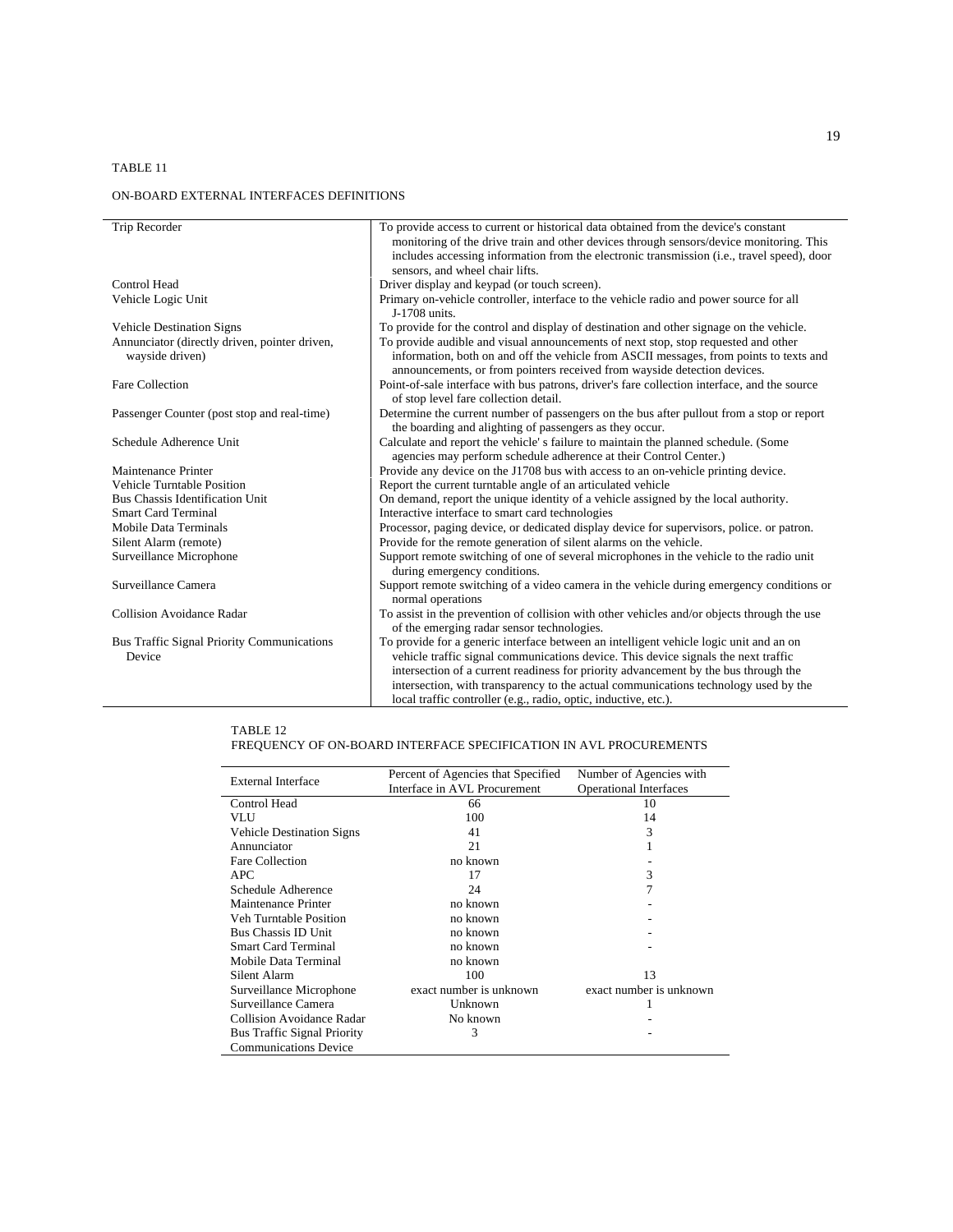maps with various display, level of detail, and analysis functionality. The software analyzes the performance of the fleet or each bus for headways and schedule adherence, sends/responds to messages from the control head, prioritizes all incoming messages from different sources (e.g., telephone, radio, pagers), alerts operators to emergencies, and more.

Of course, the difference in cost among AVL software packages can be significant. Whereas SMMBL purchased their software for \$2,000, most control software systems cost on the order of \$750,000 to \$2.5 million including interfaces to existing scheduling and runcutting software products and map databases. In general, estimates of both vendors and survey data show the approximate cost of the central control software, hardware, and interfaces at just less than one-third of the total procurement cost of an AVL system.

Moreover, development of the central control software was cited most often as the most significant design and implementation problem encountered in new systems. In some places, system integrators could not meet the performance requirements for display and analysis. In other cases, no framework was in place at the transit agency to share, structure, and maintain core transit information such as bus stop locations, route descriptions, schedules and run data, or to maintain standard formats over time.

#### **Interfaces to Other Transit Agency Departments**

Similar to the issue of pulling schedule and run information into the central control software is the problem of collecting and disseminating it to other departments. Agencies dealt with sharing AVL data by including this function in the original procurement, specifying use of a database with an open interface standard, or saving it for a future upgrade. Of the respondents, only two did not include data collection as part of their procurement; and one of those two specified a recognized industry standard interface (i.e., ODBC) "so all data is available to all users on the LAN at the end of each day.'

The majority of respondents share AVL information with operations (transportation), scheduling, and service planning groups. Some agencies provide information to fleet, vehicle and equipment maintenance, customer service (transit information services), management, payroll and accounts receivable, safety, ITS, and marketing. Though some agencies still share data by printing out reports, others, such as the MTA and KC Metro have embarked on reconciling their diverse information systems so that they can share data electronically. Organizations such as Tri-Met that have developed agencywide information systems, specify full data integration.

#### **Transit Agencies, Traffic Management Centers, and Other Information or Control Centers**

With U.S. DOT promotion of integrated transportation infrastructure (ITI), many transit agencies are developing

strategies for sharing AVL information with other control systems and information providers. KC Metro developed a World Wide Web site that displays real-time bus status information. Halifax/MTD interfaces their control system with GoTime, a customer information system that provides on-time departure information on a stop-by-stop basis. MCTO, in cooperation with Minnesota Guidestar project (Mn/DOT) and the FHWA, implemented a demonstration to display real-time bus status information through bus stop signs, kiosks, and on-line computer terminals, exploit bus travel times to validate corridor congestion levels, and provide closed circuit television feeds to the transit operations center. Many other agencies are discussing ways to integrate their real-time data with traffic management centers, information service providers, and other transit agencies.

Functions using AVL data include interfaces with control centers of the types described below.

#### *Transportation information center*

• AVL data provide real-time status information on bus arrival/departure times for connection protection with agency vehicles (e.g., paratransit, rail, ferry, subway) or neighboring service providers. The TravInfo Project, sponsored by the Bay Area Metropolitan Transportation Commission (MTC), will soon be online providing scheduled and real-time transit (over 45 providers) and traffic information. This information will become available to TravInfo partners to disseminate to their customers.

Some transit agencies disseminate real-time transit information through a variety of methods. These include audiodial, video monitor, variable message sign, kiosk, and speakerphone. STO and MTD have the most mature and comprehensive systems. Based on bus location, MTD's GoTime estimates the departure time of each trip for each bus stop along a route. GoTime estimates the departure time if a bus is enroute, otherwise the scheduled departure time is used. The same information is disseminated through four different methods.

GoTime Audio Subsystem--Customers dial an exchange (465) and the 4-digit GoTime code associated with each bus stop (e.g., 465-1234, where 1234 is the GoTime code). The Audiodial system announces the next two departure times for buses servicing that stop. A bus stop may have more than one number if it attends to more than four routes. A switching modem system which handles 24 channels and GoTime software controls the appropriate response from the database. The system currently supports 1,333 bus stop codes though the agency maintains only 2,400 bus stops. System time tables identify bus stop codes for bus stops identified in the system schedule (see Figure 5). Users must be aware of their bus stop code in order to use the system.

• Four *Autodial telephones* placed at two locations in suburban malls automatically dial the GoTime Audio Subsystem and disseminate inbound and outbound information.

• *Speakerphones* are installed at strategic bus stops. The customer pushes a button and the speaker announces the departure times of the next two buses. The speakerphone responds with: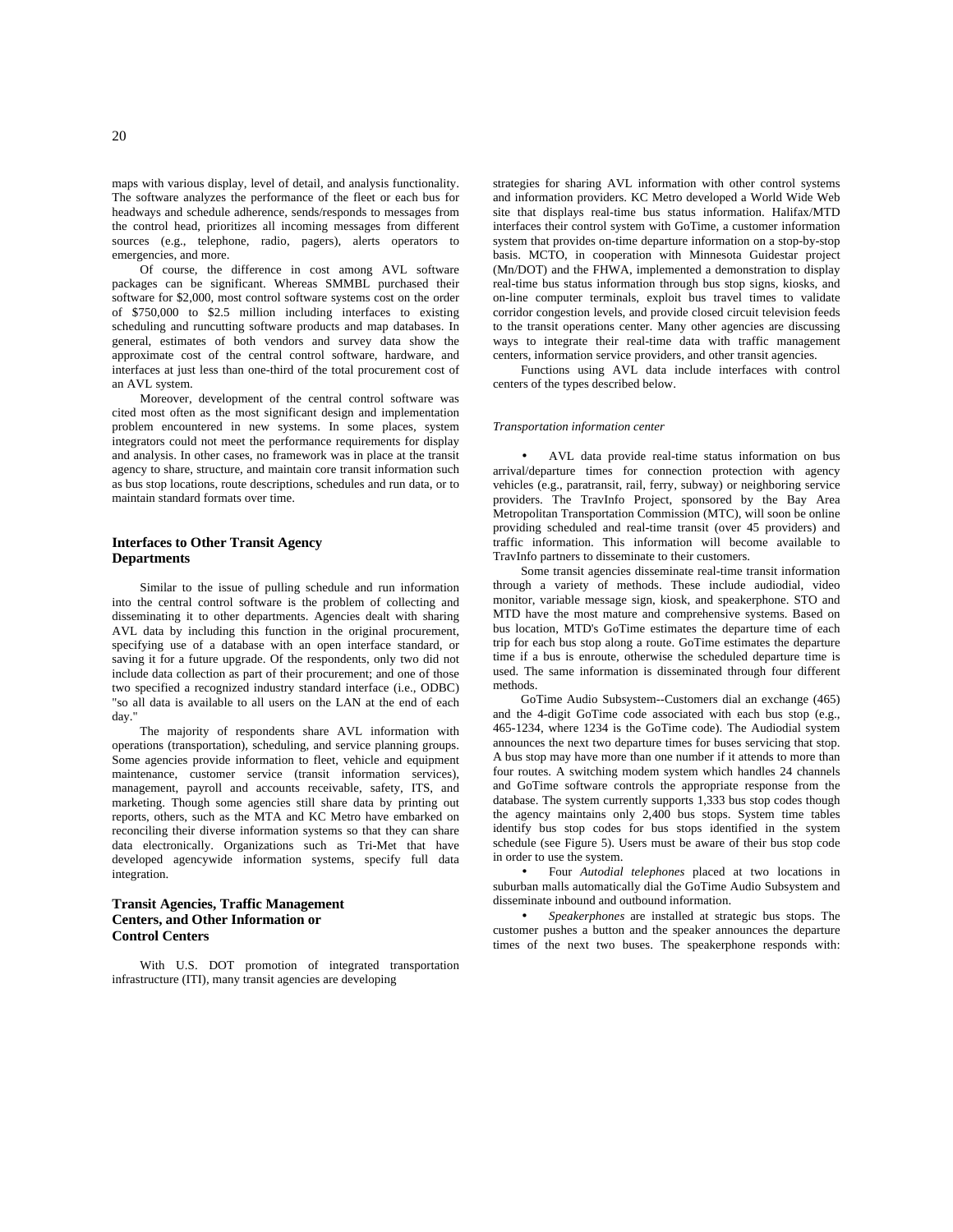

FIGURE 5 MTD time table instructions. Source: Metro Transit Division (MTD)— Metropolitan Authority (Halifax) Time Table

"Hello this is GoTime, the next bus on route xx will depart in 20 minutes." The speakerphones use the Audiodial Telephone system. Phones are preprogrammed with the bus stop exchange and code. MTD purchased, installed, and maintains the hardware on the telephone poles. The hookup was performed by the local phone company.

• *Video displays* (like airline displays) are located at 14 terminals throughout the metropolitan area in shopping malls and terminals. These monitors are located near shopping malls within transit terminals.

### *Traffic management center*

*A. Freeway management center*

• AVL data provide congestion level information to transit software control system. Currently, no system integrates real-time travel times with dispatch software to predict actual bus travel times.

• AVL data provide travel times based on bus speed to freeway management centers (i.e., using buses as probes). The TRAVLINK (MCTO) program tested this concept using wayside AVI devices.

#### B. *Local and regional management center*

• AVL data provide congestion level information to transit control system. Currently, no system integrates realtime travel times with dispatch software to predict actual bus travel time.

• AVL data provide travel times based on bus speed to local/regional traffic management centers.

• AVL data enable the use of traffic signal prioritization for buses running late on congested arterials. Tri-Met performed tests to estimate the effect on the signal control system. The study did not produce any conclusive results. CTA is discussing operation with local traffic engineers to determine feasibility on long runs along major arterials.

#### *Independent service provider*

• AVL data provide real-time information on bus service to private enterprise to disseminate information for profit. Although the Metropolitan Boston Transportation Authority (MBTA) does not currently support AVL for buses, Smart Route Systems monitors dispatchers to provide exception status information to its audio-text SmartTraveler program

*Bus, subway, train, or light rail operations center (other providers or within an organization)*

• AVL data provide real-time schedule adherence information to other transit operations centers for connection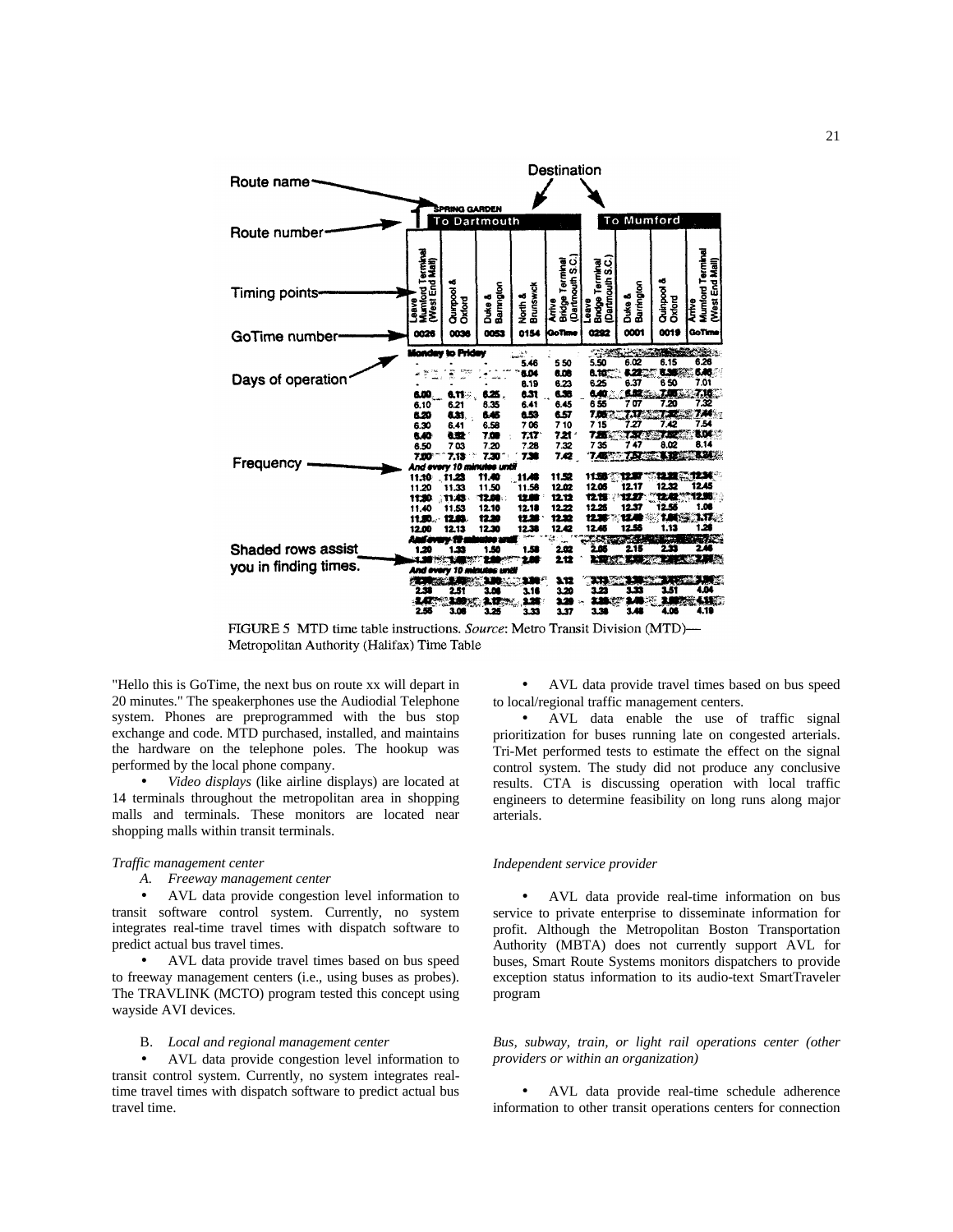protection or to coordinate emergencies. Some agencies are discussing the exchange of real-time information once their AVL is fully deployed.

#### *Maintenance and emergency operations*

• AVL data provide information on incidents and emergencies occurring on or near a transit vehicle, including

transit police, local police, state patrols, supervisors, and maintenance dispatch operations. Some agencies provide their transit police and/or maintenance departments with a software control terminal to monitor emergency messages. In most cases, the control software includes an autodial function and maintains phone numbers for emergency operations including transit police, local police, fire, and EMT.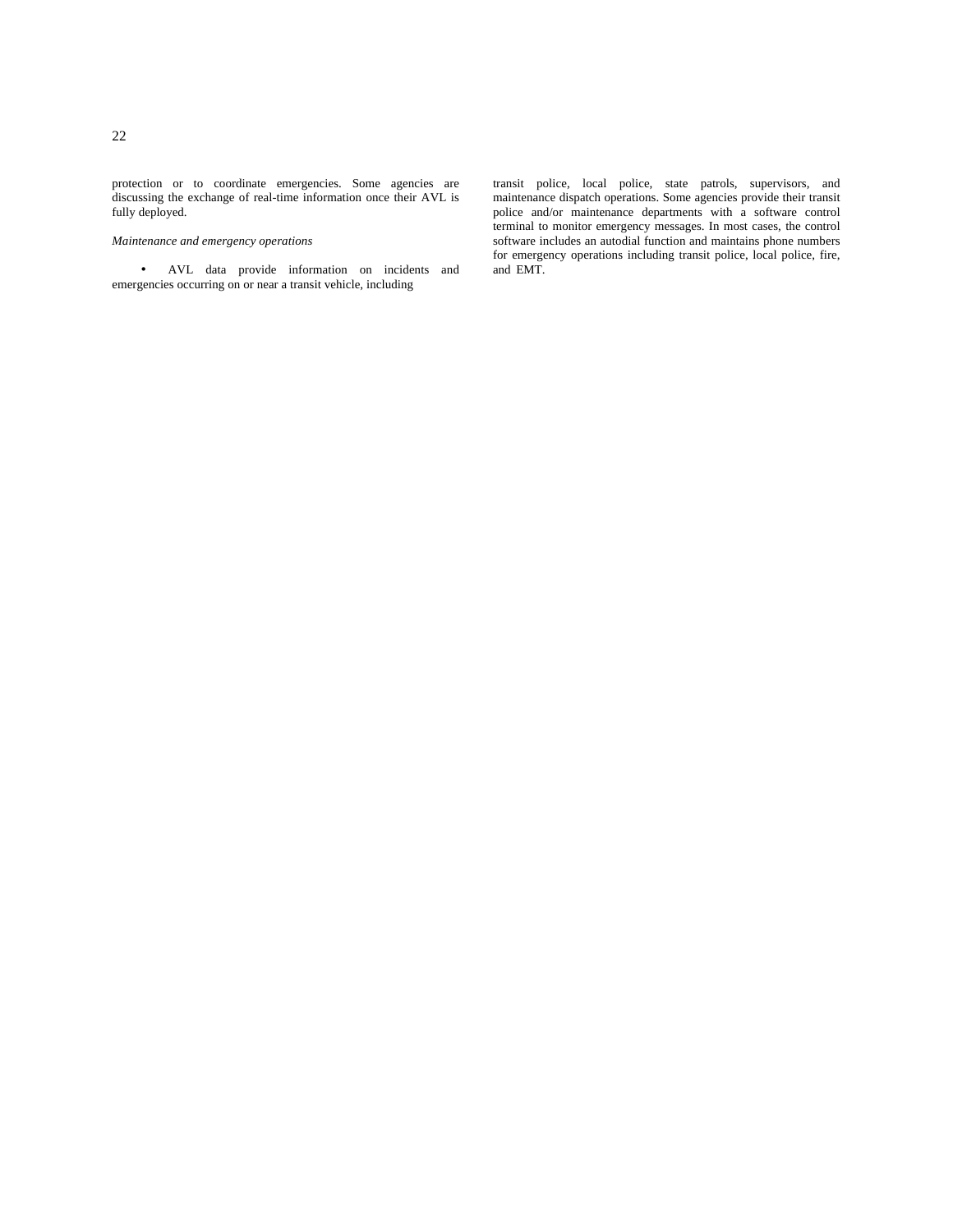# **INSTITUTIONAL CONTEXT OF AVL**

Institutional issues related to AVL development and operations include bringing AVL into an organization and changes affected by its deployment. These issues include the how and why of funding, the procurement process, changes to the organization that affect staff, and reengineering transit roles and responsibilities. No formal studies were found that addressed these issues. The information contained in this section is based on responses to the survey and conversations with transit professionals and consultants involved in AVL for bus transit.

#### **FUNDING ISSUES (COSTS)**

An AVL system is a significant investment. A few years ago, a number of agencies issued requests for proposals, thinking that system costs would be on the order of a few million dollars. They withdrew their procurements after receiving cost proposals from vendors that in many cases were three to five times the original estimates.

#### **System Funding**

Many AVL systems procured and installed prior to 1995 received limited funds from various federal programs for transit demonstration or ITS operational tests that permitted small-scale AVL installations. Because many of those sources are no longer available, transit agencies are applying for grants from traditional sources (e.g., Section 9).

Many agencies with deployed systems cited the need to require itemized costs from contractors, though few possess this information. Table 13 lists the transit agency, number of vehicles with installed or procured systems, total cost, additional components integrated with the AVL, and approximate cost of AVL system per bus (if provided by the agency). Respondents were asked to itemize the AVL component costs in addition to other components, map database, control software, radio, and VLU. These costs are listed in Table 14. Although respondents itemized their costs, specific delineation of the particulars was not always included in survey responses. Some elements include more value than others, for example, equipment costs may or may not include installation, mobile and fixed devices were combined or separated into two categories, control software may connote only fleet management display capability or complete computer-aided dispatch/schedule adherence functionality.

#### **Training**

Significant amounts of time and interest are devoted to training. A respondent identified training as "critical to efficient

operation," particularly training nontechnical staff to use technical equipment, an issue mentioned several times in the survey responses. One respondent identified the need to provide "lots" of training to dispatchers, since the software is usually very complicated, having multiple display capabilities, information resources, and processes.

Few agencies referenced their training costs in their responses to the survey (see Table 15); many do not know. The most widely cited issue related to training was the delay between training and online operations. Most respondents and operators needed to retrain their operators and dispatchers prior to acceptance testing. Generally, staff are trained as the equipment is installed on the vehicles so they are prepared as soon as the system is operational. (Table 16 provides the training schedules of responding agencies.) KC Metro described the paradox of this situation:

All operators had to be trained before any equipment was installed... so that they would know what to expect when assigned a bus with the new equipment. On the other hand, it was quite a while after installation before the central computing functions of the data radio/AVL system were ready for testing.

Many agencies encountered delays due to software changes or other technical glitches prior to deployment. As a consequence, their operators did not use the equipment in the buses for months, and their dispatchers could only practice if fleet management software (connected to the AVL equipment) was made available to them. LACTA dealt with maintaining dispatcher skill levels by keeping a few software control systems on-line for dispatchers to rotate through. MCTO stationed a trainer with a portable control head in the operators' meeting/lunch room to review procedures and answer questions with the operators prior to their shift.

#### **Annual Maintenance**

Many systems have not yet accumulated enough years experience to quantify the costs related to annual maintenance. Those who responded to the survey reported the obvious maintenance costs- -software updates, map updates, signpost batteries, and parts replacement (see Table 17.) New systems are usually procured with warranties and maintenance contracts. Respondents reported that warranties began after a subsystem was installed, followed by maintenance contracts. Delays in implementing the system may create different views of when the maintenance contract/warranty begins. For example, communications problems that arise after the communications subsystem warranty has expired may fall into other subsystem warranties or into the communications maintenance contract.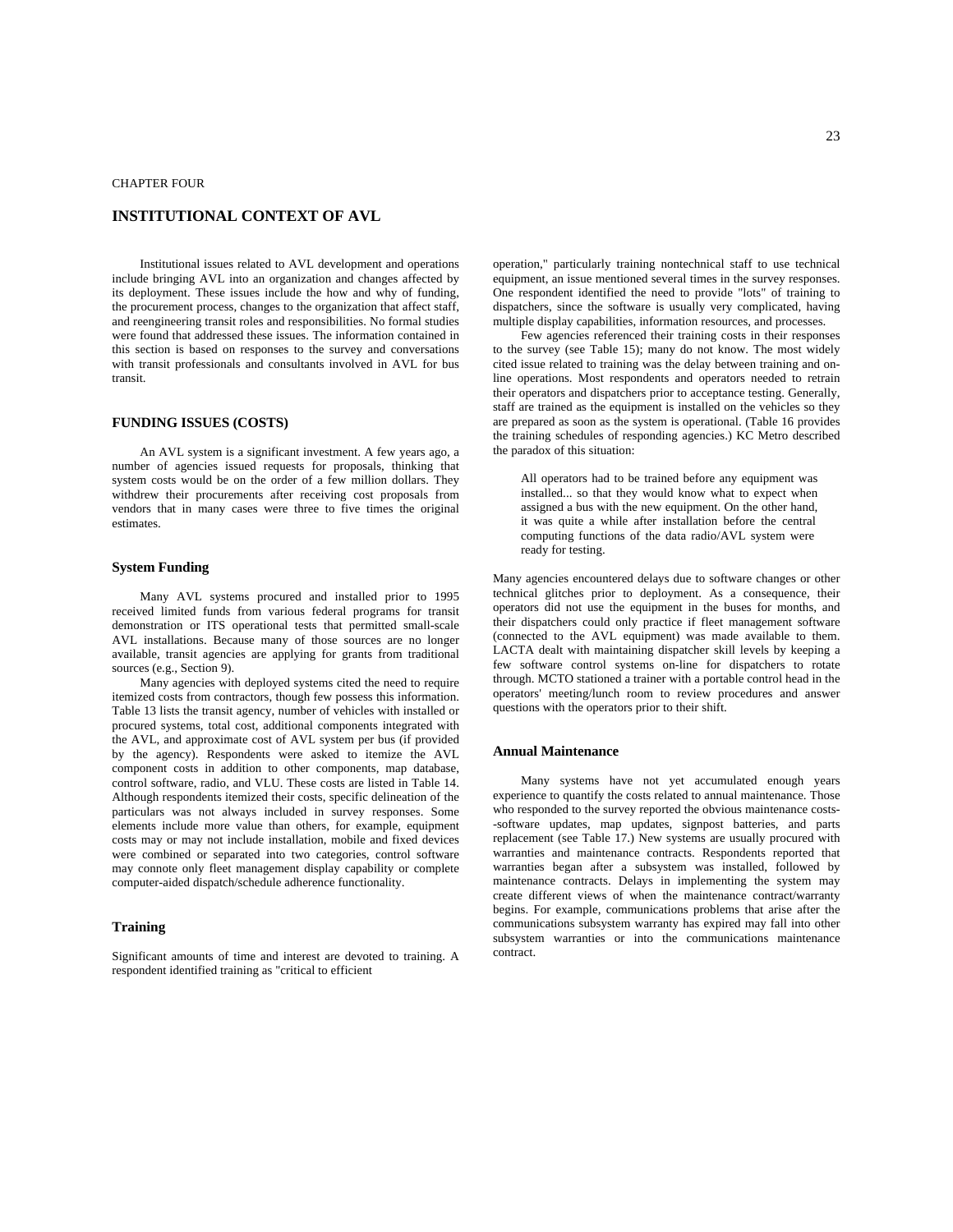| TABLE 13 |                            |  |
|----------|----------------------------|--|
|          | TOTAL SYSTEM COSTS FOR AVL |  |

| <b>Short Name</b> | No. Vehicle | <b>Total Cost</b><br>(S) | Radio<br>System | Control<br>Head/VLU | Schedule<br>Adherence | CAD                     | Public<br>Information | Enroute*    | Phone*         |
|-------------------|-------------|--------------------------|-----------------|---------------------|-----------------------|-------------------------|-----------------------|-------------|----------------|
| Arc Transit*      | 14          | 440,000                  | N/A             |                     |                       | X                       |                       |             |                |
| <b>AC</b> Transit | 717         | 11,200,000               | N/A             |                     |                       |                         |                       |             |                |
| <b>BCTA</b>       | 36          | 201.151                  | $\mathbf X$     |                     |                       |                         | X                     |             |                |
| CAT               | 52          | 600,000                  | $\mathbf X$     | $\mathbf X$         |                       | $\mathbf X$             | $\overline{X}$        |             | $\mathbf X$    |
| <b>COLTS</b>      | 32          | 357.935                  | $\mathbf X$     | $\mathbf X$         | $\mathbf X$           |                         | $\mathbf X$           |             |                |
| DART*             | 1200        | 16,400,000               | N/A             |                     |                       | $\overline{X}$          | $\overline{X}$        | X           |                |
| Houston Metro*    | 1750        | 22,000,000               | N/A             |                     |                       | X                       | $\mathbf X$           | X           |                |
| HSR*              | 240         | 6,000,000                | N/A             |                     |                       | $\overline{X}$          |                       |             |                |
| <b>KC</b> Metro   | 1148        | 15,200,000               | X               | $\mathbf X$         | $\mathbf X$           | $\overline{\textbf{X}}$ | $\mathbf X$           |             |                |
| <b>KCATA</b>      | 245         | 2,172,264                | $\mathbf X$     | $\mathbf X$         | X                     | $\mathbf X$             |                       |             |                |
| Kitsap Transit*   | 155         | 600,000                  | N/A             |                     |                       | $\overline{X}$          | $\mathbf X$           | X           |                |
| LACTA*            | 2085        | 12,000,000               | X               |                     |                       | $\mathbf X$             |                       |             |                |
| <b>LTC</b>        | 160         | 2,000,000                | N/A             |                     |                       | $\overline{\textbf{X}}$ |                       |             |                |
| MARTA*            | 250         | 7,000,000                | N/A             |                     |                       | $\mathbf X$             |                       |             |                |
| <b>MCTS</b>       | 541         | 7.800,000                | X               | $\overline{X}$      | X                     | $\overline{X}$          |                       |             |                |
| <b>MDTA</b>       | 614         | 14,000,000               | X               |                     |                       | X                       |                       |             |                |
| <b>MTA</b>        | 844         | 8,100,000                | $\mathbf X$     | $\mathbf X$         | $\mathbf X$           | $\mathbf X$             |                       |             |                |
| <b>MCTO</b>       | 80          | 1,500,000                | $\mathbf X$     |                     |                       | $\mathbf X$             | $\mathbf X$           | X           |                |
| MTD/Halifax       | 170         | 2,400,000                | $\mathbf X$     | $\mathbf X$         | $\mathbf X$           | $\mathbf X$             | $\mathbf X$           | $\mathbf X$ | X              |
| Muni              | 950         | 3,000,000                | N/A             |                     |                       |                         |                       |             |                |
| <b>NFTA</b>       | 322         | 10,000,000               | X               | $\overline{X}$      | X                     | X                       |                       |             |                |
| NJ Transit        | 1990        | 31,000,000               | X               |                     | X                     | X                       | X                     | X           | X              |
| <b>NYCT</b>       | 170         | 5.230,000                |                 | $\mathbf X$         | $\mathbf X$           | X                       | X                     | $\mathbf X$ |                |
| <b>RTD</b>        | 900         | 11.000.000               | X               |                     |                       | X                       | X                     | $\mathbf X$ |                |
| <b>SMART</b>      | 400         | 2.700,000                | $\mathbf X$     | $\mathbf X$         | $\mathbf X$           | $\mathbf X$             |                       |             |                |
| <b>SMMBL</b>      | 135         | 131.779                  |                 |                     |                       |                         |                       |             |                |
| <b>STO</b>        | 186         | 1,500,000                | N/A             | $\overline{X}$      | $\overline{X}$        |                         | $\overline{X}$        |             | $\overline{X}$ |
| $STS*$            | 20          | 100,000                  | N/A             |                     |                       |                         |                       |             |                |
| Sun Tran          | 200         | 3,500,000                | N/A             | $\overline{X}$      | $\mathbf X$           |                         | $\overline{X}$        | $\mathbf X$ | $\mathbf X$    |
| TARC*             | 257         | 2,500,000                | N/A             |                     |                       | $\mathbf X$             |                       |             |                |
| The Vine          | 18          | 130,000                  | N/A             |                     |                       | X                       | $\overline{X}$        |             | X              |
| Tri-Met           | 630         | 6,600,000                |                 |                     |                       | $\overline{X}$          |                       |             |                |
| TRT*              | 151         | 2,000,000                | N/A             |                     |                       |                         |                       |             |                |
| TTC*              | 2300        | 38,000,000               | N/A             |                     |                       | X                       | X                     |             |                |
| <b>VIA</b>        | 500         | 3,266,840                | X               | $\mathbf X$         |                       | X                       | $\mathbf X$           |             |                |

\*Information from APTS state of the Art (4)

Respondents question if maintaining these systems will prove to be "overly time-consuming and complex." Advice given by agencies includes involving the mechanic responsible for installation "right from the start" and require self-diagnostic software in major subsystems. This will ensure that the agency mechanic is familiar with the diagnostic tools and can identify the source of the problem before calling in the warranty. Computer system problems and data integration have also been identified as requiring maintenance. MTD has trained, on-call staff who handle all failures, and 24-hour service contracts with their vendors. In addition, they contracted the software vendor to input service changes into their control software when necessary.

Examples of specific maintenance issues reported in survey responses relate to odometer calibration and battery replacement schedules. Because early signpost/odometer systems experienced significant problems, many agencies, such as KCATA and KC Metro, included odometers on their preventive maintenance schedules. Odometers were checked on a daily basis at KCATA to ensure correct calibration. Also

endemic with the early signpost systems was the short battery life and the need for frequent replacement. The 3- to 5-year life span for newer battery-based systems has eased the maintenance costs.

For agencies providing real-time travel information or connecting systems by landlines, telecommunications charges may become significant on-going maintenance costs. MTD pays out \$65,000 (Canadian dollars) per year to maintain GoTime, a real-time bus information system; SMMBL pays for telephone lines to connect to their service provider.

#### **JUSTIFICATION ISSUES**

The survey solicited input on the factors and benefits that convinced the agency to procure AVL. The primary reason was customer service: AVL improves service quality and provides realtime information to increase ridership. MTD justified a second generation AVL procurement as "being able to provide an AVL/C System at the same cost as a ... public information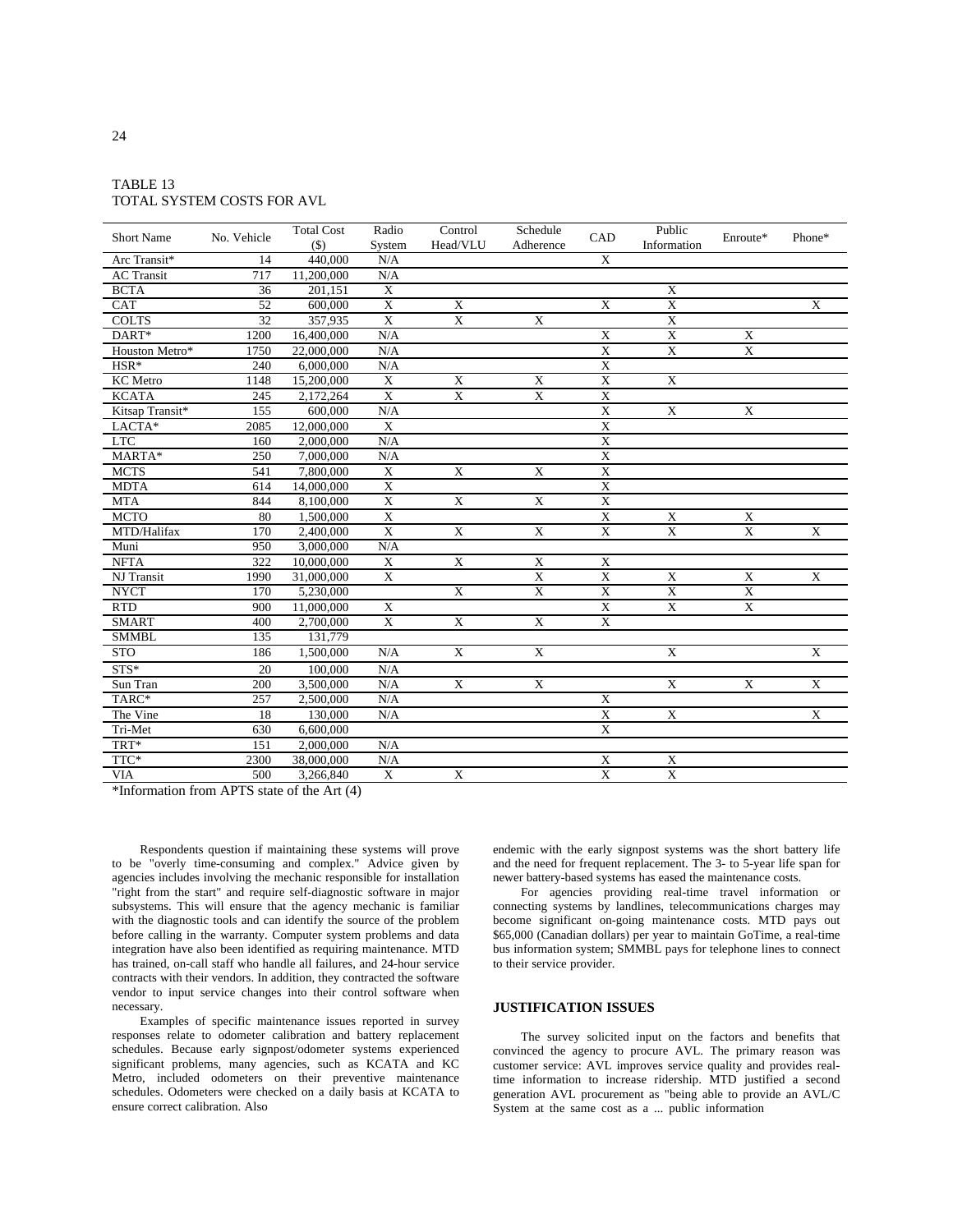| Cable       | <b>Bus Stop</b><br>Display | On-Board<br>Display     | Annunciator             | $In-$<br>Vehicle        | Smart<br>$Card*$        | $\rm{APC}$              | Engine<br>$Probe*$      | Silent<br>$\text{Alarm}^*$ | Signal<br>Prioritization | Fare<br>Collection      |
|-------------|----------------------------|-------------------------|-------------------------|-------------------------|-------------------------|-------------------------|-------------------------|----------------------------|--------------------------|-------------------------|
|             |                            |                         |                         |                         | $\mathbf X$             |                         |                         |                            |                          |                         |
|             | $\mathbf X$                | $\mathbf X$             | $\mathbf X$             |                         |                         |                         |                         |                            |                          |                         |
|             |                            |                         |                         |                         |                         |                         |                         | $\overline{\textbf{X}}$    |                          |                         |
| $\mathbf X$ |                            |                         |                         |                         |                         |                         |                         |                            |                          |                         |
|             | $\overline{X}$             | $\overline{\textbf{X}}$ | $\overline{\textbf{X}}$ |                         |                         |                         |                         | $\overline{X}$             |                          |                         |
|             |                            |                         |                         |                         |                         |                         | $\overline{\textbf{X}}$ | $\overline{X}$             |                          |                         |
|             |                            |                         |                         | $\overline{\textbf{X}}$ |                         |                         | $\overline{\textbf{X}}$ | $\overline{X}$             |                          | $\overline{\textbf{X}}$ |
|             |                            |                         |                         |                         |                         | $\overline{\textbf{X}}$ |                         | $\overline{\text{X}}$      |                          |                         |
|             |                            |                         |                         |                         |                         | $\overline{\textbf{X}}$ |                         | $\mathbf X$                | $\overline{\textbf{X}}$  |                         |
|             |                            |                         |                         |                         |                         |                         |                         | $\overline{\textbf{X}}$    |                          |                         |
|             |                            |                         |                         |                         |                         |                         |                         | $\boldsymbol{\mathrm{X}}$  | $\overline{X}$           |                         |
|             |                            |                         |                         |                         |                         |                         | $\overline{\textbf{X}}$ | $\overline{\textbf{X}}$    | $\overline{\textbf{X}}$  |                         |
|             |                            |                         |                         |                         |                         |                         | $\overline{\textbf{X}}$ |                            |                          |                         |
|             |                            |                         |                         | $\overline{\textbf{X}}$ |                         | $\overline{\textbf{X}}$ |                         | $\overline{\text{X}}$      |                          |                         |
|             |                            |                         |                         |                         |                         | $\overline{\textbf{X}}$ |                         | $\mathbf X$                |                          |                         |
|             |                            |                         |                         |                         |                         |                         | $\overline{\textbf{X}}$ | $\overline{X}$             |                          |                         |
|             |                            |                         |                         |                         |                         |                         |                         | $\overline{\textbf{X}}$    |                          |                         |
|             |                            |                         |                         |                         |                         | $\overline{\text{X}}$   |                         |                            |                          |                         |
|             | $\overline{\textbf{X}}$    |                         |                         |                         |                         |                         |                         | $\overline{\textbf{X}}$    |                          |                         |
|             |                            |                         |                         |                         |                         |                         |                         | $\overline{\textbf{X}}$    |                          |                         |
| $\mathbf X$ | $\overline{\textbf{X}}$    | $\overline{\textbf{X}}$ |                         |                         |                         |                         |                         |                            |                          |                         |
|             |                            |                         |                         |                         |                         |                         |                         | $\mathbf X$                |                          |                         |
|             | $\overline{\textbf{X}}$    | $\overline{\textbf{X}}$ |                         |                         |                         | $\overline{\textbf{X}}$ | $\overline{\textbf{X}}$ | $\overline{\textbf{X}}$    |                          |                         |
|             |                            |                         |                         |                         |                         |                         |                         | $\overline{\text{X}}$      |                          |                         |
|             |                            |                         |                         |                         |                         |                         | $\overline{\text{X}}$   | $\frac{X}{X}$              | $\overline{\textbf{X}}$  |                         |
|             |                            |                         |                         |                         |                         |                         |                         |                            |                          |                         |
|             |                            | $\overline{\textbf{X}}$ |                         |                         | $\overline{\textbf{X}}$ |                         | $\mathbf X$             | $\overline{\textbf{X}}$    | $\overline{\textbf{X}}$  |                         |
|             |                            | $\overline{\textbf{X}}$ |                         |                         |                         |                         |                         |                            |                          |                         |
|             |                            |                         | $\overline{\textbf{X}}$ |                         |                         | $\frac{X}{X}$           | $\frac{X}{X}$           | $\overline{X}$             |                          |                         |
|             |                            |                         |                         |                         |                         |                         |                         | $\frac{X}{X}$              | $\overline{\text{X}}$    |                         |
|             |                            |                         |                         |                         |                         | $\overline{\text{X}}$   |                         |                            | $\overline{X}$           |                         |
|             |                            |                         |                         |                         |                         |                         | $\overline{\textbf{X}}$ | $\frac{X}{X}$              |                          |                         |
|             |                            |                         |                         | $\overline{X}$          |                         |                         |                         | $\overline{\mathbf{X}}$    | $\overline{X}$           |                         |
|             | $\overline{\textbf{X}}$    |                         |                         |                         |                         |                         |                         |                            |                          |                         |

system." They supported this justification with a 2 percent increase in ridership, and a ridership survey that showed a high approval rating for their current AVL based public information system. Other factors, ranked in order, include:

- need for a new communication system,
- schedule adherence,
- availability of funds,
- safety,
- efficiency (potential savings),
- perceived value,
- increased data collection (e.g., engine monitoring).

Perceived value refers to the value for the dollar. Closely related to efficiency, this term reflects the desire to apply advanced techniques to transit services.

#### **STAFFING ISSUES**

Introduction of advanced technologies creates changes in the work place; AVL is no exception. Since the major focus of

agencies is to provide bus service, AVL can enhance the effective use of resources, collection of data, and dissemination of information. In theory, AVL deployment changes staff skill requirements and reengineers the processes supported by existing systems. These changes affect those who run the services or make use of the data collected by the operations, and issues such as privacy, user acceptance, and adaptability emerge. Respondents indicated that key issues (e.g., work load, work rule, supervisor, staff buy-in, training, organization, and skill set) were different based on how the technology was introduced to the organization. These are discussed in the following paragraphs.

#### **Work Load Issues**

In addition to training requirements, dispatchers' work loads increase if they are not expert in schedule adherence software. MCTO personnel commented that during the first few months, dispatchers were overwhelmed with not only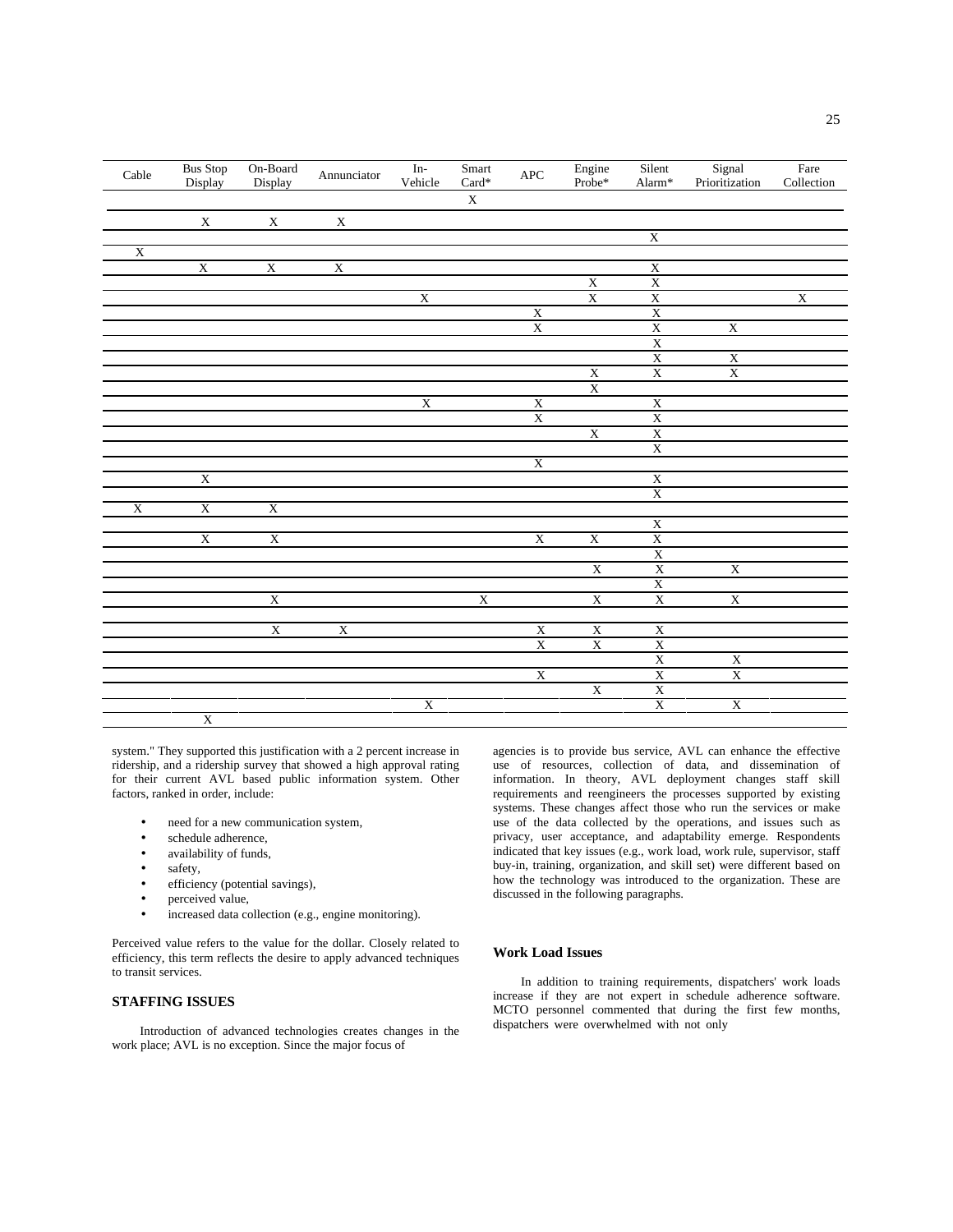#### TABLE 14

|                   |                     | <b>ITEMIZED COSTS FOR AVL COMPONENTS</b> |           |             |
|-------------------|---------------------|------------------------------------------|-----------|-------------|
| <b>Short Name</b> | <b>Bus Location</b> | <b>Bus</b> Location                      | Other Bus | MRU and VLU |
|                   | Tech                | Tech and VLU                             | Comp      |             |
| <b>AC</b> Transit | 42.595              |                                          |           |             |
| <b>BCTA</b>       |                     |                                          | 500/bus   | 5500/bus    |
| <b>CAT</b>        |                     |                                          |           |             |
| <b>COLTS</b>      | 122.610             |                                          | 23,000    | 127.634     |

RTD 617/bus

| .          |           |           |                  |           |            |          |
|------------|-----------|-----------|------------------|-----------|------------|----------|
|            |           | 500/bus   | $5500$ /bus      | 31,000    |            |          |
|            |           |           |                  |           |            |          |
| 122,610    |           | 23,000    | 127,634          |           |            |          |
|            |           |           |                  |           |            |          |
|            |           | 1,694,480 |                  | 289,990   |            |          |
|            | 2,600,000 | 400,000   | $2,500,000^{*1}$ | 400,000   |            |          |
|            |           |           |                  |           | 12,000,000 |          |
| 3,000,000  |           | 1,000,000 | 2,100,000        | 1,000,000 |            |          |
|            |           |           | 280,000          |           | 711,000    | 140,000  |
|            |           |           |                  |           | 750,000    | 1,500,00 |
|            |           |           |                  |           |            |          |
|            |           |           | 3000/bus         |           |            |          |
| 12.188/bus |           |           | $1,354/bus^{3}$  | 758.412   |            | 54,12    |
|            |           |           | $2,302/bus^{*2}$ |           |            |          |

| Short Name                                      | Map           | <b>SW Support</b> | External                                                                                                     | Installation | Planning                | Design    | Implementation | Acceptance |
|-------------------------------------------------|---------------|-------------------|--------------------------------------------------------------------------------------------------------------|--------------|-------------------------|-----------|----------------|------------|
|                                                 | Database      | & Licensing       | Funding                                                                                                      |              |                         |           |                | Testing    |
| <b>BCTA</b>                                     |               |                   |                                                                                                              | 10,605       |                         |           |                |            |
| <b>CAT</b>                                      |               |                   | 350,000                                                                                                      |              |                         |           |                |            |
| <b>COLTS</b>                                    | 2,000         |                   | 76%-FTA                                                                                                      | 16,000       | 7,500                   |           |                |            |
| <b>KC</b> Metro                                 |               |                   | 500,000                                                                                                      |              |                         |           |                |            |
| <b>KCATA</b>                                    |               | 29,980            | 80%-FTA                                                                                                      | 156,800*5    |                         |           |                |            |
| <b>MCTS</b>                                     |               |                   |                                                                                                              | 1,900,000    | 370,000                 | See Plan  |                | 344,500    |
| <b>MDTA</b>                                     |               |                   | 80%-Sect 9                                                                                                   |              | 1.5 <sub>M</sub>        |           |                |            |
|                                                 |               |                   |                                                                                                              |              | (all phases)            |           |                |            |
| MTA                                             | $20,000^{*6}$ |                   |                                                                                                              |              |                         |           |                |            |
| <b>MCTO</b>                                     | 72,000        | 100,000           | 100%                                                                                                         |              |                         |           |                |            |
|                                                 |               |                   | MNDOT <sup>*7</sup>                                                                                          |              |                         |           |                |            |
| MTD/Halifax                                     |               |                   | <b>50% Prov</b>                                                                                              |              |                         |           |                |            |
| Muni                                            |               |                   | 2,400,000                                                                                                    |              |                         |           |                |            |
| <b>NFTA</b>                                     |               |                   | 85%-FTA/                                                                                                     |              | 10,000                  | 163,000   |                |            |
|                                                 |               |                   | <b>NYDOT</b>                                                                                                 |              |                         |           |                |            |
| <b>NYTA</b>                                     |               | 67,715            |                                                                                                              |              |                         | 135,431   |                | 135,431    |
| <b>SMART</b>                                    |               | 3600              | 100%-FTA                                                                                                     | 600/bus      |                         |           |                |            |
| <b>SMMBL</b>                                    |               | 24,000            |                                                                                                              |              |                         |           |                |            |
| Sun Tran                                        |               |                   |                                                                                                              |              | 20,000                  | 30,000    | 100,000        |            |
| The Vine                                        |               |                   | Vendor                                                                                                       |              |                         |           |                |            |
|                                                 |               |                   | Prototype                                                                                                    |              |                         |           |                |            |
| Tri-Met                                         |               |                   | 80%-Sect 9                                                                                                   |              | 150,000                 | 6,300,000 |                |            |
| $*1$ and $1.1 - 1$ find $*2$ ADC $*3$ intention |               |                   | $\mathcal{L}$ and $\mathcal{L} = \mathbf{M}$ and $\mathcal{L} = \mathcal{L}$ and $\mathcal{L} = \mathcal{L}$ |              | $^{*4}$ 2 kasa statisma |           |                | $*6:11$    |

 $\mathrm{SMARK}$   $\mathrm{S400/bus}$   $262,000$   $300,000^{44}$ 

"mobile and fixed,  $APC$ , "interface existing MRU with AVL,  $AQ$  base stations, "includes radio and AVL devices, "includes" 25 licenses, and \*7ITS Operational Test funding for Public-Pvt Partnership

#### TABLE 15

|  | EXAMPLES OF REPORTED TRAINING COSTS |
|--|-------------------------------------|
|  |                                     |

| <b>Short Name</b> | Total Cost (\$) | <b>Training Cost</b> |
|-------------------|-----------------|----------------------|
| <b>MCTS</b>       | 7.800,000       | 301,000              |
| MTD/Halifax       | 2.400,000       | 40.200               |
| Muni              | 3,000,000       | 28,800               |

managing the radios as they had before AVL deployment, but now assuming additional display windows, messages, and instructions. During the transition at the MTA, dispatchers

had to work with two systems. Yet, those dispatchers who have used AVL control center software do not willingly relinquish it. Only at one site did an agency use the fleet software as an auxiliary tool for dispatchers.

Control Center Equipment

And SW

Roadside Components

1,500,000

In general, an AVL system reduces the amount of paperwork for dispatchers and service planning personnel who collect data, and monitor schedule adherence and performance. Supervisors make better use of their time because they are no longer required to perform on-time performance checks. Moreover, call prioritization allows dispatchers to handle calls at their own speed, which results in reduced stress and an improved quality of communications.

SMMBL 450/bus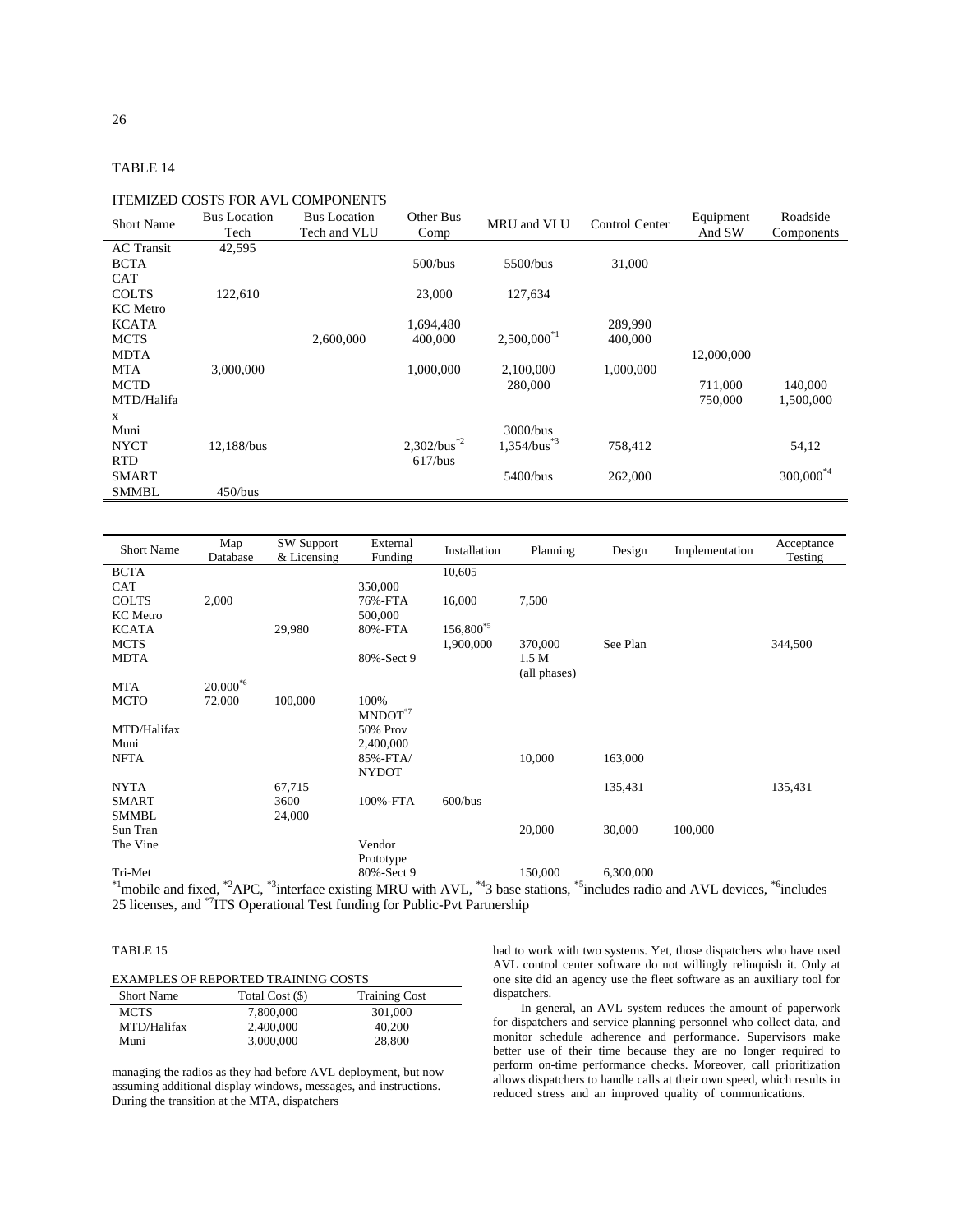#### TABLE 16 TRAINING SCHEDULES

| <b>Transit Agency</b> | Training          | Communications | Component         | Customer | Daily Maintenance |
|-----------------------|-------------------|----------------|-------------------|----------|-------------------|
|                       |                   |                | Maintenance       | Service  |                   |
| <b>BCTA</b>           |                   |                |                   | 20 hours |                   |
| <b>COLTS</b>          |                   |                |                   |          |                   |
| <b>KC</b> Metro       |                   |                | correspond.course |          | 6 months (ojt)    |
| <b>MCTS</b>           | thru installation |                |                   |          |                   |
| <b>MDTA</b>           |                   |                |                   |          |                   |
| <b>MTA</b>            |                   | 40 hours       | 48 hours          |          | 48 hours          |
| <b>MCTO</b>           |                   |                |                   |          |                   |
| <b>MTD</b>            |                   |                |                   |          |                   |
| <b>NFTA</b>           |                   |                | 6 weeks           |          | 6 weeks           |
| NJ Transit            |                   |                | 4 hours           |          |                   |
| <b>RTD</b>            |                   |                | 8-10 weeks        |          | 8-10 weeks        |
| <b>SMART</b>          |                   |                | 2 days            |          |                   |
| SMMBL                 |                   |                |                   |          |                   |
|                       |                   |                |                   |          |                   |

| <b>Transit Agency</b> | Dispatchers | Field Super    | Mgmt     | <b>MIS</b> | <b>Operators</b> |
|-----------------------|-------------|----------------|----------|------------|------------------|
| <b>BCTA</b>           |             |                | 40 hours |            |                  |
| <b>COLTS</b>          | 5 days      |                |          |            | 2 hours          |
| KC Metro              | 24 hours    | 2 hours        | 8 hours  | 6 months   | 2 hours          |
| <b>MCTS</b>           | 30 hours    |                |          |            |                  |
| <b>MDTA</b>           |             |                |          |            |                  |
| <b>MTA</b>            | 48 hours    |                | 3 months |            | 48 hours         |
| <b>MCTO</b>           | 8 hours     |                |          |            | 2 hours          |
| <b>MTD</b>            | 2 weeks     | 2 weeks        |          |            | 4 hours          |
| <b>NFTA</b>           | 2 weeks     | 1 week         | 1 week   | 1 week     | 1 week           |
| <b>NJ</b> Transit     | 4 hours     | $\overline{0}$ |          |            | 1 hours          |
| <b>RTD</b>            | 4-5 weeks   | $1-2$ days     | 1 week   | 3-4 weeks  | $2$ hours +      |
| <b>SMART</b>          | 10 days     |                |          | 5 days     |                  |

#### TABLE 17

EXAMPLES OF AVL ANNUAL MAINTENANCE COSTS

| <b>Short Name</b> | <b>Annual Maint</b>                                                     | Annual Maint<br>(HW)      | <b>Annual Maint</b><br>(Map) | <b>Annual Maint</b><br>(SW) | <b>Annual Maint</b><br>(Roadside) | Maint (average<br>cost/parts/yr) | Other                    |
|-------------------|-------------------------------------------------------------------------|---------------------------|------------------------------|-----------------------------|-----------------------------------|----------------------------------|--------------------------|
| <b>BCTA</b>       | $250^{*1}$                                                              |                           |                              |                             |                                   |                                  |                          |
| <b>COLTS</b>      |                                                                         |                           |                              |                             | 2,500-3,000                       |                                  |                          |
| <b>KC</b> Metro   | 885,000                                                                 | 775,000                   | 10.000                       | 100,000                     |                                   |                                  |                          |
| <b>MCTS</b>       | 306,000                                                                 |                           |                              |                             |                                   |                                  |                          |
| <b>MDTA</b>       | 500,000                                                                 |                           |                              |                             |                                   |                                  |                          |
| <b>MTA</b>        | 138.000                                                                 |                           |                              |                             |                                   |                                  |                          |
| MTD/Halifax       |                                                                         |                           |                              | $36,00^{*2}$                |                                   |                                  | $78,000^{*3}$            |
| Muni              |                                                                         |                           |                              |                             | 11.000                            |                                  |                          |
| <b>NYCT</b>       |                                                                         |                           |                              | 270,862                     |                                   |                                  |                          |
| SMMBL             | 31,375                                                                  |                           |                              |                             |                                   | 7.000                            | $24,000^{*4}$            |
| -*1               | $*2$<br>$\cdot$ $\cdot$ $\cdot$ $\cdot$ $\cdot$ $\cdot$ $\cdot$ $\cdot$ | $221 \times 72$<br>$\sim$ | 0.01.370.0137.1              | $*3$                        | .<br>1.21                         | $\cdots$                         | $-1$ $-1$ $-1$ $-1$ $-1$ |

\*<sup>1</sup>average cost/vehicle/year,  $*2$ year 1; 32k Yr 2; 28k Yr3; 24k Yr 4+,  $*3$ annual costs include: 12k raido licenses; 1 1k batteries; 65 k telecommunications, and \*4<sup>a</sup>nnual service fee.

#### **Work Rule Issues**

The control software permits supervisory staff to closely monitor operator behavior. This includes checking for late/ early departures from scheduled locations, traveling off route, speeding, indication of drive train alarms, and other work rule violations. Most respondents have dealt with this issue through education and training, emphasizing the security aspects of the technology. Only in one case did a respondent report that the union requested a Memorandum of Understanding so that the

information "could not be used for disciplinary purposes." In fact, much of the information is used to benefit the driver, such as proactively alerting the driver to early/late departures and documenting actual departure times, which can then be compared against customer complaints.

#### **Supervisor Issues**

Supervisor issues reflected the relationships between field supervisors and control staff. A number of respondents mentioned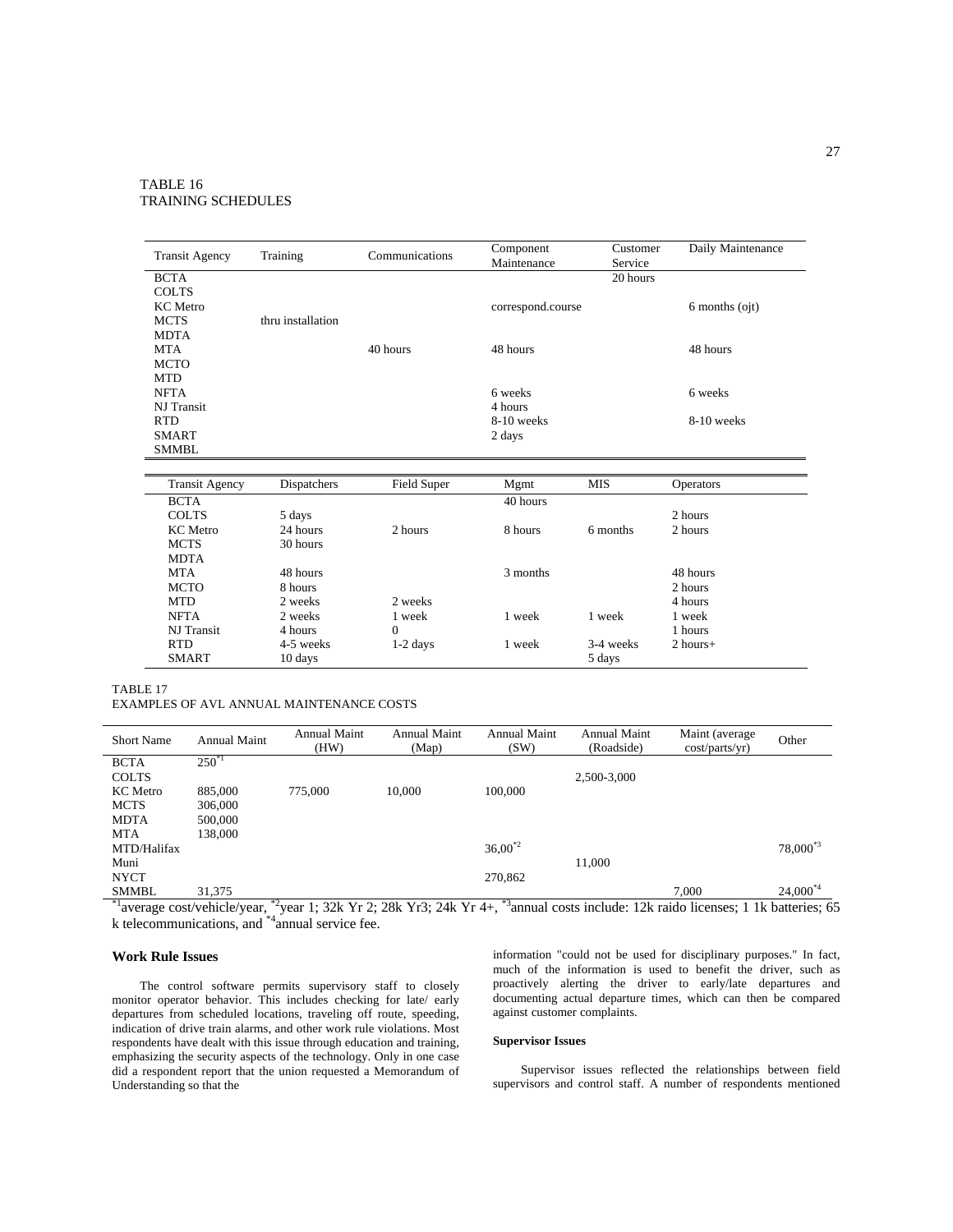the shift of overall responsibility from the field to the control center, which now had a systemwide view of the fleet (see Effect on Operational Strategies section). In certain agencies, this shift caused work rule changes because field supervisors had seniority over dispatchers. Another respondent acknowledged that union regulations prevented them from eliminating positions or shifting field supervisors to the control center.

#### *Staff Involvement*

Most agencies attempted to involve the major departments in the development of the AVL system. Respondents agreed that involvement led to "buy-in." Table 18 lists the groups that survey respondents indicated were engaged as part of an AVL procurement. Generally, *Operations* (also known as Transportation) took the lead in planning, procuring, implementing, testing, accepting, and operating the system. *Maintenance* was a key player in the process; most respondents identified maintenance personnel as installing or overseeing installation of the on-board equipment. One respondent recommended that the "installer" be included in discussions from the earliest planning phase. The *dispatchers* were involved in identifying the control software interface and functionality. They also participated in testing the software. *Service planners* participated in developing performance metrics for the control software during the needs assessment. The control software measures schedule adherence based on time points for scheduled trips or runs.

To this end, scheduler data are key to meeting operational objectives. Cooperation from Scheduling was identified by respondents as well as vendors as critical to ensuring the continued success of the AVL. The interface between the scheduling software and AVL is affected every time the schedule is changed. One agency changed their scheduling software midway through the implementation phase leading to a significant delay in deployment. Other information such as bus stop, layover, dead head, and comfort station locations, operator assignments, and blocks need to be included in many of the currently deployed control center software systems. Much of this information is managed or created by service planning or by the garage. As in the case with the scheduling software, once the AVL system is deployed, changes in file structures affect automated input procedures and may cause delays or require manual processing to ensure up-to-date information.

*Administration* participated in the needs assessment and procurement process. One respondent exclaimed that AVL "really is their program." The other participants listed in Table 18 participated primarily in the needs assessment/requirements analysis phase.

#### **Skill Issues**

The skills required for developing and maintaining an AVL system cannot always be acquired by personnel on staff. Supervisors and dispatchers may be trained in using decision support tools designed to perform specific functions maintenance

#### TABLE 18

#### INVOLVEMENT OF STAFF IN AVL DEVELOPMENT

| Staff Buy-In                 | Involved in Process (%) |
|------------------------------|-------------------------|
| Operations                   | 93                      |
| Maintenance                  | 83                      |
| Dispatchers                  | 80                      |
| Service Planning/Scheduling  | 70                      |
| Administration               | 63                      |
| Consultants                  | 60                      |
| <b>Field Supervisors</b>     | 57                      |
| Operators                    | 53                      |
| <b>Customer Information</b>  | 47                      |
| Union Representatives        | 33                      |
| <b>FTA Technical Support</b> | 23                      |
| Marketing                    | 23                      |
| MIS                          | 3                       |

staff learn on the job, through correspondence classes, or in short courses. Yet respondents agreed that the AVL system, because of its reliance on communications and computer technologies, data processing, programming, and spatial data collection and analysis requires specialized skills that are highly competitive in the marketplace. These responsibilities may be spread among different individuals in various departments in an organization. The CTA centralized these responsibilities into a single group, included expertise in AVL, software engineering, geographic information systems, communications, maintenance and more, and formed strong alliances with staff from other departments who may affect the data or operations of the AVL system.

Data integration expertise is cited by many respondents as key to deploying and maintaining an AVL system. The AVL requires planned and unplanned updates of the map database, runs, route schedules, bus stops, and personnel. The update is usually instigated by the software engineer or an information systems staff person. Yet, the utility of the system is based not only on data entering the system, but also, in using the data to monitor performance, fine-tune service planning models, and identify marketing opportunities. Although much of this information is accessible with management reporting tools, the data integration specialist ensures the quality, timeliness, and accessibility of enormous volumes of data output by the AVL system in addition to the accurate correlation of AVL with other advanced technology systems (e.g., passenger counters, customer information). Thus, the expertise is needed over the long-run, not just during implementation. For example, even after a year of assessing the system's feasibility, designing a plan, and beginning implementation, KC Metro's designated "data integration specialist" is still working on maximizing the widespread use and integration of their AVL data.

This specialized expertise and high demand sets up a dilemma for the transit agency. Staff turnover often occurs when a junior level person trained to perform these duties is enticed to a private sector position where salaries are generally higher than transit can offer. Some agencies are contracting out or hiring "permanent" consultant staff to bypass a salary cap. MTD set up a contract with their software vendor that included loading,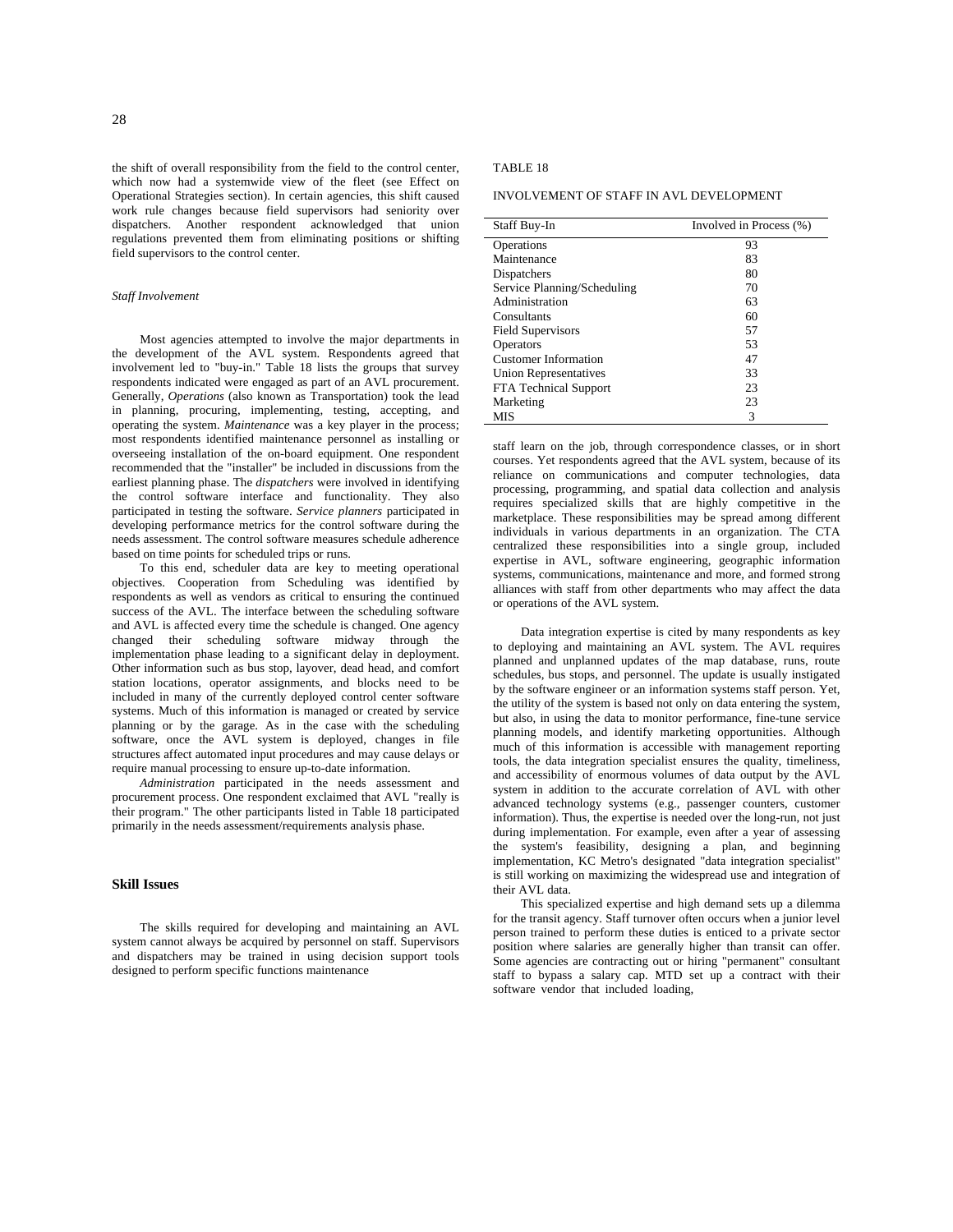collecting, and reporting all necessary data. The CTA established a position for a permanent consultant to lead their software engineering responsibilities, including building and maintaining their database management system and their geographic information system, and updating and verifying their data.

#### **PROCUREMENT ISSUES**

Many of the early problems with acquiring new AVL systems may be attributed to the procurement process. Many procurements were released, later to be retracted; some procurements encountered major litigation. One respondent summed up the situation:

With few exceptions, companies are offering new technologies/second generation equipment that has not been integrated and installed yet. This requires contractual language to protect the property that scares away all but the largest companies, and makes integration/acceptance testing very crucial

From the vendor viewpoint, transit agencies are unrealistic about cost, schedules, capabilities and technical issues. For many transit agencies, this may be their first large advanced technology purchase. Previous contracting selection criteria for some procurements may not be appropriate for AVL. As an example, a few respondents cited the change from the two-step process: prequalifying and accepting low bid (the method used by six responding agencies) to a competitive bidding or negotiating practice (used by 10 responding agencies).

In many cases, AVL systems cannot be readily compared. The software functionality differs, the number and types of interfaced components differ. This makes comparing the quality among systems difficult. Baker et al.

*(20)* recommend a number of methods to address these concerns:

Require unit pricing and separate start-up costs. This strategy will allow reasonable estimation of downsizing or expanding the scope of the project.

• Establish clear, detailed proposal evaluation criteria and include the definition of numerical values that have potential for assignment to each quantity so evaluators have a well defined standard for assigning such point values. Put evaluation criteria consideration points in the specification.

• Prepare a manual that details how each step in the procurement process will be conducted.

• Require a noncompliance table in the proposal. This permits a starting point for rapid identification of those features that will not be supplied.

• Consider using a competitive negotiation contractor selection process. Competitive negotiation will permit bid revision; avoid low bid requirement; allow re-scoping or re-sizing to fit the budget; permit clear understanding of terms and deliverables; allow adjustment of specification to gain greater functionality and/or lower cost; and permit discussion of legal concerns, possibly reducing the often lengthy, post contract approval signing process.

Though no respondent specifically addressed changing from the traditional procurement process of contracting the design and build phases separately, many studies and articles have been published in ITS related compediums and journals that recommend a design/build process for procurement to reduce the deployment schedule and mitigate the risk of deployment. Specifically, in a study prepared for the Maryland State Highway Administration and subsequently presented as an unpublished paper, Brian Cronin *(22)* cites six concerns addressed by a design/build approach:

- 1. A project has to be done in a limited time frame.
- 2. The owner lacks expertise in the subject area.
- 3. The owner wants to shift liability to the contractor.
- 4. The owner wants to lessen the administrative burden.
- *5*.A fixed cost can be assessed in the project development stage.
- 6. The owner hopes for innovative solutions to the problem.

Though no "design/build" model has been accepted as the industry standard, Cronin presents general steps derived from a few DOT procurement processes. The process may be condensed into two major steps: (1) develop project concept, and (2) design and construction. Many transit agencies procuring AVL have already adopted this paradigm, for example, BCTA hired a consultant to develop a concept plan and performance specifications for their Mobility Manager; the next phase includes hiring the contractors to do the design and construction. Houston Metro required a partial design as part of their vendor proposals, the chosen vendor will complete the design and begin implementation.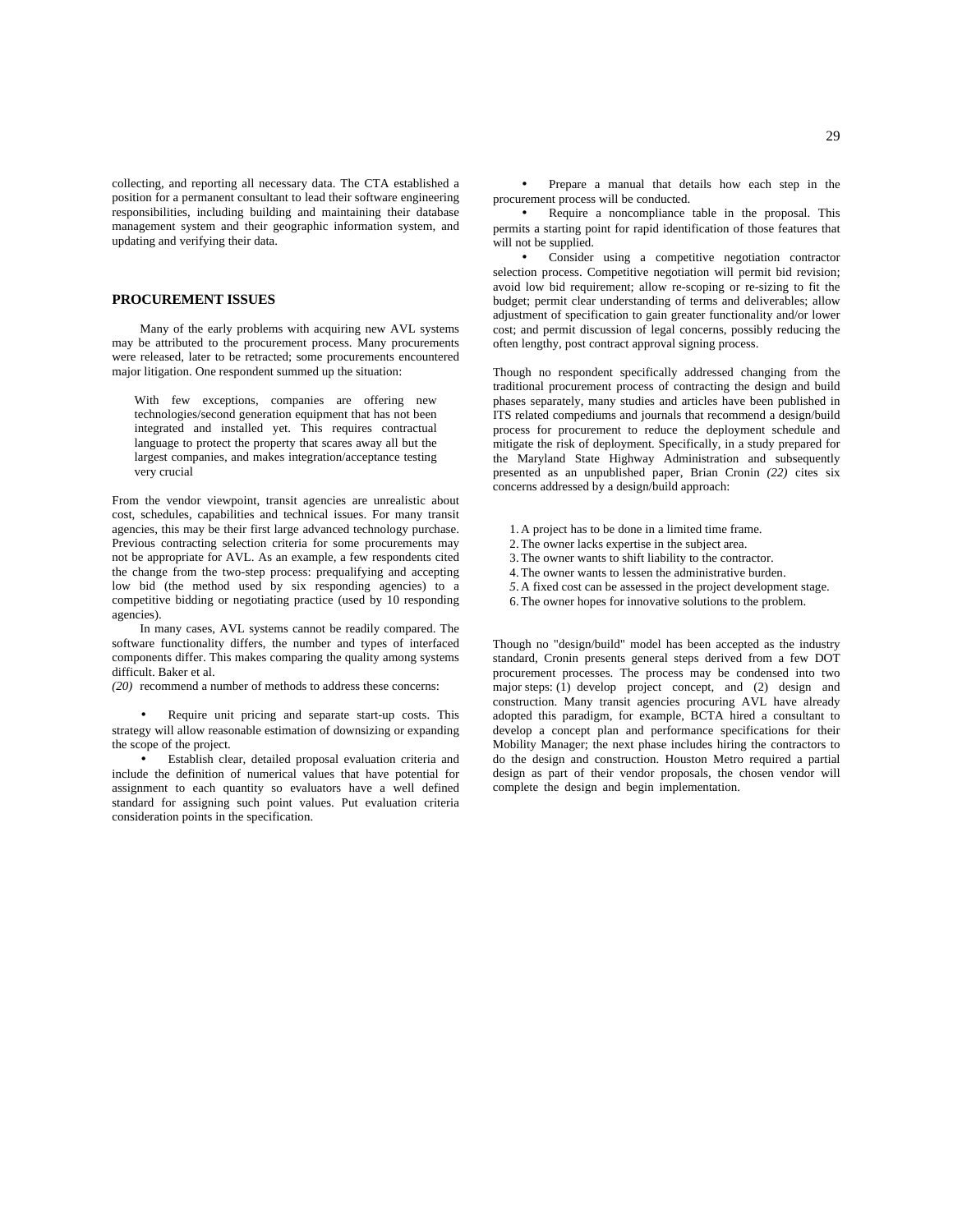CHAPTER FIVE

# **ROLE OF AVL FOR BUS TRANSIT**

Objectives for AVL systems emphasize improving bus transit operations and include improved reliability, increased safety, and better performance. Yet, the means of achieving those objectives through AVL are not well documented. The discussion in the previous section on procurement and staffing reflected changes to staff responsibilities and organizational issues. Key success factors related to both implementation and operational strategies are discussed in this section.

#### **OBJECTIVES OF AVL IMPLEMENTATION**

The lists of objectives and justification factors are closely related. Of agencies responding to the survey, the majority identified schedule adherence as their number one objective for implementing AVL. Safety and security, performance monitoring, public information, improved communications, improved fleet management, and improved management system were other objectives.

#### **Schedule Adherence (56 percent)**

Agency staff tend to link improved service reliability with increased ridership. One respondent stated as an objective: "More reliable service, faster service, better passenger information and ultimately, more riders." Another related aspect of schedule adherence is protecting connections and guaranteeing timed transfers, particularly "between regular and feeder services" and "linehaul and paratransit" services.

#### **Safety and Security (48 percent)**

Generally, respondents stated that they felt secure in knowing the location of the buses to ensure the safety and security of operators and customers. Specifically, this objective relates to improving "emergency response time" when an accident or incident is reported. This objective refers to the operator alerting the central dispatch of an emergency either directly through a permission-to-talk feature on the control head or a "silent alarm."

#### **Performance Monitoring (40 percent)**

The difference between performance monitoring and schedule adherence is timing and scope. Generally, performance monitoring, tasked to Service Planning or Scheduling, seeks to "improve ... [the] accuracy of schedules," "reduce fleet requirements in peak," "improve safe increase in speeds,"

and ultimately to "reduce operating costs" and "introduce more efficient systems."

#### **Public Information (40 percent)**

Though many respondents cited public information, this objective is scheduled for phase two of many AVL procurements. Many transit agencies see real-time schedule information as a means of "improving public communications and marketing" and addressing ADA requirements with in-vehicle annunciators and displays. Only two respondents (MTD and STO) cited public information as their sole objective. Both operate the most advanced real-time bus status systems in North America.

#### **Improved Communications (20 percent)**

Many transit agencies procure AVL in conjunction with a new communication system. One respondent cited that "the radio system was in need of replacement and it was the relatively low cost of adding on an AVL system to the radio procurement making a more modern communications system." Specific concerns relate to decreasing the voice traffic on the radio, sometimes decreasing the volume by as much as 50 percent.

#### **Improved Fleet Management (20 percent)**

This objective is broader than schedule adherence, because it includes the entire fleet, but is related to more immediate operational concerns than performance monitoring. Improving fleet management is concerned with better utilization of field supervisors, improved ability to adjust on-street operations, and the ability to create "electronic HOV lanes" through signal prioritization.

#### **Improve Management Systems (8 percent)**

This objective identified the ability to collect and share better quality data for improved decision making. The few respondents who identified this objective were those with operational systems.

#### **AVL PROJECT FRAMEWORK**

Respondents were asked to describe the major issues faced during the various phases of AVL development and deployment.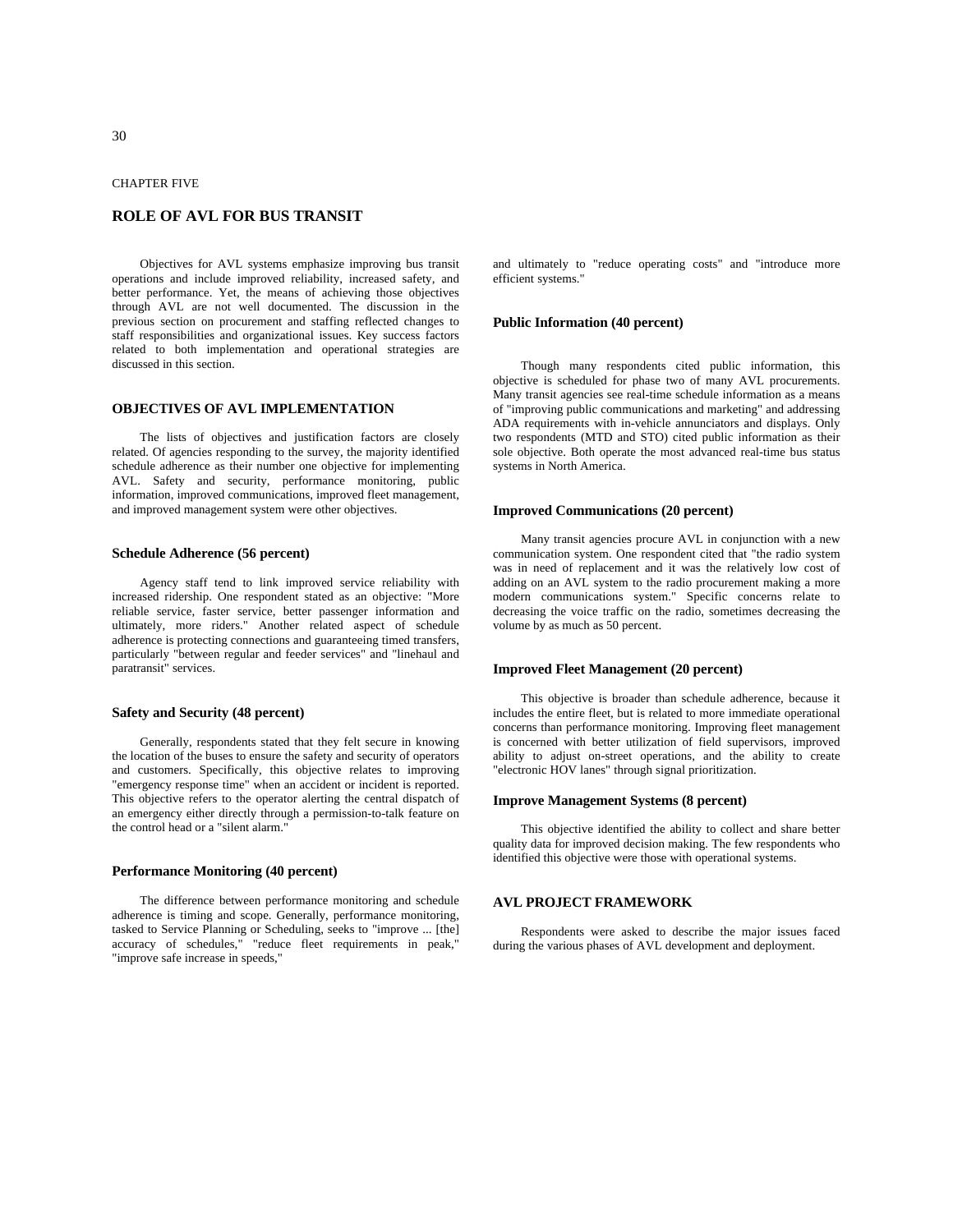#### TABLE 19

#### DURATION OF PROJECT PHASES

|              | <b>Total System</b> | <b>Bus Location</b><br>Tech | Other Bus<br>Component | MRU and<br>VLU | Control<br>Center | Planning | Design    | Installation |
|--------------|---------------------|-----------------------------|------------------------|----------------|-------------------|----------|-----------|--------------|
| <b>COLTS</b> | 9 months            |                             |                        |                |                   |          |           | 3.5 weeks    |
| <b>MCTS</b>  | $4 \text{ years}+$  |                             |                        |                |                   | 1 year   | 1 year    |              |
| <b>MTA</b>   | 2.5 years           | 21 months                   | 6 months               | 18 months      | 6 months          | 8 months | 12 months | 18 months    |
| <b>MTD</b>   | 3 years             |                             |                        |                |                   |          |           |              |
| Muni         | 2-3 years           |                             |                        |                |                   |          |           |              |
| <b>NFTA</b>  | 2 years             | 2 months                    | 2 months               | 2 months       | 3 months          | 6 months | 6 months  | 6 months     |
| <b>NYCT</b>  | l yearsear          |                             |                        |                |                   |          |           |              |
| <b>SMART</b> | 13 months           |                             |                        |                |                   |          |           |              |
| <b>STO</b>   | $1-2$ years         |                             |                        |                |                   |          | 3 months  | 9 months     |
| Tri-Met      |                     |                             |                        |                |                   |          |           |              |
|              |                     |                             |                        |                |                   | 2 years  | 12 months | 26 months    |

These phases included planning, design, integration, implementation, acceptance testing, training, and evaluation. Deployment schedules varied depending on the organization size, number of buses deployed, and complexity of the software. For example, COLTS deployed 32 vehicles with a GPS system in 9 months, whereas MTA's development of a DGPS system for 844 vehicles was scheduled to last 2.5 years. Technical issues effect the duration of each project. The earliest GPS-based AVL systems encountered many unforeseen problems; schedules suffered as a result. Table 19 lists examples of project duration.

#### **Planning**

The planning phase included concept development, understanding the various technologies, developing specifications, estimating the budget, acquiring financing, and procuring a system.

#### *Understanding the Technologies*

More than 62 percent of the respondents indicated that they hired consultants to help them understand the various alternatives and to develop performance or technical specifications. Many survey responses suggested that the technology was very new, and continuing to emerge. In particular, one respondent wrote that "the rate at which technology changes and the resultant paradigm shifts required changes in the midst of the planning phase." This sentiment reappears in responses related to all the phases.

Closely related to this view, respondents who deploy new technologies, such as KCATA and Muni in the 1980s, and RTD most recently, expressed frustration about the lack of "technical and operational information" available on the technology.

#### *Specifications*

Baker et al. *(20)* emphasized the importance of the contract specification. Based on delays resulting from legal issues, KC

Metro was constrained to use a dated contract specification that identified specific technologies for their system. By the time of award, the older technologies "did not adequately reflect Metro's current thinking on operational needs, software requirements, system integration issues, and new technological capabilities." The agency and contractor needed to resolve those issues during later stages of system testing and implementation. Both RTD and CTA recommend detailed, nonambiguous specifications and requirements that describe equipment, geographical data, user interfaces, fleet size and spare requirements, and compatibility with in-house information. Separately, BCTA emphasized the development of performance specifications that define the performance and functional requirements of the system (personal communication, B. Ahern, 1996).

Survey respondents agreed on the importance of preparing specifications, although they were divided on whether technical or performance-based specifications were more critical. Fifty-five percent of the respondents prepared performance specifications, 45 percent prepared technical specifications, and 34 percent developed both. Tri-Met indicated that industry review of their draft performance specification increased vendor participation in the process.

#### *Estimating Budget*

The most often cited issue during the planning process is the lack of good information on "accurate, reliable cost estimates for budget development." More often than not, agencies release a Request for Proposal and receive bids that exceed their funding levels. Many agencies get cost estimates from other agencies who undergo the process, yet few of them have precise data on the various costs comprising equipment, software, and integration.

#### *Acquiring Financing*

A major concern during the planning phase was identifying funding sources. Most agencies indicated that they received a federal matching grant to procure the system. Most systems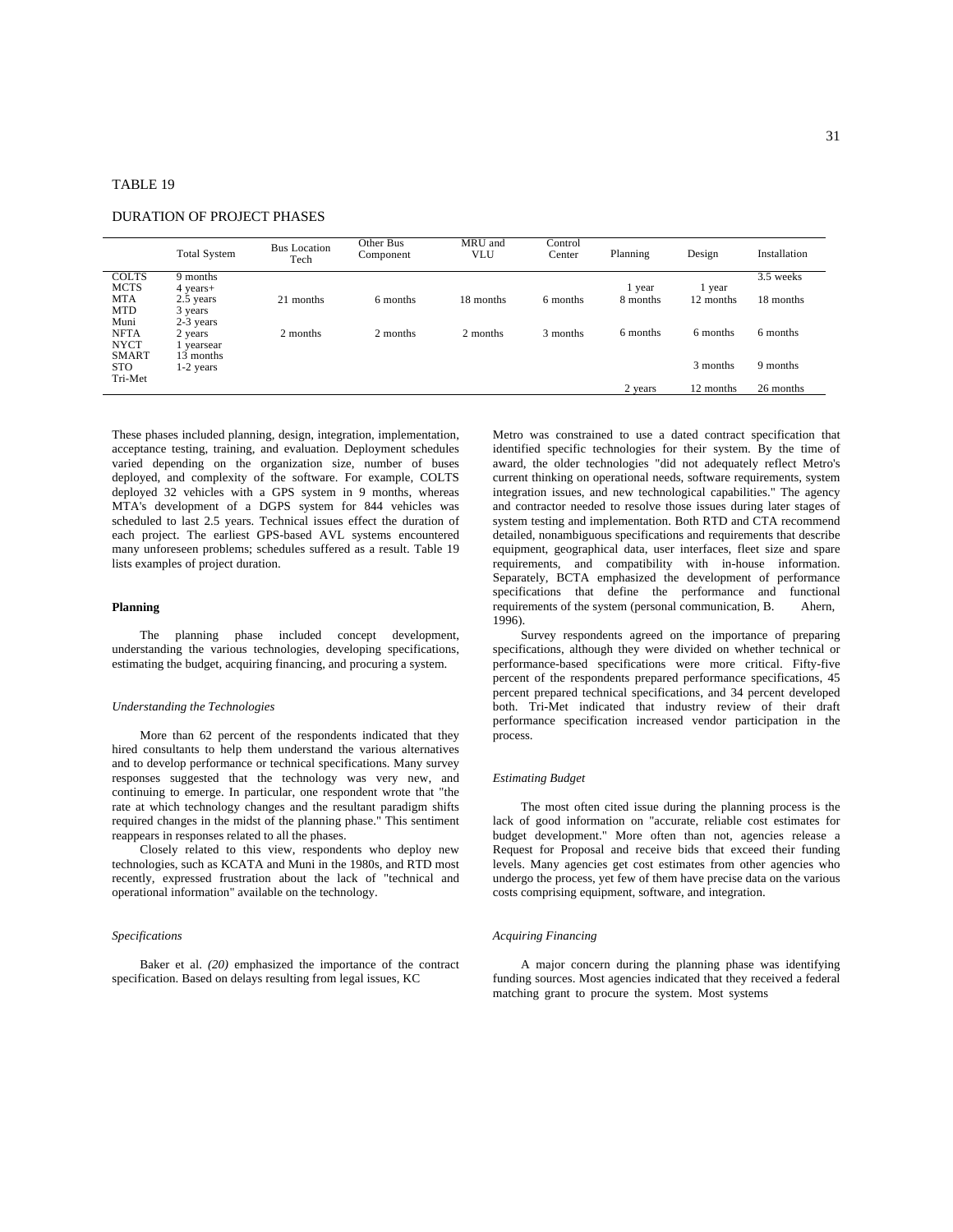procured between 1991 and 1995 received funding grants from the Federal Highway Administration's ITS Operational Test program. Within the past year, agencies have secured funding from traditional granting sources such as Section 9 monies.

#### **Design**

The major design challenge involves data issues: schedule data formats, map data set accuracy, and integration of routes, bus stops, and map database. Particularly for DGPS, system performance depends on an accurate geographic representation of the road network. MTD considered deploying a GPS-based system, but could not procure a map for the province that provided the necessary accuracy requirements because it was considered cost-prohibitive. Initially, RTD used the Denver TIGER/Line File, a map database developed by the U.S. Bureau of Census. This data set was not complete nor uniformly accurate for all roads overlaid with transit routes. Map updating to the required quality level, though not as costly as the development of a new one, was expensive and time consuming, according to RTD's contractor.

A second data issue concerns transferring scheduling data into the fleet management/schedule adherence software. Initially, the vendor developing KC Metro's management software planned to "deliver additional hardware and software tools to support [manual] data entry of the scheduling information. However, this decision was later reversed when it became clear that the volume of scheduling changes and the timing of their availability before the service change would present an overwhelming data entry task." An automated software solution is necessary because of the periodic updates of schedules. Customized interfaces are developed to transfer scheduling/runcutting data to AVL management software packages. In one case, the transit agency changed commercial scheduling packages during the test phase, requiring their vendor to rewrite the interface.

The third data issue concerns geocoding time points and route alignments into the map database. Some agencies, such as Tri-Met, LACMTA and KC Metro, use their own digital base maps with the AVL management software. These maps are maintained and verified as part of their daily responsibilities. As data sets are updated with new and altered bus routes, streets, and bus stops, they are input into the system. Other agencies rely on the vendor to supply commercially available maps. The agency pays for the automation of transit features--bus stops, time points, and transit routes--into the map both for display and analysis. Because many transit agencies do not maintain a complete set of time points with precise location information (e.g., latitude/longitude or address) or transit routes with all the street designations, the geocoding becomes a costly and time consuming effort. Some vendors install a DGPS unit and data recording device in a vehicle to register time points and map routes.

#### **Integration**

Two types of issues were identified by respondents during the integration phase: transferring data from other sources

such as scheduling software and map databases; and interfacing with other devices such as silent alarm and annunciator. Most respondents implementing DGPS solutions cited "quality of GIS data ... [and] difficulty of integrating GIS, scheduling and bus stop data" and "reliability of data transfer" as significant issues. One respondent elaborated on his response, saying:

Proper AVL system operation is contingent on having a complete and accurate 'picture' of what the bus service [should do] ... in the form of schedules and spatial route patterns.

Data collection and integration are significant sources of hidden costs in the AVL procurement, yet, in only 3 percent of the responses were staff from Management Information Systems (MIS) included on the project teams, and only one agency identified the **AVL** project as an opportunity to build an agencywide data infrastructure.

#### **Implementation**

The principle issue related to implementation is adherence to the critical path. Three issues surfaced in this phase: delays due to software development and performance, impact of system during regular operations, and installation schedules.

Many respondents who procured first generation AVL software encountered delays in implementation. One respondent alluded to the need to "separate operational functions from 'vaporware' " early in the planning process.

Most system integrators simulate the operational environment to test and load the software during implementation. Many respondents recommended implementing the fleet in stages; initially, deploy a small number of vehicles to identify integration issues, then, a larger number to load the system Yet, respondents recognized that "there is no way to test the system under full load without involving the entire revenue fleet."

 The final issue involved installing the AVL equipment onboard the vehicle. Generally, most respondents acknowledged that after the first installations, the rest were standard and the schedules predictable. A certain number of bus installations were done at night. At MCTO, three types of vehicles were used. Each type of vehicle required different installation procedures, slowing the installation schedule slightly. The placement of the control head became an issue in one bus type because it could only be placed in a position that slightly obscured the operator's view of the door.

#### **Acceptance Testing**

Acceptance testing is the final set of tests prior to completion of a project. The testing usually involves flawless or near flawless system and vehicle operations under a full load for a specified number of days. This may entail verification of a vehicle on/off route displayed within 95 percent accuracy of its true position. Acceptance testing criteria are usually specified in the performance requirements, and acceptance test measures and methods are clearly stated.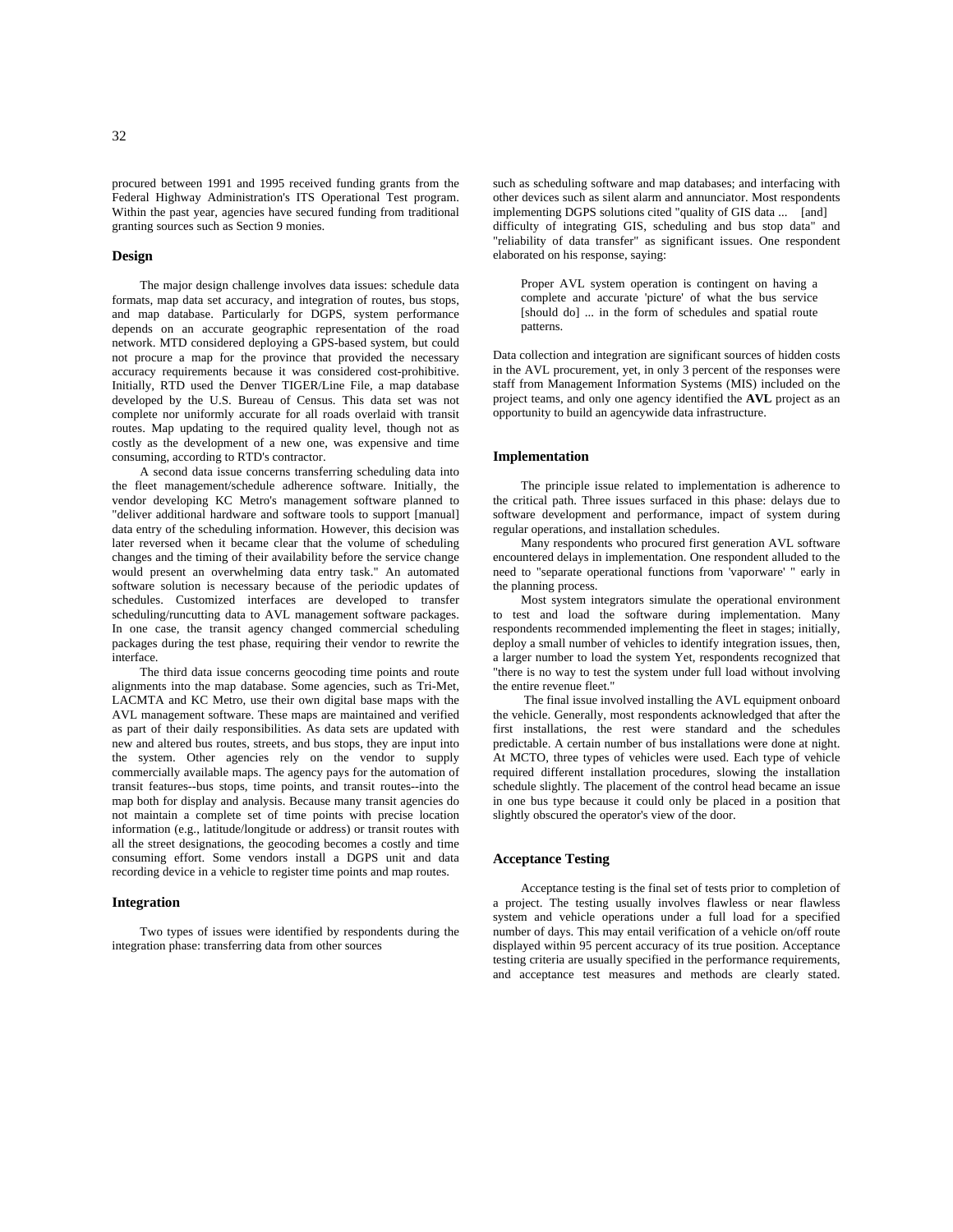Acceptance testing is usually preceded by subsystem testing and interim milestone testing. Subsystem testing includes vehicle inspections following installation, and testing the communications and software control systems. MCTA, MTD, and MTA reported that they required interim prototype testing of a few installations (between 10 and 45 vehicles), inspection and testing after complete installation of all the vehicles, subsystem testing of communications and CAD/AVL, and final acceptance testing (for MCTA this required 30 days of flawless operations).

#### **Training**

Training was conducted primarily for dispatchers, field supervisors, operators, administrative, and management staff. The duration and method varied depending on the staff trained and technology implemented. Respondents with signpost technologies reported fewer days (e.g., 4 hours) devoted to maintenance training than respondents with GPS technologies (e.g., 1 to 8 weeks). Moreover, many agencies involved key staff in the design and development of the system. These teams became the experts charged with training their peers.

*Dispatchers* were trained in operating the console, which in most cases involved monitoring the fleet and handling communications with drivers. The console training included training operators in using the mapping stations and database functions, and the communications capabilities integrated into the console. Most respondents reported that dispatchers were trained either by their peers or by vendors for 8 to 48 hours, followed by hands-on/on-thejob training during operations. Respondents beset by delays identified the delay between training and on-line operations as a major obstacle to effective training.

*Field supervisors* were given a system overview of the AVL system. They trained to use the transit control head or message data terminals and new radio procedures. Those who had access to dispatch screens were trained to send messages to drivers Some installations effected field supervisor's roles. In those cases, supervisors were given instruction in their new responsibilities and procedures. In agencies in which supervisors did not perform dispatcher duty, instruction was minimal, between 1 and 2 hours.

Most *operators* received 1 to 4 hours of training. Trainers taught the mechanics of the MDT in a classroom setting. This training also included orientation on the AVL system, particularly the benefits of the silent alarm and emergency communications features. KC Metro developed a video on the security features. Because of delays between installation and deployment, most respondents cited the need to retrain operators on the vehicle prior to operation.

*Maintenance and MIS* training differed in duration and type for software and hardware skills. Some transit agencies contract hardware and software maintenance to outside vendors, so there is a need for staff to recognize problems and troubleshoot easily replaceable units such as the MDTs. In other transit agencies, hardware and software skills needed to maintain these systems require weeks of correspondence

courses, on-the-job training, or other forms of classroom training. In a few cases, transit agencies have bought or developed the skills required to maintain their systems. KC Metro and LACMTA use existing staff, who honed their skills through developing their information system, to maintain map and schedule databases. An issue raised by respondents regarding training these technical staff included poor documentation. Specifically, this comment was leveled at system integration training materials primarily used by Information Systems professionals.

*System management* staff are trained in extracting information from the AVL databases to evaluate performance and generate reports. Some agencies are implementing report writers for decision makers to generate reports quickly. Other agencies maintain a list of generic reports that management can produce on a periodic basis. Management is trained in the use of these tools in about a week of instruction.

Another group targeted for training is *customer service.* As transit agencies make real-time information available, customer service personnel will need to be trained in providing real-time locations to check customer complaints.

#### **Evaluation**

The Federal Transit Administration issued evaluation guidelines to promote a "consistent and carefully structured approach for operational test evaluation" *(23).* This evaluation framework is based on using a statistical methodology to quantify the success of a well defined set of project, APTS program, and U.S. DOT objectives. The Volpe Center, which is coordinating evaluations for AVL deployments funded with ITS operational test grants, is currently evaluating three sites including MCTS, RTD, and SMART. The CTA is sponsoring its own evaluation based on the framework defined in the evaluation guidelines. As is the case with benefits studies (see below), few organizations performed evaluations of their AVL projects.

#### **OPERATIONAL FRAMEWORK**

Implementing AVL takes more than a few years from initial planning stages to final operation. With this degree of commitment the benefits should be clearly distinguishable. Yet, only a few agencies performed an evaluation that measured benefits. Even agencies with systems in operation for more than 3 years have not quantified their efficiencies. Nevertheless, the survey responses indicate profound changes in transit operational strategies and highlight the interdependency of their data needs.

#### **Benefit Studies**

In the 20 years since the first demonstration tests, few studies have addressed the costs and benefits of installing AVL. Moreover, successes related to nontangible benefits,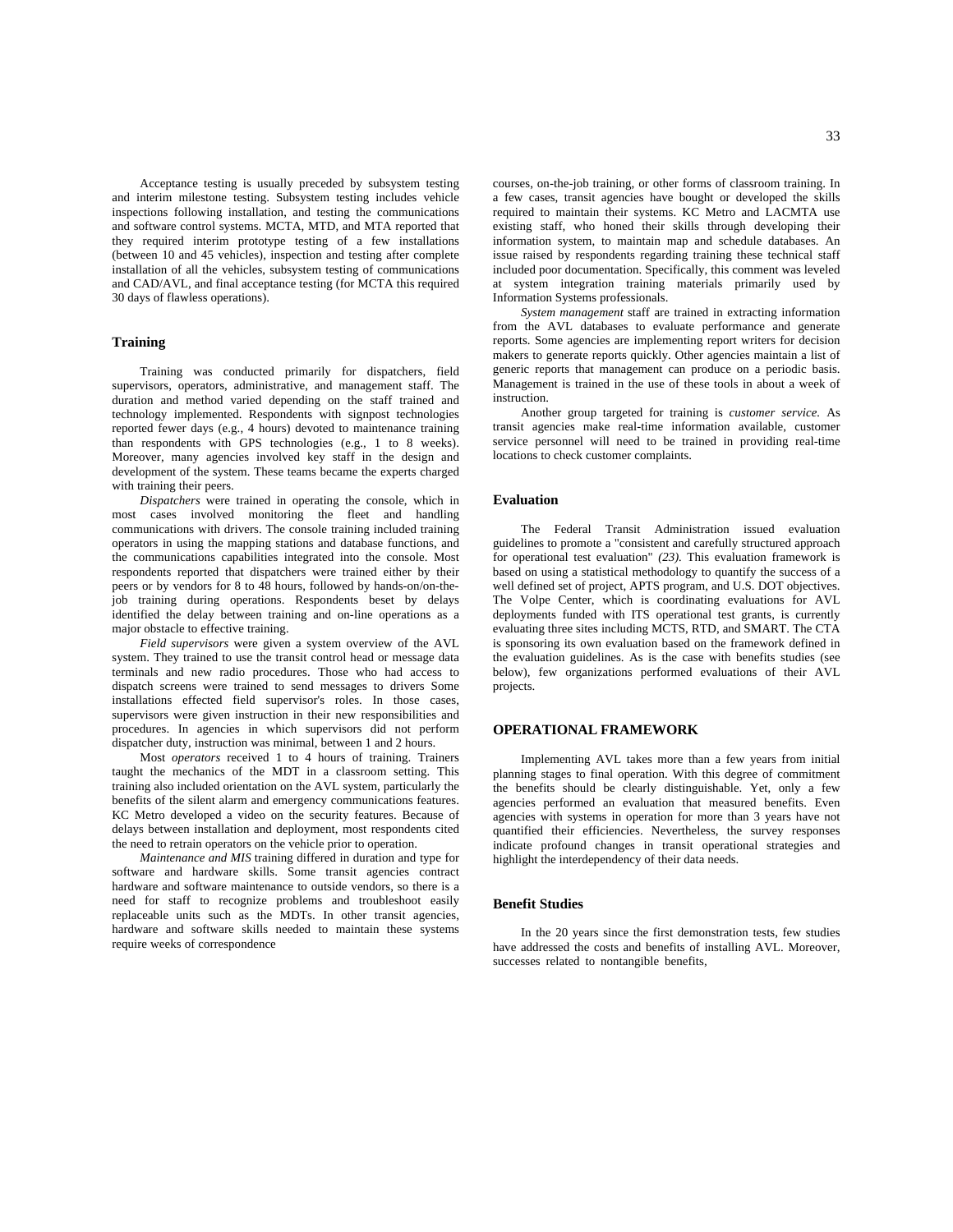such as faster emergency response times, increased integration of management information systems, improved internal management information communications, and better complaint handling procedures that affect staff and customer relationships, are not easily quantified. Until safety considerations, better information, and improved productivity are quantifiable, most studies rely on traditional

cost/benefit models based on reducing fleet size or revenue miles. A study conducted by Morlock, Bruun, and Blackmon for UMTA investigated benefits and economic feasibility of AVL and communications systems for bus transit *(24).* The study examined whether AVL was practicable for transit by assessing both economic and intangible benefits. Based on AVL installations in the late 1980s, Morlock conducted a break-even analysis that determined the feasibility of cost recovery for expenditure outlays versus cost reductions for AVL deployment. Cost reductions were defined as reducing slack time in schedules, thereby reducing fleet size, operator hours, and revenue miles. Though controversial particularly as deployment costs have increased and scheduling software models are better at reducing slack times, the analysis concluded that AVM/C systems have the potential to recover much of the purchase costs within the first 3 years of operation based only on reducing fleet size or revenue miles. With the inclusion of nontangible benefits such as improvement of service quality and safety considerations, the authors conclude that AVM/C is "one of the most important and potentially effective ways to improve the attractiveness of bus transit services" *(25).*

In 1994, the National Urban Transit Institute *(25)* reviewed and updated the model using 1992 national transit statistics and extended the model to incorporate an increase in revenues from increased ridership. Their analysis identified that a representative transit agency break-even point on its investment must reduce its fleet size by 2.30 percent or reduce its revenue miles by 0.93 percent. The same savings could be realized with a 2.30 percent increase in revenues or a 2.30 percent increase in ridership.

The NUTI analysis was confirmed by a similar analysis performed by KCATA (personal communication,

D. Brehm, February 1995). Faced with funding reductions, KCATA embarked on a comprehensive rescheduling effort to find cost savings in levels of service frequency reductions. Scheduling assessed the feasibility of reducing the fleet size, platform hours, operator pay hours, and miles based on operational statistics collected by KCATA's signpost AVLS. By using segment running times collected during the previous 6 months, slack time was eliminated from the schedules. The new schedules resulted in a level of service gain which furthered a reduction of three base buses and an additional four pm-peak vehicles. The value, accounting for vehicle maintenance and related operator wages, totals an annual savings of \$404,670, not including accrued savings over the vehicle lifecycle. The reductions in fleet size totals about 1.5 percent of the base fleet and an additional 2 percent for the pm-peak period.

Superintendent Brehm identified the opportunities for savings:

*· Efficiency of the initial schedule.* The greater the difference between scheduled and actual running times, the greater the opportunity for savings.

• *Level of service or "headway. "* The vehicle requirement on routes with frequent service can be reduced with relatively small reductions in running time. Routes with wider headways, for example 15 minutes or more, are unlikely to achieve a vehicle reduction with the level of running time reduction available through AVLS measurements (personal communication, D. Brehm, February 1995).

The major obstacles to performing benefits studies for AVL installations are the lack of good cost information and the lack of empirical evidence. Regarding the former, Morlock stated that the figures used for the cost of installing and operating an AVM/C system were "fragmentary and inconclusive" due to the different pricing and marketing strategies used by the various vendors. Specifically, "there is no standard AVM/C system for bus transit, but rather there are many such systems consisting of different types of hardware elements performing a variety of different functions" *(24).* In the section on Funding Issues (see above), itemized data were not available; various systems, even those installed by the same contractors, were costed differently.

A recent study (26) sponsored by the Federal Transit Administration and conducted by the Volpe Center provides the most thorough benefits assessment of APTS systems, using data for ridership, fares, operating costs, and vehicle acquisition costs collected over the last 5 years. Although the study examines a range of services, benefits for two systems--transit management and traveler information systems--are derived from deploying AVL (e.g., current bus location). The study based its approach on benefits accrual over a 10-year horizon. Assumptions based on this approach included calculating savings using 1996 dollars, constant ridership, and increases in operating costs, fares, revenue miles and the total number of vehicles used for maximum service (26). These assumptions are summarized in Table 20.

#### TABLE 20

#### SUMMARY OF ANALYSIS ASSUMPTIONS

| Analysis Assumptions<br>[Average annual rates] | Motorbus<br>(percent of increase) |
|------------------------------------------------|-----------------------------------|
| OMB recommended discount rate                  | 7.0                               |
| Transit ridership                              | 0.0                               |
| Transit operating costs                        | 2.5                               |
| <b>Transit fates</b>                           | 3.5                               |
| Transit vehicle revenue miles                  | 1 <sub>0</sub>                    |
| Transit vehicle fleet                          | 0.5                               |

Source: Goeddel, Dennis *Benefits Assessment of Advanced Public Transportation Systems* U S. DOT, DOT-VNTSC-FTA-96-7, July 30, 1996 p, 6

The benefits were calculated for a total of 145 transit agencies currently operating, implementing, or planning transit management and traveler information systems. Since the results were not compiled into separate categories, the calculation of benefits includes motorbus (fixed route) and demand-responsive vehicles. Some agencies may be identified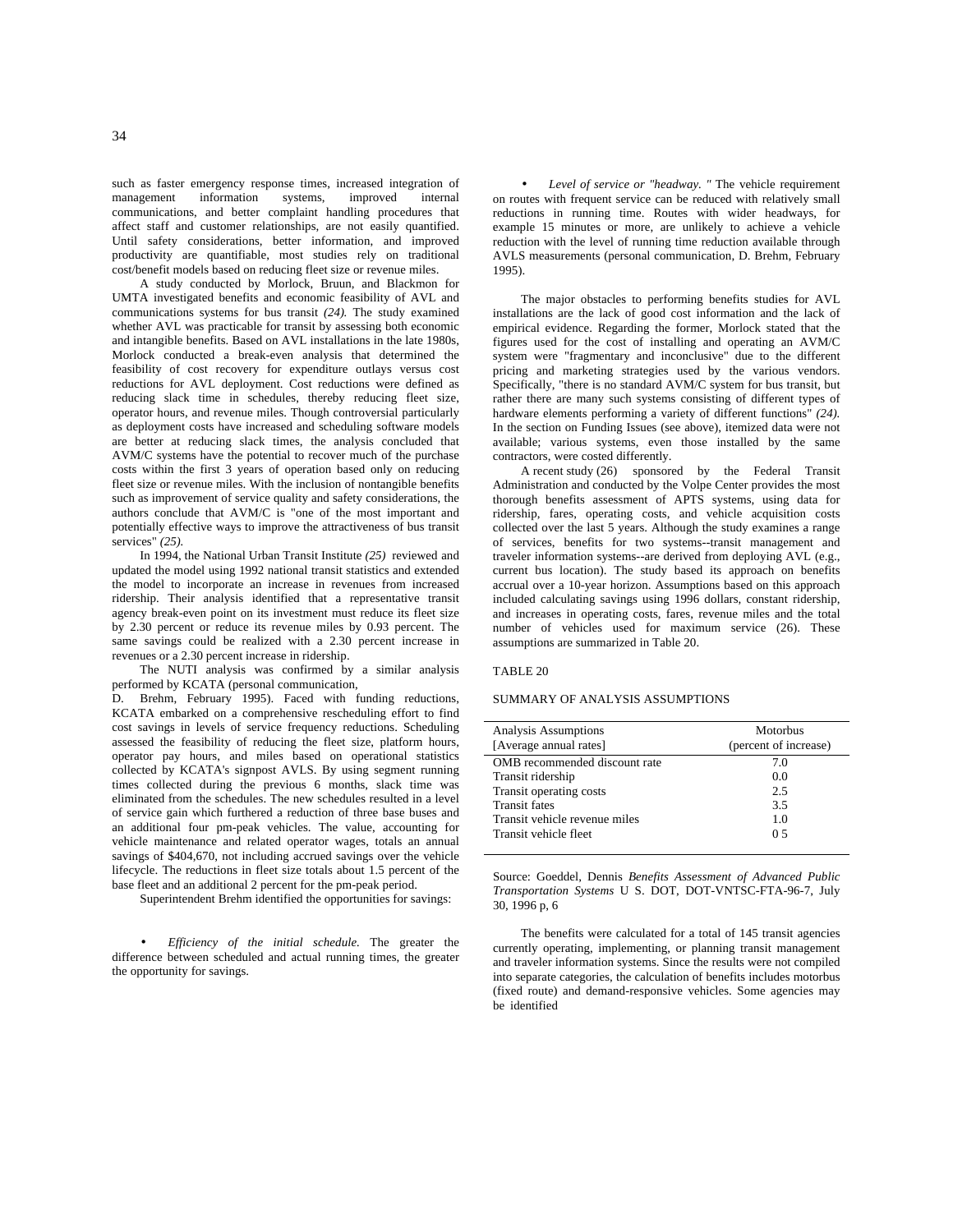#### TABLE 21

#### APTS SYSTEM BENEFITS

|                               | <b>Transit Management Systems</b>                                            | <b>Traveler Information Systems</b> | Total   |
|-------------------------------|------------------------------------------------------------------------------|-------------------------------------|---------|
| APTS Deployments (considered) | 73                                                                           | 72                                  | 145     |
|                               | Benefits [(Low Estimate) in millions of discounted, present-valued dollars]  |                                     |         |
| <b>Total Benefits</b>         | 1,718.8                                                                      | 796.0                               | 2,514.8 |
| Annualized                    | 244.7                                                                        | 113.3                               | 358.0   |
|                               | Benefits [(High Estimate) in millions of discounted, present-valued dollars] |                                     |         |
| <b>Total Benefits</b>         | 3,204.2                                                                      | 1 592.0                             | 4,796.2 |
| Annualized                    | 456.2                                                                        | 226.7                               | 682.9   |

Source: Goeddel, Dennis *Benefits Assessment of Advanced Public Transportation Systems* U S DOT, DOT-VNTSC-FTA-96-7, July 30, 1996 p, v

twice with respect to deploying both transit management and traveler information systems. In addition, the benefits for transit management were based on reduction in transit fleet acquisition and operating costs, and the benefits assumed for traveler information included an increase in transit revenue based on growth in ridership. The result of this analysis identified the total savings due to deploying transit management and traveler information systems to be between \$2,514.8 million and \$4,796.2 million, and annual savings of between \$358.0 million and \$682.9 million. These figures are summarized in Table 21.

The costs of deployment and maintenance offset the total benefits. According to the figures collected as part of this synthesis, 34 transit agencies have or will have spent more than \$241 million deploying the infrastructure to support transit management and traveler information systems. Assuming that these agencies represent a statistical sample of agencies deploying, developing, and planning transit management systems, and normalizing the cost and benefit figures, the projected total savings of implementing AVL for transit management is \$960.0 to \$2,445.4 million.

These numbers are optimistic because they only reflect the infrastructure procurement costs, and do not include costs incurred by agency staff to implement the AVL or analyze the performance measures to improve operations. Moreover, the Volpe study did not include annual maintenance costs to support the infrastructure (see Annual Maintenance Costs). As described earlier, maintenance costs are not well documented. Many agencies with GPS-based implementations have yet to collect average annual maintenance costs, and agencies supporting older systems have different maintenance needs, particularly related to staff skills and technology innovations. Yet, according to a few (three) agencies that support maintenance contracts, the cost will average about \$472 per vehicle. The Volpe study considered 39,334 motorbuses in their analysis *(26).* Using these figures, the annual maintenance cost will total approximately \$18.6 million.

The Volpe study is the best evidence of the potential cost savings expected after deployment of AVL, although the study

only examined a few performance measures to determine the savings. Empirical evidence can be derived from a variety of measures of effectiveness (MOE). Yet, research and a literature search produced no generic set of MOEs for AVL implementation. Morlock reviewed two studies that indicated benefits for a number of areas including bus utilization rates, vehicle traffic volumes, security (emergency response times and reporting statistics) and dispatcher and supervisory staff requirements. Because AVL systems have the ability to improve productivity throughout an organization, traditional categories to measure the benefits and effectiveness of operational strategies may not be sufficient for AVL.

#### **Effect On Operational Strategies**

Understanding the effect of AVL on operational strategies requires further research. Although the survey responses supply rich anecdotal information on changes or expected changes to roles and responsibilities of supervisors and dispatchers after implementation, only one study quantified the economic benefit. None discussed how AVL affected changes to supervisor strategies, performance measures, route planning, scheduling activities, and customer service.

In an NCTRP synthesis of supervisory strategies (27), the author identified the most significant impediments to improved supervision as: limited resources ("span of control too broad"), diversion of supervisors to other activities, effect of traffic, weather, fire, and disruption of service, inadequate communications, particularly inability to view entire route. According to this synthesis survey, many of these impediments are addressed by AVL. The most significant improvement is a result of acquiring the "complete picture," thereby gaining "better management/control [over the] fleet and operators." In particular, respondents cited the increased flexibility in assigning field supervisors, changes in dealing with emergency situations, improved efficiency in tracking on-time performance and increased effectiveness in handling grievances.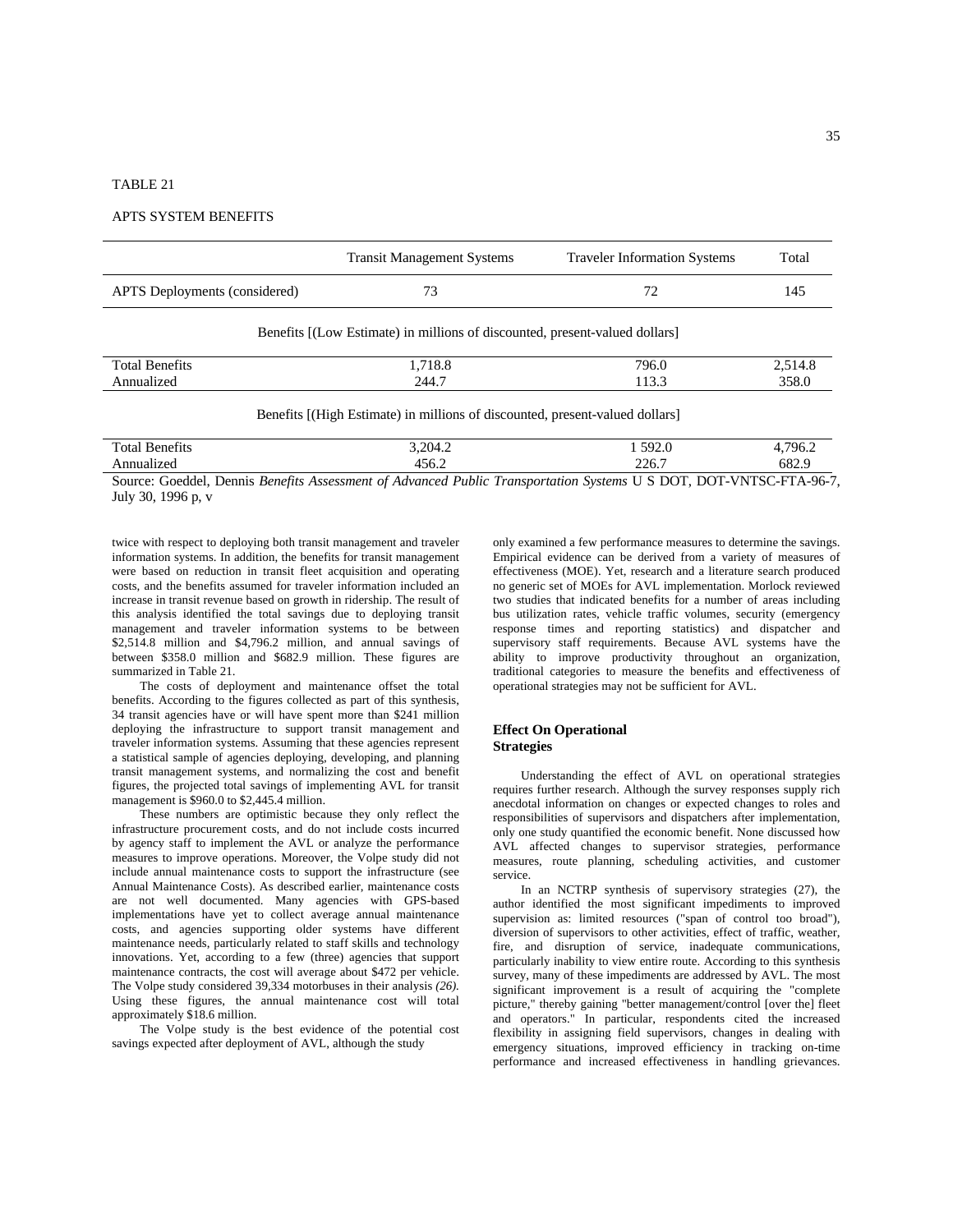#### 36

#### *Increased Flexibility in Assignments*

Respondents were almost unanimous in discussing their ability to make more efficient use of their field supervisors. One respondent wrote, "complete AVL is expected to shift service management responsibility from field to control center." Agencies with operational systems acknowledge this shift, though, at least one agency described its struggle to move the responsibility into the control center; work rules may prevent an easy transition. Field supervisors spend less time monitoring buses and more time solving problems, which requires fewer supervisors to manage incidents and respond to emergencies. Moreover, because the control center software contains landmarks, addresses, trips, schedules, driver information and vehicle maintenance logs, supervisors no longer rely solely on dispatch for information.

#### *Faster Response to Emergency Situations*

Field supervisors and emergency vehicles are now immediately directed to the bus location, whereas prior to AVL deployment, supervisors had to hunt for a bus based on its expected location. This ability improves response time and enables response vehicles to take more effective action. For

example, in Denver, robbery suspects boarded an RTD bus to flee the crime, The driver was alerted and identified the suspects so the police could apprehend them enroute *(28).*

#### *Improved Efficiency in Tracking On-Time Performance*

Another significant change is the shift of on-time performance monitoring from the field to the control center. Service management staff need not send out field supervisors to track performance, the AVL control tools allow them to be proactive in addressing on-time performance and communication issues with operators. One respondent wrote that "problems in operation are noticed almost immediately and correction is more timely."

#### *Increased Capability in Handling Grievances*

A respondent wrote that "bus location and timeliness were no longer subjective between the dispatcher, driver, and passenger. These things became objective and are available in a printed form." Documentation on bus location improved the agency's ability to mediate complaints and disputes.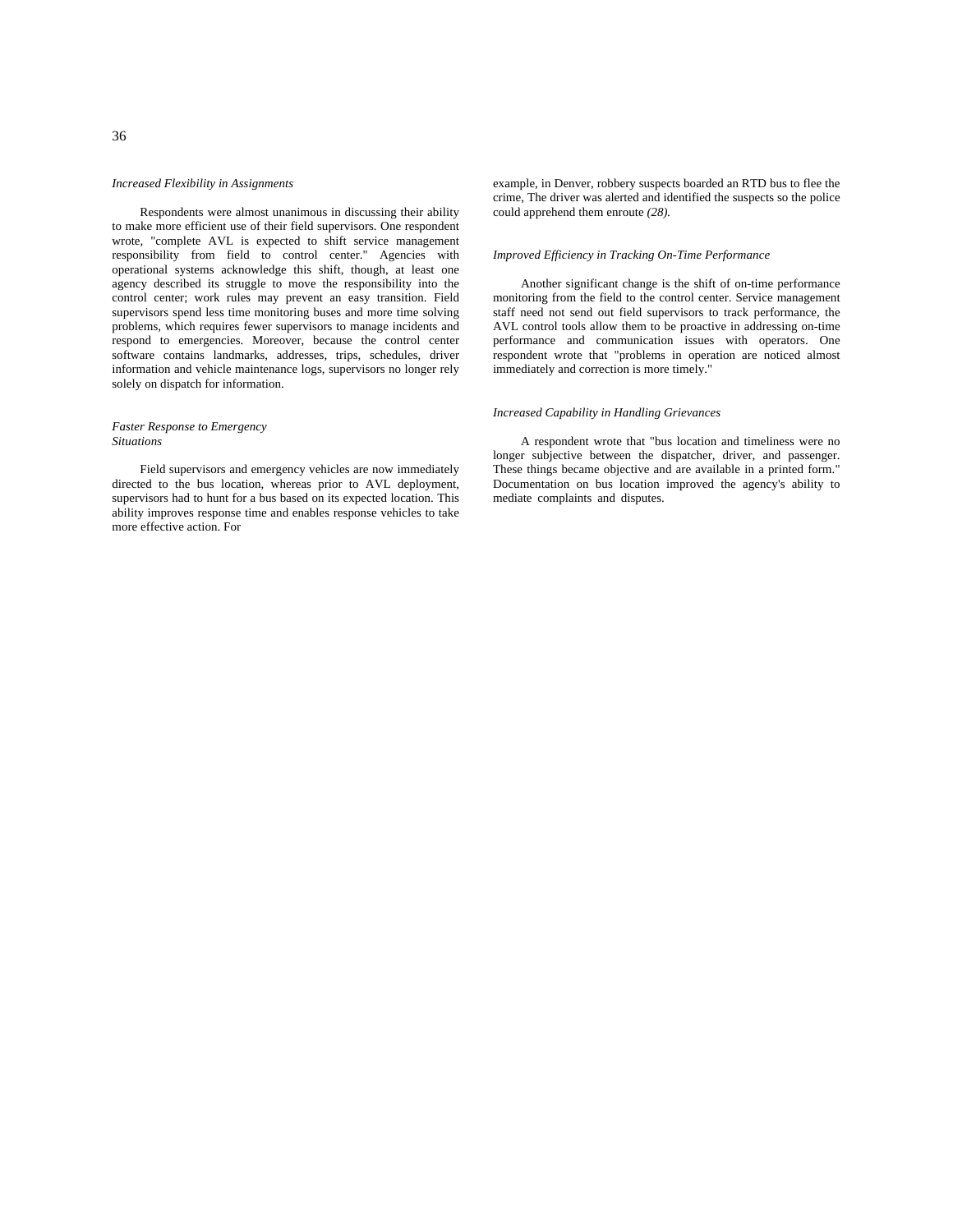#### CHAPTER SIX

# **CONCLUSIONS**

Transit agencies are turning to advanced technologies to improve services, increase safety, and attract ridership. Specifically, automatic vehicle monitoring (AVM) systems are being deployed on bus transit to achieve operational and system benefits. Although AVM systems were deployed in the 1970s and 1980s, only recently have transit agencies embraced the concept. The core technology, the automatic vehicle location (AVL) system, offers detailed status information previously absent from the bus operations, customer support, maintenance, and service planning areas. Moreover, synchronization and integration with other transportation agencies, modes, and federal initiatives, such as the Integrated Transportation Infrastructure (ITI), depend on tracking transit assets in a timely manner. To this end, transit professionals are confident that the technology will continue to make advances over the next decade.

The AVL system tracks vehicle movement. This capability, integrated with other functions, enables transit agencies to provide new and improved services, such as reduced emergency response times, real-time bus status information, automated passenger counting information, and improved mobile communications. These services are derived from the AVL's tracking system. Over the years, different technologies have been installed to locate vehicles. Most systems are composed of both on-board and infrastructure devices.

• Most early systems installed proximity systems that detect bus movement only when a vehicle is within range of the signpost. At least 16 properties in North America operate signpost systems, with three systems installing second-generation systems. Proximity systems have significantly improved the signpost and odometer technologies, as well as strategies to place signposts and calibrate odometers, and have improved procedures to maintain the infrastructure and onboard equipment.

• Just as the early technologies were improving, ubiquitous radio navigation location technologies, such as the global positioning system (GPS) with differential augmentation, became viable. GPS systems, providing global coverage, now contribute to all but a few of the systems installed in the past few years. Requiring an accurate digital base map with placement of bus stop, time point and route locations, and supplementary dead-reckoning sensors for urban environments, GPS-based systems account for three operational systems and 15 currently under development.

None of this information could be used in real-time without a communication link to control software. Communications requirements differ among service areas, and among properties. The number of radio towers, relay stations, and frequency spectra depend on the physical terrain, service area,

urban environment, and frequency licenses. Respondents reported that on average, one-third to two-thirds of the cost of their AVL systems is spent on procuring the communication systems. Most respondent systems require customized integration software between the AVL and communication systems. Even when agencies use their existing communication system, integrating the radio with the AVL incurs significant costs.

Standards mitigate the need for a high degree of coupling among the AVL components. The SAE J1708 standard provides for the decoupling of on-board interface devices from the AVL and VLU. Most on-board interfaces require a location (and time) stamp from the AVL system. For example, vehicle ID and current location are attached to an emergency alarm message. The emergency alarm function interprets the information and performs the proper activity. That function may be performed on the vehicle or at a control center. To this end, the most useful component of the AVM system is the central control software.

Also known as computer-aided dispatch software, the central control software monitors schedule adherence, prioritizes communications, analyzes on-time performance, collects data and writes reports. Respondents reported that the control center is approximately one-third of the cost of an AVL procurement. This includes development, equipment, data collection, and integration costs. The control software development was reported as the cause for more delays than any other factor. The two major reasons cited for the delays were that the software did not function as specified or that schedule data did not correspond to bus locations.

Although many transit agencies and publications discuss integration with other transportation control centers and information service providers, few provide real-time information to customers. MTD, which does provide uncensored real-time bus status, has shown a 2 percent increase in ridership over the last year, and through a customer survey, has verified a high satisfaction with the GoTime audiodial subsystem; albeit, at a significant communications cost. An issue that may emerge as transit agencies rollout real-time bus status is when to release information.

The institutional context of AVL is defined by the issues of bringing AVL into an organization and the changes effected by its deployment. These issues include the how and why of funding, changes to the procurement process, changes to the organization that affect staff, and reengineering roles and responsibilities.

An AVL system is a significant investment. Signpost and GPSbased systems cost about the same. Survey results indicate that, on average, systems cost about \$13,700 per vehicle. Smaller agencies tend to pay more per vehicle because they must spread the cost of the infrastructure and control software over fewer buses. Based on the figures provided by respondents,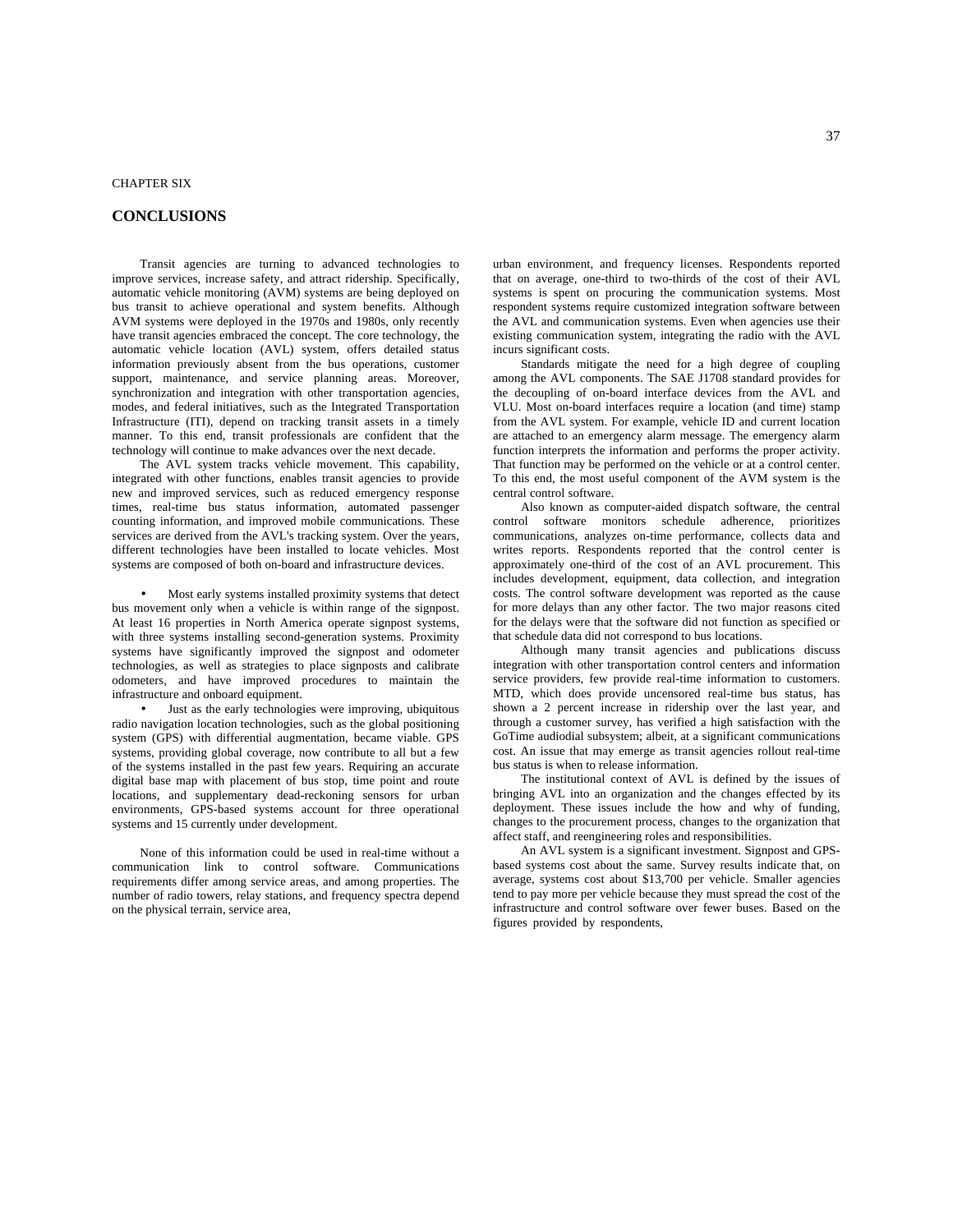the minimum cost for even a small AVL system (32 buses) that requires a communications system is about \$350,000. These costs will vary depending on the features installed and the sophistication of the control software. Other costs are distributed among training and maintenance activities.

The primary justification for installing an AVL system is customer service--AVL improves service quality and provides realtime information to increase ridership. The need for a new communication system, schedule adherence, availability of funds, and safety are other reasons that support the investment in an AVL system.

AVL systems affect work roles and responsibilities. The most significant affect is on operators whose work load increases as a result of bringing in this technology, and on the people who operate the system, manage the data, and ensure the reliability of the equipment. As an automated electronic system, the skills needed by these staff must be honed on a continuous basis. Furthermore, work loads and work rules change because new procedures are promulgated throughout operations. Better and shared information require closer interaction among different groups within the transit agency, particularly during AVL design and development. This necessitates inclusion of many other groups in the requirements, procurement, and development phases.

In many cases, the procurement process changed from the twostep prequalifying/low-bid method to a competitive negotiation process. Increased technical support was required to ensure proper scoring of the technical proposals. More than 60 percent of respondents hired consultants to support requirements development, procurement, and monitoring functions.

Many of the early deployments encountered the same types of issues during the development lifecycle. The duration of each phase varied depending on the number of buses, complexity of the central control software, and number of features. The planning phase consisted of concept development, developing specifications, estimating budget, finding financing, understanding the various technologies, and procuring the system. The most useful activity during this period was developing a clear set of performance or functional specifications.

The major design challenges involved data issues: schedule data formats, map data set accuracy, and integration of routes, bus stops, and the map database. This issue unresolved would continue to disrupt the update of the AVL after every schedule, runcutting, or level of service change. Three types of issues were identified during the integration phase: transferring data from other sources, such as scheduling software and map databases; interfacing with other devices, such as silent alarm, annunciator, and engine monitoring sensors; and timely AVL deployment. Issues related to interfacing with other devices may not be as relevant with today's technologies as they were 5 and 6 years ago. The principle issue related to implementation is adhering to the timetable for AVL deployment. Almost all the respondents reported that they encountered delays due to software development and performance issues. Most operational systems that have successfully passed this stage are first generation, early technology deployments. The latest installations do not appear to encounter the same problems. Finally, major issues with acceptance testing deal with when the testing

ends and when the system is fully operational. The starting date effects the warranty and maintenance periods.

Training is normally conducted for all appropriate staff including dispatchers, operators, maintenance, management, and others. Dispatchers receive 1 to 3 weeks of training, while operators received 1 to 4 hours of training. The group who required the most training was the management information systems (MIS) staff, particularly if they are required to maintain the digital base map, update bus stops, time points, and routes on the map database, transfer schedule information from scheduling software to the AVL and maintain the AVL database, produce reports, and operate the computer system.

Objectives for AVL systems include improving bus transit operations: improved reliability, increased safety, and better performance. Yet, the means of achieving those objectives through AVL are not well documented. Measures of effectiveness are not defined; few benefits studies have been performed, and those studies evaluate only a limited number of benefits with "fragmented and inconclusive" cost information.

Yet, anecdotal information about the profound changes to their operational strategies and the interdependency in their data needs validate many of the hypothetical benefits. AVL systems shift the primary responsibility for fleet management to the dispatcher, freeing the field supervisors to handle emergencies and other customer concerns. AVL systems provide exact location information to emergency vehicles for faster response times. Moreover, AVL systems have improved efficiency in tracking on-time performance. Field supervisors need not survey fleet running times, that function is performed by the central control software. Finally, the central control software documents bus location and times, which improves the agency's ability to mediate complaints and disputes.

Though much has been written on AVL, survey data, research study results and discussions with transit professionals developing AVL systems indicate the need for further studies related to AVL in the following areas:

Measures of effectiveness.

Methods and models to improve on-time reliability such as signal priority,

• Effect of disseminating real-time information to customers,

• AVL in the 21st century: technological evolution currently underway for the next generation,

- Human factors, and
- Strategies for mitigating data integration costs.

This last research area, strategies for mitigating data integration costs, is soon to be addressed by a recent task order to the Institute of Transportation Engineers by the Federal Highway Administration. The Transit Communication Interface Protocol (TCIP) effort, just underway, will attempt to build a consensus among transit professionals, transit application vendors and ITS system integrators around standard data definitions, interfaces, and communications protocols to address the issue of customized data interface issues. The TCIP effort will attempt to lessen the dependence on the specific vendor scheduling and other system software used at the time of the AVL design and implementation.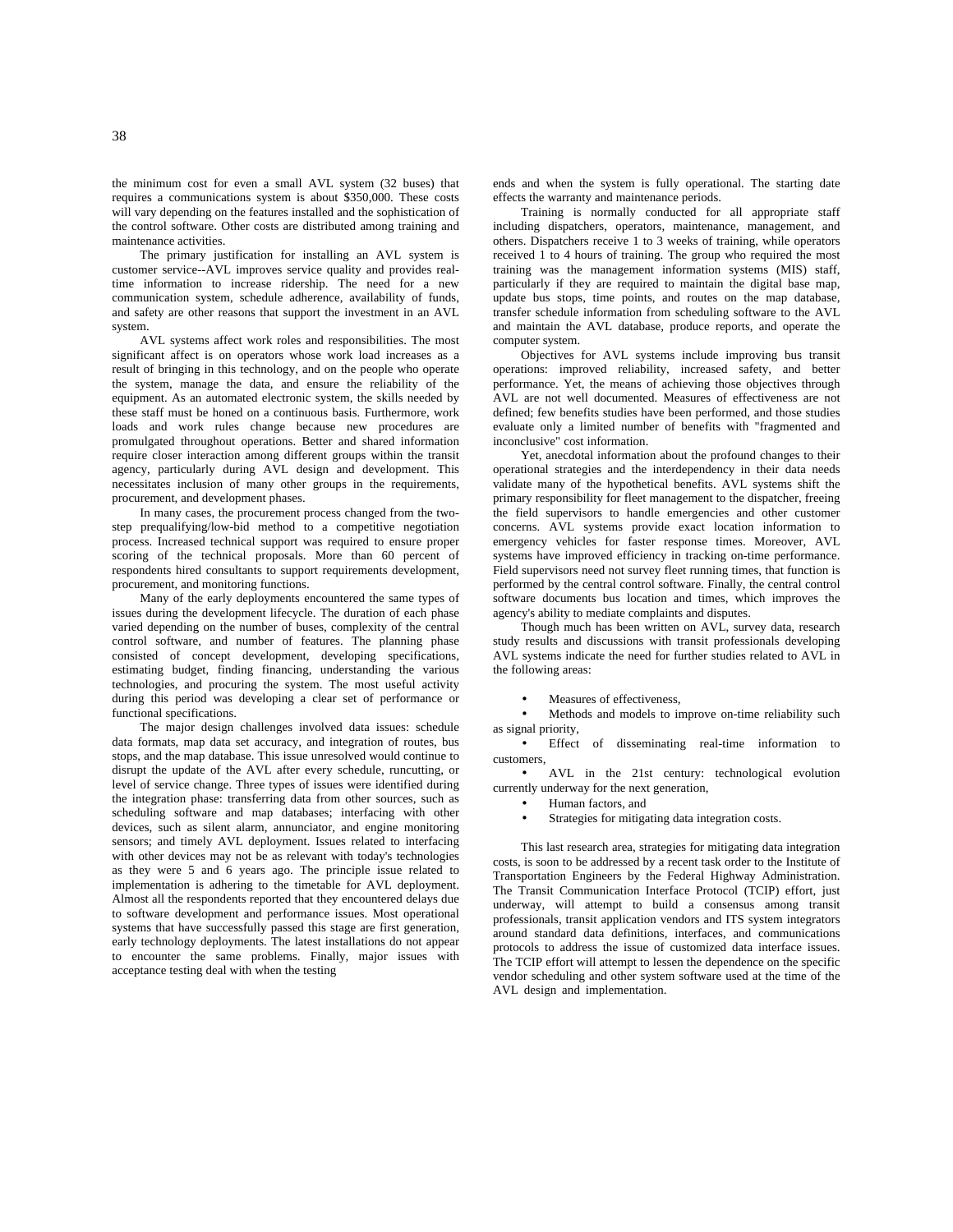AVL systems hold much promise for bus transit. The technologies are maturing and additional technical information is available for agencies that want to deploy systems. The core technologies, location, communications, control software, and standard interfaces permit phasing-in of advanced features that will provide additional benefits. For example, the future will bring wider use of real-time information for travelers information. As real-time traffic information is made available from other control centers, transit agencies may want to incorporate dynamic travel times into their schedule adherence, real-time dispatch, and estimated bus arrival time algorithms.

These algorithms will aid flexible routing solutions to estimate how a deviation from the schedule will alter the running time.

Many transit professionals, also proponents of integrating advanced technologies into transit operations, have cautioned against installing technologies in search of applications. AVL may appear and be viewed in that light. The opportunities and efficiencies provided by AVL systems are not automatic. As noted by

W. Jones in a paper on APTS benefits: "The agency must effectively utilize this new tool to realize the efficiencies inherent in the technology" *(29).*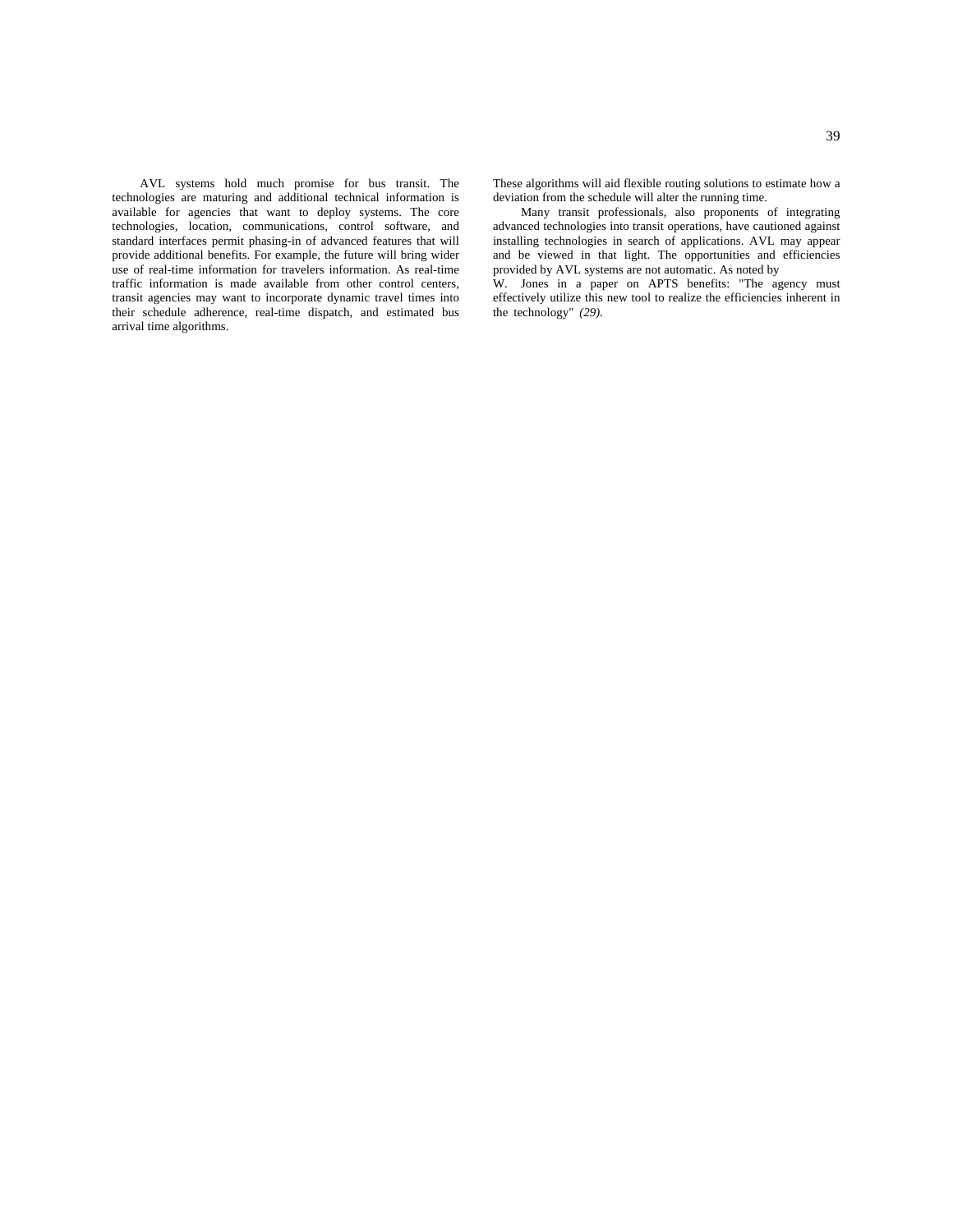#### **REFERENCES**

- 1**.** Klopfenstein, R.C., *NCTRP Synthesis of Transit Practice 8: Bus Communication Systems,* TRB, Washington, D.C., September 1986, p. 3.
- 2. *Automatic Vehicle Monitoring: Program Digest,* DOT-TSC-UMTA-81-11. UMTA, April 1981, p. 5.
- 3. *Advanced Vehicle Monitoring and Communications Systems for Bus Transit: Benefits and Economic Feasibility,* DOT-T-94-03, March 1993, pp. 14--27.
- 4. *Advanced Public Transportation Systems: The State of the Art Update '96,* FTA-MA-26-7007-96-1, January 1996, pp.14--20.
- 5. Pekilis, B. and G. Heti, *Automatic Vehicle Location and Control Systems for Small and Medium Ontario Transit Properties: Phase 1 Report,* Transportation Technology and Energy Branch, Ministry of Transportation, Ontario, Canada, TCT-91-02, January 1992, p.<sup>98</sup>.
- 6. *APTS Deployment in the U.S.* Preliminary DRAFT, Volpe National Transportation Systems Center, January 1996.
- 7. SAE J1708, Serial Data Communications Between Microcomputer Systems in Heavy-Duty Vehicle Applications, Society of Automotive Engineers, October 1993.
- 8. SAE J1455, Joint SAE/TMC Recommended Environmental Practices for Electronic Equipment Design, Society of Automotive Engineers.
- 9. SAE J1587, Joint SAE/TMC Recommended Practice for Electronic Data Interchange Between Microcomputer Systems in Heavy Vehicle Applications, Society of Automotive Engineers.
- 10. SAE J1922, Powertrain Control Interface for Electronic Controls Used in Medium and Heavy Duty Diesel on Highway Vehicle Applications, Society of Automotive Engineers.
- 11. Federal Radionavigation Plan (FRP), DOT-VNTSC-RSPA-95-1 DOD-4650.5, May 1995, p., 1--29.
- 12. *Automatic Vehicle Monitoring:Program Digest,* DOT-TSC-UMTA-81-11, Urban Mass Transit Authority, April 1981, p., 15.
- 13. Caskey, D.L., B.J. Pletta and L.E. Long, *Automatic Vehicle Location Systems: Their Role in Transit,* presented at the 75th Annual Meeting of the Transportation Research Board, Washington, D.C., January 11, 1996.
- 14. *Electronic Toll and Traffic Management (ETTM) User Requirements for Future National Interoperability* (Final

Draft Version 3.0), ETTM User Group, ITS America, January 23, 1995.

- 15. ASTM E17.51, a draft standard for dedicated, shortrange, two-way vehicle to roadside communications equipment, American Society for Testing and Materials.
- 16. USCG GPSIC URL = http://www.navcen.uscg.mil/.
- 17. Dana, P.H., "An Overview of the Global Positioning System (GPS)," available from URL = http://www.utexas. edu/depts/grg/gcraft/notes/gps.
- 18. Radio Technical Commission Marine (RTCM) SC-104.
- Antonitis, A.D., B. Fink, L. Wiederholt and P. Okunieff, "Navigation Performance Analysis for Degraded Modes of Operations," Intermetrics Report, 4 May 1987.
- 20. Baker, R.J., R.F Casey, L.Ha, D.A. Overgaard, "Lessons Learned in Procurement and Implementation of Transit Automatic Vehicle Location Management and Monitoring Systems," *ITS-America Conference Proceedings, ITS-*America Annual Meeting, Volume 1, April, 1994, pf. 179.
- 21. Draft MID/PID Utilization Guide, unpublished, available from W. Kronenberger, Houston Metro.
- 22. Cronin, B.P., "Using Design/Build Procurement for ITS Projects," PB Farradyne Inc., 1996, p. 17.
- 23. *Advanced Public Transportation Systems: Evaluation Guidelines,* FTA-MA-26-0007-94-2, Federal Transit Administration, January 1994. p., iv.
- 24. Morlock, E.K., E.C. Bruun, K.J. Blackmon, *Advanced Vehicle Monitoring and Communication Systems for Bus Transit,* DOT-T-94-03, March 1993.
- 25. Ball, W.L., *Economic and Policy Considerations of Advanced Public Transportation Systems (APTS), Assessing the Economic Feasibility of APT.* Center for Urban Transportation Research, October, 1994, pp. 61--68.
- 26. Goeddel, D., *Benefits Assessment of Advanced Public Transportation Systems,* U.S. DOT, DOT-VNTSC-FTA-96- 7, July 30, 1996.
- 27. Levinson, H.S., *NCTRP Synthesis of Transit Practice 15:Supervision Strategies for Improved Reliability of Bus Routes,TRB,* National Research Council, 1991, p 25.
- Smart Bus Newsletter, ITS America APTS Committee, spring 1995.
- 29. Jones, W.S. "ITS Technologies in Public Transit: Deployment & Benefits," ITS America, Washington, D.C., February 27, 1995, p., 13.

**\_\_\_\_\_\_\_\_\_\_\_\_\_\_\_\_\_\_\_\_\_\_\_\_\_\_\_\_\_\_\_\_**

#### **Other Related Works**

- Furth. Peter G., *Integration of Fareboxes with Other Electronic Devices on Transit Vehicles, In Transportation Research Record 1557,* Transportation Research Board, National Research Council, 1996, pp. 21--27.
- Higgins, Laura, Nitin Vaidya, and Katherine Turnbull. *Assessment of Metrolift Automatic Vehicle Location System.* Research Report 95/02 Research Project PT-01: Improve

Specialized Transportation Service Delivery. Texas Transportation Institute, Texas A&M University, College Station, Texas, September 1995.

STRP Report #4. The Use of Automotive Vehicle Location for Planning and Management Information. Canadian Urban Transit Association. December 1991.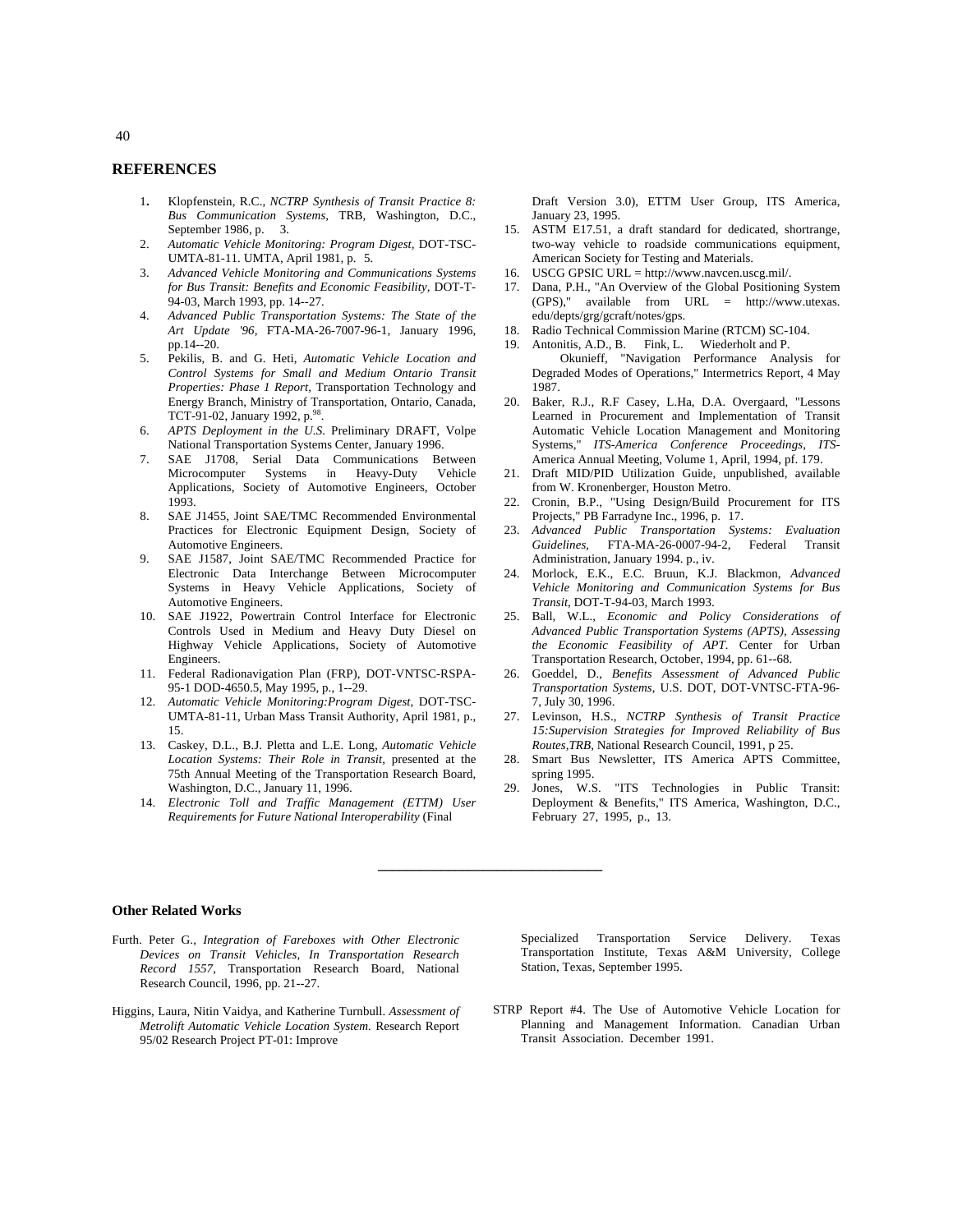# **ACRONYMS**

| <b>ADA</b>   | Americans with Disabilities Act                  | <b>MOE</b>    | <b>Measure of Effectiveness</b>               |
|--------------|--------------------------------------------------|---------------|-----------------------------------------------|
| <b>APC</b>   | <b>Automatic Passenger Counter</b>               | <b>MRU</b>    | Mobile Radio Unit                             |
| <b>APTS</b>  | <b>Advanced Public Transportation System</b>     |               | MTO (MT/O) Ministry of Transportation/Ontario |
| AVI          | Automatic Vehicle Identification                 |               |                                               |
| <b>AVL</b>   | <b>Automatic Vehicle Location</b>                |               |                                               |
| <b>AVLC</b>  | Automatic Vehicle Location and Control           | <b>NAD</b>    | North American Datum-1983                     |
| <b>AVM</b>   | <b>Automatic Vehicle Monitoring</b>              |               |                                               |
|              |                                                  | ODBC          | <b>Object Data Base Connectivity</b>          |
| CAD          | Computer-Aided Dispatch                          |               |                                               |
|              |                                                  | <b>PPS</b>    | Precise Positioning System                    |
| <b>DCE</b>   | <b>Digital Communication Environment</b>         |               |                                               |
| <b>DGPS</b>  | Differential Global Positioning System           | <b>RDBS</b>   | <b>Relational Data Base System</b>            |
| (GPS)        |                                                  | RF            | Radio Frequency                               |
| <b>DOD</b>   | Department of Defense                            | <b>RTCM</b>   | Radio Technical Commission Marine             |
| <b>DOT</b>   | Department of Transportation                     |               |                                               |
|              |                                                  | <b>SPS</b>    | <b>Standard Position System</b>               |
| <b>ECEF</b>  | Earth Centered-Earth Fixed                       |               |                                               |
|              |                                                  | <b>TIS</b>    | Transit Information System or                 |
| <b>FHWA</b>  | Federal Highway Administration                   |               | <b>Traveler Information System</b>            |
| <b>FTA</b>   | Federal Transit Administration                   |               |                                               |
|              |                                                  | <b>UMTA</b>   | <b>Urban Mass Transportation</b>              |
| <b>GIS</b>   | Geographic Information Systems                   |               | Administration (currently known as            |
| <b>GPS</b>   | Global Positioning System                        |               | the FTA)                                      |
|              |                                                  | <b>USCG</b>   | <b>United States Coast Guard</b>              |
| <b>HUD</b>   | Department of Housing and Urban                  | <b>UCT</b>    | Universal Coordinated Time                    |
|              | Development                                      |               |                                               |
|              |                                                  | <b>VAN</b>    | Vehicle Area Network                          |
| <b>ITI</b>   | <b>Intelligent Transportation Infrastructure</b> | <b>VLU</b>    | Vehicle Logic Unit                            |
| <b>ITS</b>   | <b>Intelligent Transportation Systems</b>        | <b>VNTSC</b>  | <b>Volpe National Transportation</b>          |
| <b>ITS-A</b> | Intelligent Transportation Society of            |               | <b>Systems Center</b>                         |
|              | America                                          |               |                                               |
|              |                                                  | <b>WAAS</b>   | Wide Area Augmentation System                 |
| LAN          | <b>Local Area Network</b>                        | <b>WAN</b>    | Wide Area Network                             |
| <b>LEO</b>   | Low Earth-Orbiting Satellite                     | <b>WGS-84</b> | World Geodetic System--1984                   |
|              |                                                  |               |                                               |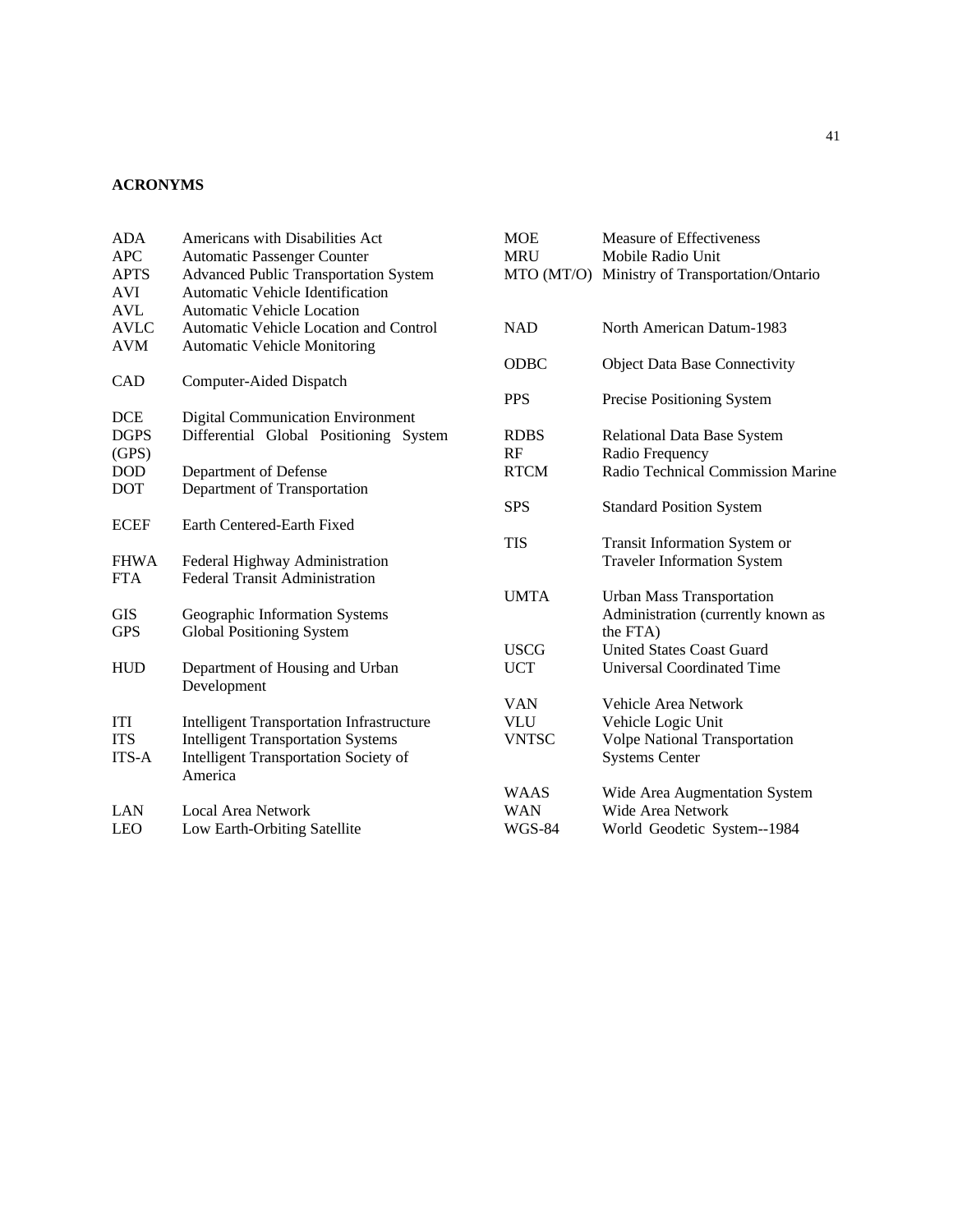### **APPENDIX A**

**Survey Forms**

#### **APPENDIX A: SURVEY FORM**

Transit Agency Questionnaire for "AVL Systems for Bus Transit" TCRP Synthesis J-7 / Topic SA-04

Individual Filling out Questionnaire

Name:

Title:\_\_\_\_\_\_\_\_\_\_\_\_\_\_\_\_\_\_\_\_\_\_\_\_\_\_\_\_\_\_\_\_\_\_\_\_\_\_\_\_\_\_\_\_\_\_\_\_\_\_\_\_\_\_\_\_

Department:

Organization:\_\_\_\_\_\_\_\_\_\_\_\_\_\_\_\_\_\_\_\_\_\_\_\_\_\_\_\_\_\_\_\_\_\_\_\_\_\_\_\_\_\_\_\_\_\_\_\_\_\_\_\_\_\_\_\_

Address:

Telephone:

- 1. Please Describe your Service Area Size (sq. miles)? Community Type? ❑ Urban ❑ Suburban ❑ Rural
- 2. Please Describe your Agency's System Information Number of Buses\_\_\_\_\_\_\_\_\_\_\_\_\_\_\_\_\_\_\_\_\_\_\_\_\_\_\_\_\_\_\_\_  $Type$ Size ❑ 40-Ft ❑ 35-Ft ❑ 30-Ft ❑ 60-Ft ❑ Other Lengths?\_\_\_\_\_\_ Number of Buses operating during Peak periods Average headway during peak periods? (in minutes) What is your closest headway during peak periods?

Number of Routes \_\_\_\_\_\_\_\_\_\_ Number of Runs \_\_\_\_\_\_\_\_

Annual Ridership

#### AVL SYSTEM ARCHITECTURE

*(Please include a diagram of your AVL System)*

\_\_\_\_\_\_\_\_\_\_\_\_\_\_\_\_

3. Please Describe your AVL Communications Technologies

❑ Trunk Radio ❑Conventional Radio ❑ Cellular Phone ❑ Other *(please describe)*

Number of radio channels (# voice, # data) Bandwidth of each Ratio of channels/bus Channels/supervisor \_\_\_\_\_\_\_\_\_\_\_\_\_\_\_\_\_\_\_ Is each bus outfitted with its own MRU?  $\Box$  yes  $\Box$  no # mobile radio units # base stations \_\_\_\_\_\_\_\_\_\_\_\_\_\_\_\_\_\_\_\_ What tests were performed to evaluate base station locations? \_\_\_\_\_\_\_\_\_\_\_\_\_\_\_\_\_\_\_\_\_\_\_\_\_\_\_\_\_\_\_\_\_\_\_\_\_\_\_\_\_\_\_\_\_\_\_\_\_\_\_\_\_\_\_\_\_\_\_\_\_\_\_\_\_\_\_ # control centers \_\_\_\_\_\_\_\_\_\_\_ # control center operators & supervisors during peak periods \_\_\_\_\_\_\_\_\_\_\_\_\_\_\_\_\_\_ 4. Please Describe your AVL Location Technologies Sensors: *(check all that apply)*  $\Box$  GPS  $\Box$  DGPS  $\Box$  Loran-C  $\Box$  Beacon/Sign-Post  $\Box$  Odometer ❑ Compass ❑ Clock ❑ Gyroscope ❑ Differential Odometer ❑ Map Matching  $\Box$  Radio-based Triangulation  $\Box$  Wayside  $\Box$  Other Manufacturer \_\_\_\_\_\_\_\_ Model No: \_\_\_\_\_\_\_ Cost/Unit: \_\_\_\_\_ Manufacturer \_\_\_\_\_\_\_\_ Model No: \_\_\_\_\_\_\_\_ Cost/Unit: \_\_\_\_\_\_\_ Manufacturer \_\_\_\_\_\_\_\_ Model No: \_\_\_\_\_\_\_\_ Cost/Unit: \_\_\_\_\_\_\_ If you indicated beacon/sign-post, describe the density and placement of installed sign-posts. \_\_\_\_\_\_\_\_\_\_\_\_\_\_\_\_\_\_\_\_\_\_\_\_\_\_\_\_\_\_\_\_\_\_\_\_\_\_\_\_\_\_\_\_\_\_\_\_\_\_\_\_\_\_\_\_\_\_\_\_\_\_\_\_\_\_\_\_\_\_\_ \_\_\_\_\_\_\_\_\_\_\_\_\_\_\_\_\_\_\_\_\_\_\_\_\_\_\_\_\_\_\_\_\_\_\_\_\_\_\_\_\_\_\_\_\_\_\_\_\_\_\_\_\_\_\_\_\_\_\_\_\_\_\_\_\_\_\_\_\_\_\_ \_\_\_\_\_\_\_\_\_\_\_\_\_\_\_\_\_\_\_\_\_\_\_\_\_\_\_\_\_\_\_\_\_\_\_\_\_\_\_\_\_\_\_\_\_\_\_\_\_\_\_\_\_\_\_\_\_\_\_\_\_\_\_\_\_\_\_\_\_\_\_ Describe infrastructure required for operating this location technology. \_\_\_\_\_\_\_\_\_\_\_\_\_\_\_\_\_\_\_\_\_\_\_\_\_\_\_\_\_\_\_\_\_\_\_\_\_\_\_\_\_\_\_\_\_\_\_\_\_\_\_\_\_\_\_\_\_\_\_\_\_\_\_\_\_\_\_\_\_\_\_ \_\_\_\_\_\_\_\_\_\_\_\_\_\_\_\_\_\_\_\_\_\_\_\_\_\_\_\_\_\_\_\_\_\_\_\_\_\_\_\_\_\_\_\_\_\_\_\_\_\_\_\_\_\_\_\_\_\_\_\_\_\_\_\_\_\_\_\_\_\_\_ \_\_\_\_\_\_\_\_\_\_\_\_\_\_\_\_\_\_\_\_\_\_\_\_\_\_\_\_\_\_\_\_\_\_\_\_\_\_\_\_\_\_\_\_\_\_\_\_\_\_\_\_\_\_\_\_\_\_\_\_\_\_\_\_\_\_\_\_\_\_\_

\_\_\_\_\_\_\_\_\_\_\_\_\_\_\_\_\_\_\_\_\_\_\_\_\_\_\_\_\_\_\_\_\_\_\_\_\_\_\_\_\_\_\_\_\_\_\_\_\_\_\_\_\_\_\_\_\_\_\_\_\_\_\_\_\_\_\_\_\_ \_\_\_\_\_\_\_\_\_\_\_\_\_\_\_\_\_\_\_\_\_\_\_\_\_\_\_\_\_\_\_\_\_\_\_\_\_\_\_\_\_\_\_\_\_\_\_\_\_\_\_\_\_\_\_\_\_\_\_\_\_\_\_\_\_\_\_\_\_

Do you need to calibrate your sensors?  $\Box$  Yes  $\Box$  No If yes, which sensor(s)?

Please describe the calibration process.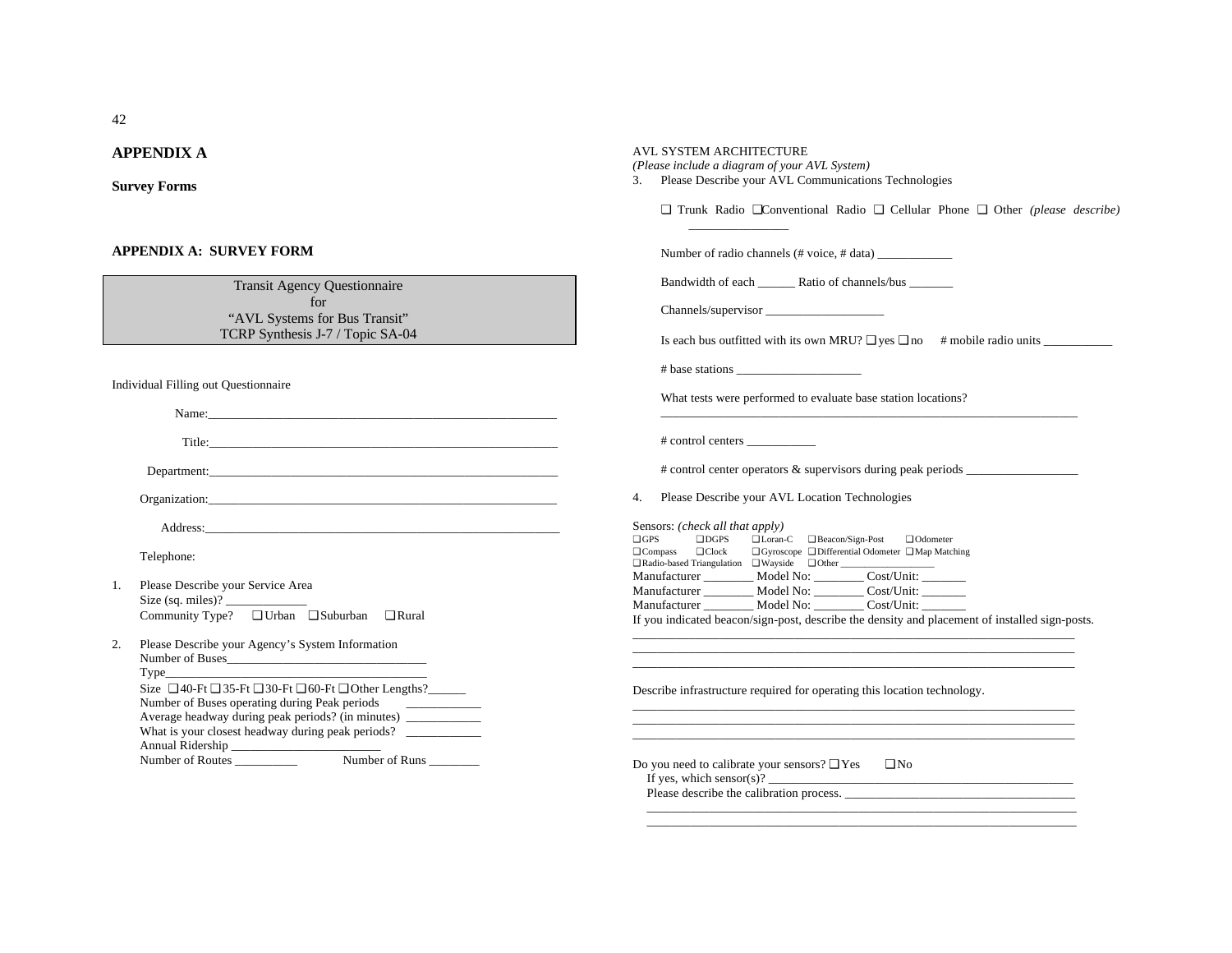**Positional Accuracy** (hor.):  $\Box$  < 150'  $\Box$  100-150'  $\Box$  60-100'  $\Box$  40-60'  $\Box$  25-40'  $\Box$  > 25'  $\Box$  Don't Know

**Available Accurate Block Assignment Location Data** ❑ 100% ❑ 99-90% ❑ 89-80% ❑ 79-70%

❑ 69-60% ❑ 59-50% ❑ 49-40% ❑ 39-30% ❑ 29-20% ❑ 19-10% ❑ Under 10% ❑ Don't Know

**Buses outfitted with AVL**. ❑ 100% ❑ 75-99% ❑ 50-74% ❑ 40-49% ❑ 30-39% ❑ 20-29% ❑ > 20%

*If not 100%*, please describe your agency's policy for outfitting specific buses/routes with AVL? \_\_\_\_\_\_\_\_\_\_\_\_\_\_\_\_\_\_\_\_\_\_\_\_\_\_\_\_\_\_\_\_\_\_\_\_\_\_\_\_\_\_\_\_\_\_\_\_\_\_\_\_\_\_\_\_\_\_\_\_\_\_\_\_\_\_\_\_\_\_\_\_\_\_\_\_\_\_\_\_

\_\_\_\_\_\_\_\_\_\_\_\_\_\_\_\_\_\_\_\_\_\_\_\_\_\_\_\_\_\_\_\_\_\_\_\_\_\_\_\_\_\_\_\_\_\_\_\_\_\_\_\_\_\_\_\_\_\_\_\_\_\_\_\_\_\_\_\_\_\_\_\_\_\_\_\_\_\_\_\_

5. AVL System Status? ❑ Operational ❑ In Implementation ❑ In Design ❑ In Planning  $\Box$  Other *(Please specify) If operational, length of operation?*  $\Box$  over 10 yrs  $\Box$  over 5 yrs  $\Box$  over 2 yrs  $\Box$  over 1 yr

6. Please identify other devices/processes on board the vehicle or at the control center. ❑ Control Head/VLU ❑ CAD ❑ Schedule Adherence ❑ Annunciator ❑ APC ❑ On-Board Display ❑ Signal Control ❑ Bus Stop Display ❑ Traffic Probe (AVI) □ Other *(please specify)* 

Do these devices adher to any standard interface (e.g., RS232, SAE J1708)? \_\_\_\_\_\_

#### IMPACT OF AVL ON BUS TRANSIT

7. What were your objectives for AVL implementation?

\_\_\_\_\_\_\_\_\_\_\_\_\_\_\_\_\_\_\_\_\_\_\_\_\_\_\_\_\_\_\_\_\_\_\_\_\_\_\_\_\_\_\_\_\_\_\_\_\_\_\_\_\_

Has actual deployment met your expectations?

8. What factors/benefits convinced your agency's Management and Board of Directors to approve procurement? \_\_\_\_\_\_\_\_\_\_\_\_\_\_\_\_\_\_\_\_\_\_\_\_\_\_\_\_\_\_\_\_\_\_\_\_\_\_\_\_\_\_\_\_\_\_\_\_\_\_\_\_\_\_\_\_\_\_\_\_\_\_\_\_\_\_\_\_\_\_\_\_\_\_\_\_\_\_\_\_\_\_

\_\_\_\_\_\_\_\_\_\_\_\_\_\_\_\_\_\_\_\_\_\_\_\_\_\_\_\_\_\_\_\_\_\_\_\_\_\_\_\_\_\_\_\_\_\_\_\_\_\_\_\_\_\_\_\_\_\_\_\_\_\_\_\_\_\_\_\_\_\_\_\_\_\_\_\_\_\_\_\_\_\_ \_\_\_\_\_\_\_\_\_\_\_\_\_\_\_\_\_\_\_\_\_\_\_\_\_\_\_\_\_\_\_\_\_\_\_\_\_\_\_\_\_\_\_\_\_\_\_\_\_\_\_\_\_\_\_\_\_\_\_\_\_\_\_\_\_\_\_\_\_\_\_\_\_\_\_\_\_\_\_\_\_\_

\_\_\_\_\_\_\_\_\_\_\_\_\_\_\_\_\_\_\_\_\_\_\_\_\_\_\_\_\_\_\_\_\_\_\_\_\_\_\_\_\_\_\_\_\_\_\_\_\_\_\_\_\_\_\_\_\_\_\_\_\_\_\_\_\_\_\_\_\_\_\_\_\_\_\_\_\_\_\_\_\_\_ \_\_\_\_\_\_\_\_\_\_\_\_\_\_\_\_\_\_\_\_\_\_\_\_\_\_\_\_\_\_\_\_\_\_\_\_\_\_\_\_\_\_\_\_\_\_\_\_\_\_\_\_\_\_\_\_\_\_\_\_\_\_\_\_\_\_\_\_\_\_\_\_\_\_\_\_\_\_\_\_\_\_ \_\_\_\_\_\_\_\_\_\_\_\_\_\_\_\_\_\_\_\_\_\_\_\_\_\_\_\_\_\_\_\_\_\_\_\_\_\_\_\_\_\_\_\_\_\_\_\_\_\_\_\_\_\_\_\_\_\_\_\_\_\_\_\_\_\_\_\_\_\_\_\_\_\_\_\_\_\_\_\_\_\_

\_\_\_\_\_\_\_\_\_\_\_\_\_\_\_\_\_\_\_\_\_\_\_\_\_\_\_\_\_\_\_\_\_\_\_\_\_\_\_\_\_\_\_\_\_\_\_\_\_\_\_\_\_\_\_\_\_\_\_\_\_\_\_\_\_\_\_\_\_\_\_\_\_\_\_\_\_\_\_\_\_\_ \_\_\_\_\_\_\_\_\_\_\_\_\_\_\_\_\_\_\_\_\_\_\_\_\_\_\_\_\_\_\_\_\_\_\_\_\_\_\_\_\_\_\_\_\_\_\_\_\_\_\_\_\_\_\_\_\_\_\_\_\_\_\_\_\_\_\_\_\_\_\_\_\_\_\_\_\_\_\_\_\_\_ \_\_\_\_\_\_\_\_\_\_\_\_\_\_\_\_\_\_\_\_\_\_\_\_\_\_\_\_\_\_\_\_\_\_\_\_\_\_\_\_\_\_\_\_\_\_\_\_\_\_\_\_\_\_\_\_\_\_\_\_\_\_\_\_\_\_\_\_\_\_\_\_\_\_\_\_\_\_\_\_\_\_ 9**.** In what ways did AVL technologies change the following activities:

|                                       | Work Rules                                      |  |  |
|---------------------------------------|-------------------------------------------------|--|--|
|                                       |                                                 |  |  |
| Other                                 |                                                 |  |  |
|                                       |                                                 |  |  |
|                                       | Explain the training procedures undertaken for: |  |  |
| Dispatchers                           |                                                 |  |  |
| Field supervisors                     |                                                 |  |  |
| <b>Operators</b><br>Daily maintenance |                                                 |  |  |
| Others                                |                                                 |  |  |

\_\_\_\_\_\_\_\_\_\_\_\_\_\_\_\_\_\_\_\_\_\_\_\_\_\_\_\_\_\_\_\_\_\_\_\_\_\_\_\_\_\_\_\_\_\_\_\_\_\_\_\_\_\_\_\_\_\_\_\_\_\_\_\_\_\_\_\_\_\_\_\_\_\_\_\_\_\_\_\_\_\_\_\_\_\_\_\_ \_\_\_\_\_\_\_\_\_\_\_\_\_\_\_\_\_\_\_\_\_\_\_\_\_\_\_\_\_\_\_\_\_\_\_\_\_\_\_\_\_\_\_\_\_\_\_\_\_\_\_\_\_\_\_\_\_\_\_\_\_\_\_\_\_\_\_\_\_\_\_\_\_\_\_\_\_\_\_\_\_\_\_\_\_\_\_\_

\_\_\_\_\_\_\_\_\_\_\_\_\_\_\_\_\_\_\_\_\_\_\_\_\_\_\_\_\_\_\_\_\_\_\_\_\_\_\_\_\_\_\_\_\_\_\_\_\_\_\_\_\_\_\_\_\_\_\_\_\_\_\_\_\_\_\_\_\_\_\_\_\_\_\_\_\_\_\_\_\_\_

\_\_\_\_\_\_\_\_\_\_\_\_\_\_\_\_\_\_\_\_\_\_\_\_\_\_\_\_\_\_\_\_\_\_\_\_\_\_\_\_\_\_\_\_\_\_\_\_\_\_\_\_\_\_\_\_\_\_\_\_\_\_\_\_\_\_\_\_\_\_\_\_\_\_\_\_\_\_\_\_\_\_

\_\_\_\_\_\_\_\_\_\_\_\_\_\_\_\_\_\_\_\_\_\_\_\_\_\_\_\_\_\_\_\_\_\_\_\_\_\_\_\_\_\_\_\_\_\_\_\_\_\_\_\_\_\_\_\_\_\_\_\_\_\_\_\_\_\_\_\_\_\_\_\_\_\_\_\_\_\_\_\_\_\_\_

#### **AVL SYSTEM MILESTONES AND** ISSUES

11. Please describe your AVL system procurement process.

12. Did your procurement process change for AVL system procurement?  $\Box$  yes  $\Box$  no *(If yes, please respond to the following questions.)*

How did your process change? \_\_\_\_\_\_\_\_\_\_\_\_\_\_\_\_\_\_\_\_\_\_\_\_\_\_\_\_\_\_\_\_\_\_\_\_\_\_\_\_\_\_\_\_\_\_\_\_\_\_\_\_\_\_\_\_\_

How does i**t** now support AVL procurement? \_\_\_\_\_\_\_\_\_\_\_\_\_\_\_\_\_\_\_\_\_\_\_\_\_\_\_\_\_\_\_\_\_\_\_\_\_\_\_\_\_\_\_\_\_

How would you change **it** for future projects? \_\_\_\_\_\_\_\_\_\_\_\_\_\_\_\_\_\_\_\_\_\_\_\_\_\_\_\_\_\_\_\_\_\_\_\_\_\_\_\_\_\_\_\_\_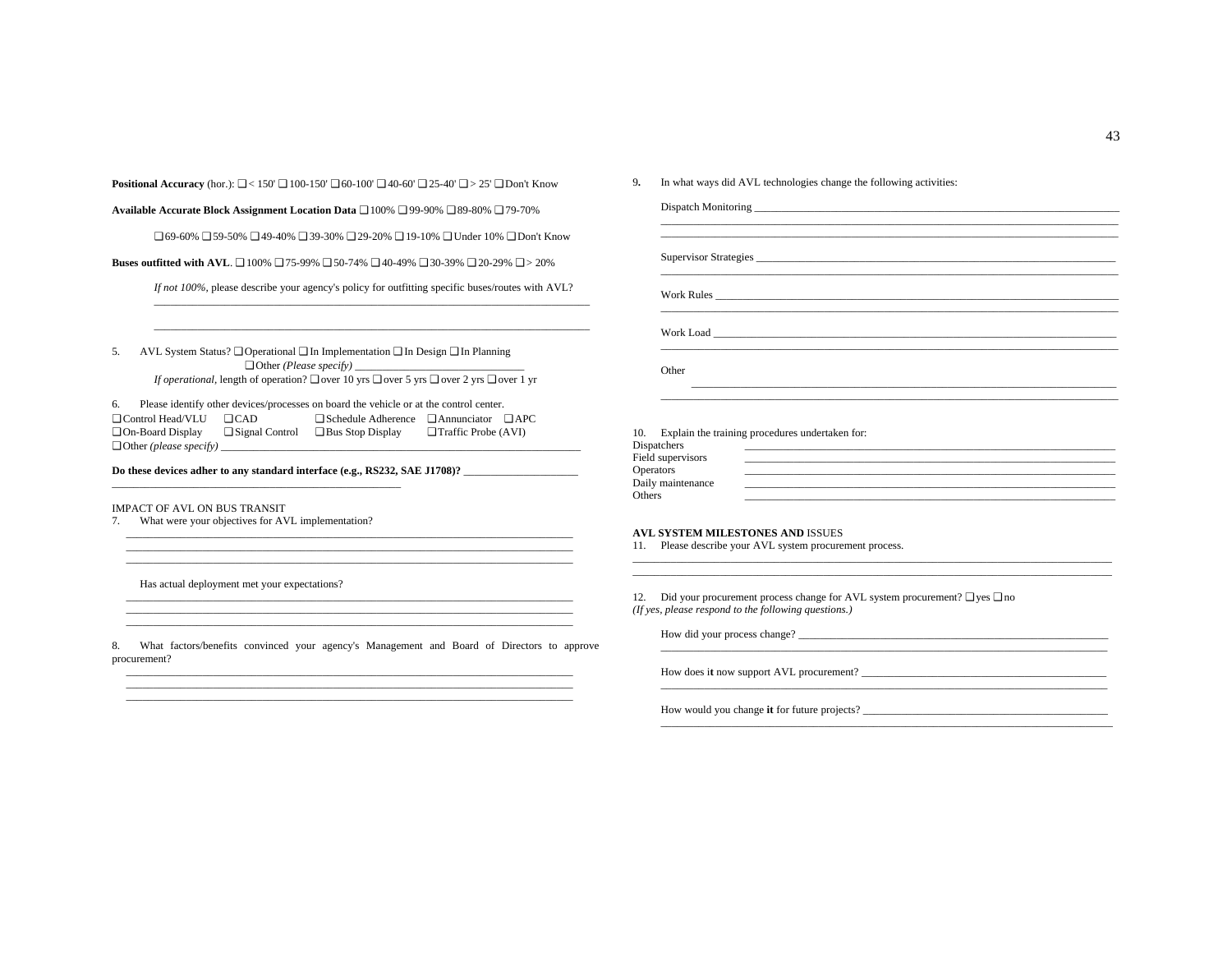13. Did you perform any of the following prior to planning, design, procurement, implementation, or deployment? (please indicate if a copy of any of these results could be made available to this TCRP study). Please identify the phase during which the study was performed.

| $\Box$ Feasibility Analysis                 | <u> 1989 - Johann John Harry Harry Harry Harry Harry Harry Harry Harry Harry Harry Harry Harry Harry Harry Harry H</u>                                                                                                        |  |
|---------------------------------------------|-------------------------------------------------------------------------------------------------------------------------------------------------------------------------------------------------------------------------------|--|
| $\Box$ Cost/Benefit Study                   | the contract of the contract of the contract of the contract of the contract of the contract of the contract of                                                                                                               |  |
| $\Box$ Deployment study                     | the control of the control of the control of the control of the control of the control of the control of the control of the control of the control of the control of the control of the control of the control of the control |  |
| $\Box$ Technical Specifications             | <u> 1980 - Jan James James James James James James James James James James James James James James James James J</u>                                                                                                          |  |
| $\Box$ Performance Specifications           | <u> 1980 - Jan James James James James James James James James James James James James James James James James J</u>                                                                                                          |  |
| □ Customer Market Survey                    |                                                                                                                                                                                                                               |  |
| $\Box$ Evaluation                           |                                                                                                                                                                                                                               |  |
| $\Box$ Other                                |                                                                                                                                                                                                                               |  |
|                                             |                                                                                                                                                                                                                               |  |
| Rank and explain the most critical studies? |                                                                                                                                                                                                                               |  |

14. Did you seek involvement from other departments, organizations or advisors. (Please indicate type of involvement sought.)

| $\Box$ Consultants                                                                                                                                                          |
|-----------------------------------------------------------------------------------------------------------------------------------------------------------------------------|
| $\Box$ Service Planning                                                                                                                                                     |
| $\Box$ Marketing                                                                                                                                                            |
| $\Box$ Customer Information                                                                                                                                                 |
| $\Box$ Maintenance                                                                                                                                                          |
| $\Box$ Operations                                                                                                                                                           |
| $\Box$ Administration                                                                                                                                                       |
| $\Box$ Operators                                                                                                                                                            |
| $\Box$ Dispatchers                                                                                                                                                          |
| $\Box$ Field Supervisors                                                                                                                                                    |
| $\Box$ Union Representatives                                                                                                                                                |
| $\Box$ FTA technical support                                                                                                                                                |
| $\Box$ Other transportation planning organizations<br><u> 1989 - Johann John Stein, markin fan it ferfanging fan de ferfanging fan it ferfanging fan de ferfanging fan </u> |
|                                                                                                                                                                             |
| If yes, what benefit or issues emerged from their participation? (please describe)                                                                                          |

Did any institutional changes occur due to their involvement? (specify)

15. What were the major issues you faced during the following phases: (Please use additional pages for more detailed discussions)

| Planning       |  |
|----------------|--|
|                |  |
| Procurement    |  |
|                |  |
| Design         |  |
|                |  |
| Implementation |  |
|                |  |
| Integration    |  |
|                |  |
|                |  |
|                |  |
| Maintenance    |  |
|                |  |
|                |  |
| Training       |  |
|                |  |
|                |  |

44

 $\overline{\phantom{a}}$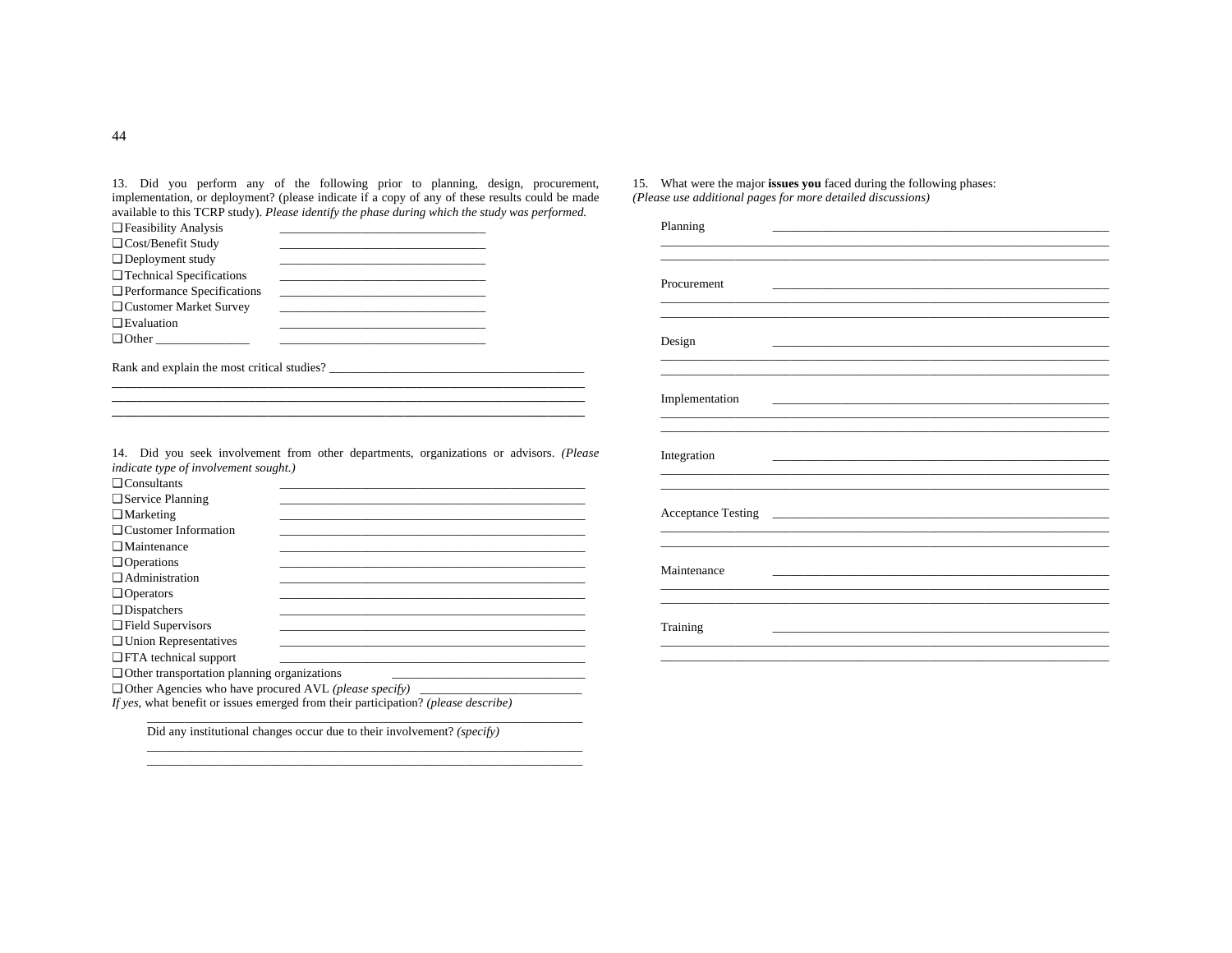#### **COSTS AND SCHEDULES**

16. To the best of your ability, please indicate approximate program/component costs and schedule.

| <b>Phase/Component</b>                    | Cost | <b>Duration</b> |
|-------------------------------------------|------|-----------------|
| <b>Total System</b>                       |      |                 |
| <b>Planning Phase</b>                     |      |                 |
| Design Phase                              |      |                 |
| <b>Implementation Phase</b>               |      |                 |
| <b>Acceptance Testing</b>                 |      |                 |
| On-going maintenance (total)              |      |                 |
| Hardware: Technical Support               |      |                 |
| Software: Technical Support/Licensing     |      |                 |
| Map Database Update/Licensing             |      |                 |
| Installation                              |      |                 |
| <b>Bus Location Technology</b>            |      |                 |
| Bus Radio and VLU                         |      |                 |
| <b>Bus Other AVL Component</b>            |      |                 |
| Roadside Component                        |      |                 |
| Control Center                            |      |                 |
| Use of External Funding (e.g., FTA grant) |      |                 |

| <b>Training</b>              | <b>Costs</b> | <b>Duration</b> |
|------------------------------|--------------|-----------------|
| Management                   |              |                 |
| Dispatchers                  |              |                 |
| <b>Field Supervisors</b>     |              |                 |
| <b>Operators</b>             |              |                 |
| <b>Component Maintenance</b> |              |                 |
| Daily Maintenance            |              |                 |
| <b>MIS</b>                   |              |                 |
| Others (specify)             |              |                 |

\_\_\_\_\_\_\_\_\_\_\_\_\_\_\_\_\_\_\_\_\_\_\_\_\_\_\_\_\_\_\_\_\_\_\_\_\_\_\_\_\_\_\_\_\_\_\_\_\_\_\_\_\_\_\_\_\_\_\_\_\_\_\_\_\_\_\_\_\_\_\_\_\_\_\_\_

What is your annual maintenance costs for your agency's AVL *(please specify)?*

#### **EVALUATION**

17. What criteria did your agency use to measure the success of the project?

- \_\_\_\_\_\_\_\_\_\_\_\_\_\_\_\_\_\_\_\_\_\_\_\_\_\_\_\_\_\_\_\_\_\_\_\_\_\_\_\_\_\_\_\_\_\_\_\_\_\_\_\_\_\_\_\_\_\_\_\_\_\_\_\_\_\_\_\_\_\_\_\_\_\_\_\_\_\_ 18. Did your agency perform an evaluation?  $\Box$  yes  $\Box$  no if yes, please describe the results \_\_\_\_\_\_\_\_\_\_\_\_\_\_\_\_\_\_\_\_\_\_\_\_\_\_\_\_\_\_\_\_\_\_\_\_\_\_\_\_\_\_\_\_\_\_ \_\_\_\_\_\_\_\_\_\_\_\_\_\_\_\_\_\_\_\_\_\_\_\_\_\_\_\_\_\_\_\_\_\_\_\_\_\_\_\_\_\_\_\_\_\_\_\_\_\_\_\_\_\_\_\_\_\_\_\_\_\_\_\_\_\_\_\_\_\_\_\_\_
- 19. Does the AVL system collect data for other department or functions?  $\Box$  yes  $\Box$  no Who uses this data (*please specify function*) \_ Was the data collection procedures delivered as part of the procured system?  $\Box$  yes  $\Box$  no To what extent is the data collection automated? \_\_\_\_\_\_\_\_\_\_\_\_\_\_\_\_\_\_\_\_\_\_\_\_\_\_\_\_\_\_\_\_\_\_\_\_\_\_\_\_\_\_\_\_\_\_\_\_\_\_\_\_\_\_\_\_\_\_\_\_\_\_\_\_\_\_\_\_\_\_\_\_\_

\_\_\_\_\_\_\_\_\_\_\_\_\_\_\_\_\_\_\_\_\_\_\_\_\_\_\_\_\_\_\_\_\_\_\_\_\_\_\_\_\_\_\_\_\_\_\_\_\_\_\_\_\_\_\_\_\_\_\_\_\_\_\_\_\_\_\_\_\_\_\_\_\_

\_\_\_\_\_\_\_\_\_\_\_\_\_\_\_\_\_\_\_\_\_\_\_\_\_\_\_\_\_\_\_\_\_\_\_\_\_\_\_\_\_\_\_\_\_\_\_\_\_\_\_\_\_\_\_\_\_\_\_\_\_\_\_\_\_\_\_\_\_\_\_\_\_\_\_\_\_\_ \_\_\_\_\_\_\_\_\_\_\_\_\_\_\_\_\_\_\_\_\_\_\_\_\_\_\_\_\_\_\_\_\_\_\_\_\_\_\_\_\_\_\_\_\_\_\_\_\_\_\_\_\_\_\_\_\_\_\_\_\_\_\_\_\_\_\_\_\_\_\_\_\_\_\_\_\_\_

#### **FUTURE DIRECTIONS**

20. Do you have plans to enhance the AVL capabilities of your system in the future? *(please describe.)* \_\_\_\_\_\_\_\_\_\_\_\_\_\_\_\_\_\_\_\_\_\_\_\_\_\_\_\_\_\_\_\_\_\_\_\_\_\_\_\_\_\_\_\_\_\_\_\_\_\_\_\_\_\_\_\_\_\_\_\_\_\_\_\_\_\_\_\_\_\_\_\_\_\_\_\_\_\_

\_\_\_\_\_\_\_\_\_\_\_\_\_\_\_\_\_\_\_\_\_\_\_\_\_\_\_\_\_\_\_\_\_\_\_\_\_\_\_\_\_\_\_\_\_\_\_\_\_\_\_\_\_\_\_\_\_\_\_\_\_\_\_\_\_\_\_\_\_\_\_\_\_\_\_\_\_\_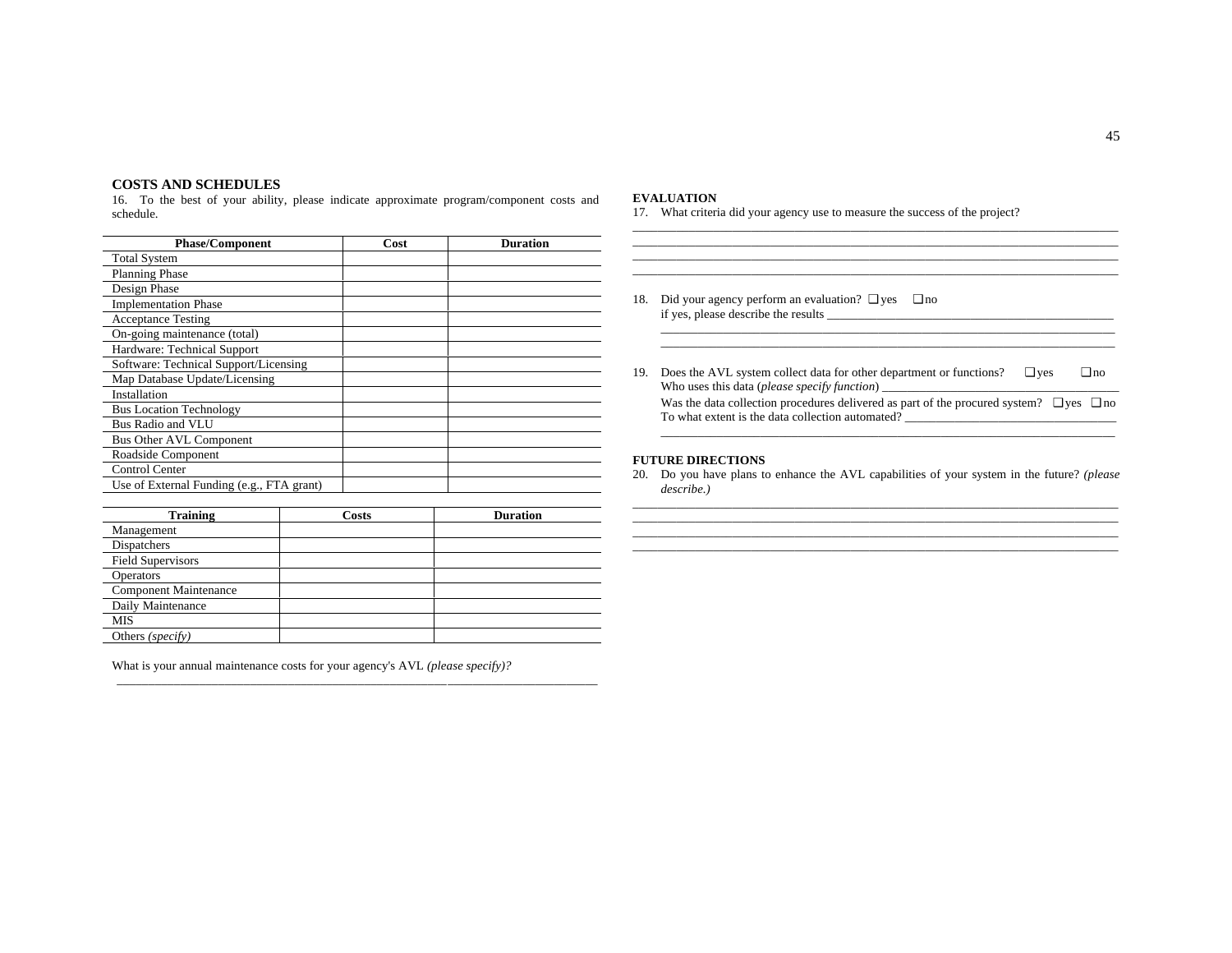# **APPENDIX B**

#### **Survey Respondents**

AATA Manager of Information Systems Ann Arbor Transportation Authority 2700 S. Industrial Hwy Ann Arbor, MI 48104

AC Transit Manager, Maintenance Support Services AC Transit 10626 E-14th St. Oakland, CA 94603

BCTA Transportation Mgr Beaver County Transit Authority 200 W. Washington St. Rochester PA 15074

CAT Transportation Planner City of Raleigh P.O. Box 590 Raleigh, NC 27602

CDTA

Director of Transportation Capital District Transportation Authority 110 Waterviet Ave. Albany, NY 12226

COLTS Director of Development County of Lackawawna Transit System North South Road Scranton, PA 18504

CTA Project Manager, Bus Service Mgmt System Chicago Transit Authority P.O. Box 3555, Rm 760 Chicago, IL

KC Metro Senior Transit Planner King County Metro 821 2nd Avenue, MS 68 Seattle, WA 98104

**KCATA** Supt. of Schedules K.C. Area Transportation Authority 1200 E. 18th Kansas City. MO 64108

Laketran Director of Development Laketran Box 158 Grand River, OH 44045

#### $ITC$

Manager Transportation Planning & Operations London Transit Commission 450 Highbury Ave London, Ontario, Canada N5W 2J1

#### **MCTA**

Contract Manger--Program Development Milwaukee County Transit Authority 907 N. 10th Street Milwaukee, WI 53233

#### **MCTO**

Assistant Director of Transportation Metropolitan Council Transit Operations 560 6th Avenue N. Minneapolis, MN 55411

#### MDTA

Engineer III Metro-Dade Transit Agency 3300 NW 32nd Ave Miami, FL 33142

### $MT\Delta$

Sr. Systems Engineer Mass Transit Administration 6 St. Paul Street Baltimore, MD

MTD (Halifax) Metro Transit Div--Metropolitan Authority 200 Ilsley Ave Dartmouth, NS Canada B3B 1V1

Muni Supervisor San Francisco Municipal Transit 131 Lenox Way San Francisco, CA 94127--1100

46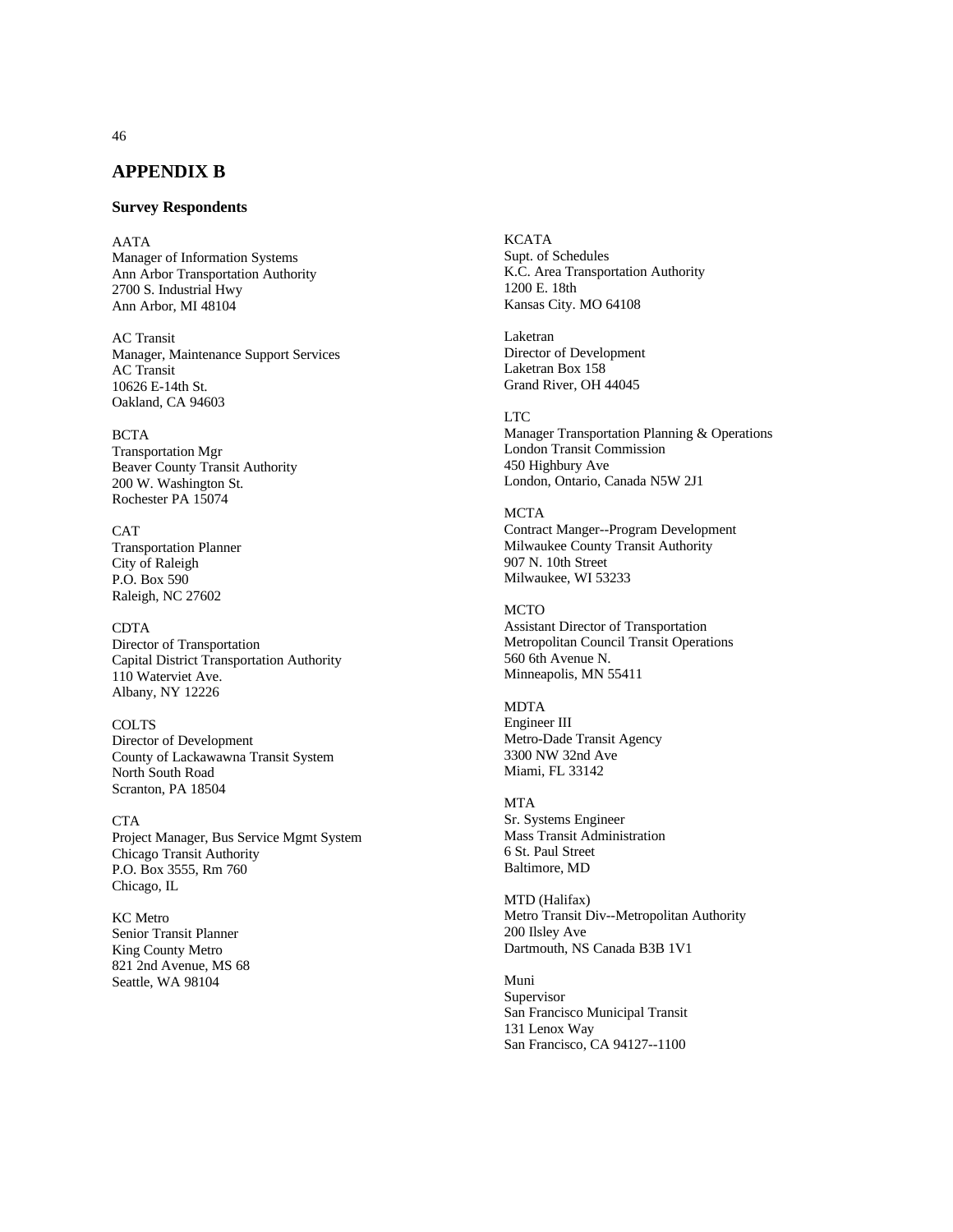NFTA Manager, Rail Maintenance NFTA/NFTM 164 Ohio St Buffalo, NY 14203

NJ Transit Principal Planner, ITS Technology NJ Transit One Penn Plaza Newark, NJ 07105

NYCT Principal Transportation Planner New York City Transit 130 Livingston St, Rm 3031B Brooklyn, NY 11201

PACE Section Manager--New Technologies Pace Suburban Bus 550 W. Algonquin Rd Arlington Heights, IL 60005

RTA Transit Planner Regional Transit Authority 6700 Plaza Drive New Orleans, LA 70127

RTD Manager of Technical Support Denver Regional Transportation District 1900 31st St. Denver, CO 80216

Sioux City Transit Manager Sioux City Transit System 2505 Fourth Street Sioux City, IA 51101

SMART Manager of Information Systems 660 Woodward Avenue Detroit, MI 48226

**SMMBL** Administrative Officer Santa Monica Municipal Bus Lines 1660 Seventh Street Santa Monica, CA 90401

STO Transportation Planner Societe de Transport Del'Outaquais 111 Jean-Proulx Hull, Quebec, Canada J8Z 1T4

Sun Tran Principal Planner City of Tucson 201 N. Stone Ave. Tucson, AZ

Sun Van ISS Manager City of Albuquerque 601 Yale SE Albuquerque, NM 87106

The Vine Transportation Program Manager City of Napa PO Box 660 Napa, CA 84559-0660

Tri-Met Manager, Operations Project Development Tri-Met 4012 SE 17th Ave Portland, OR 97202

47